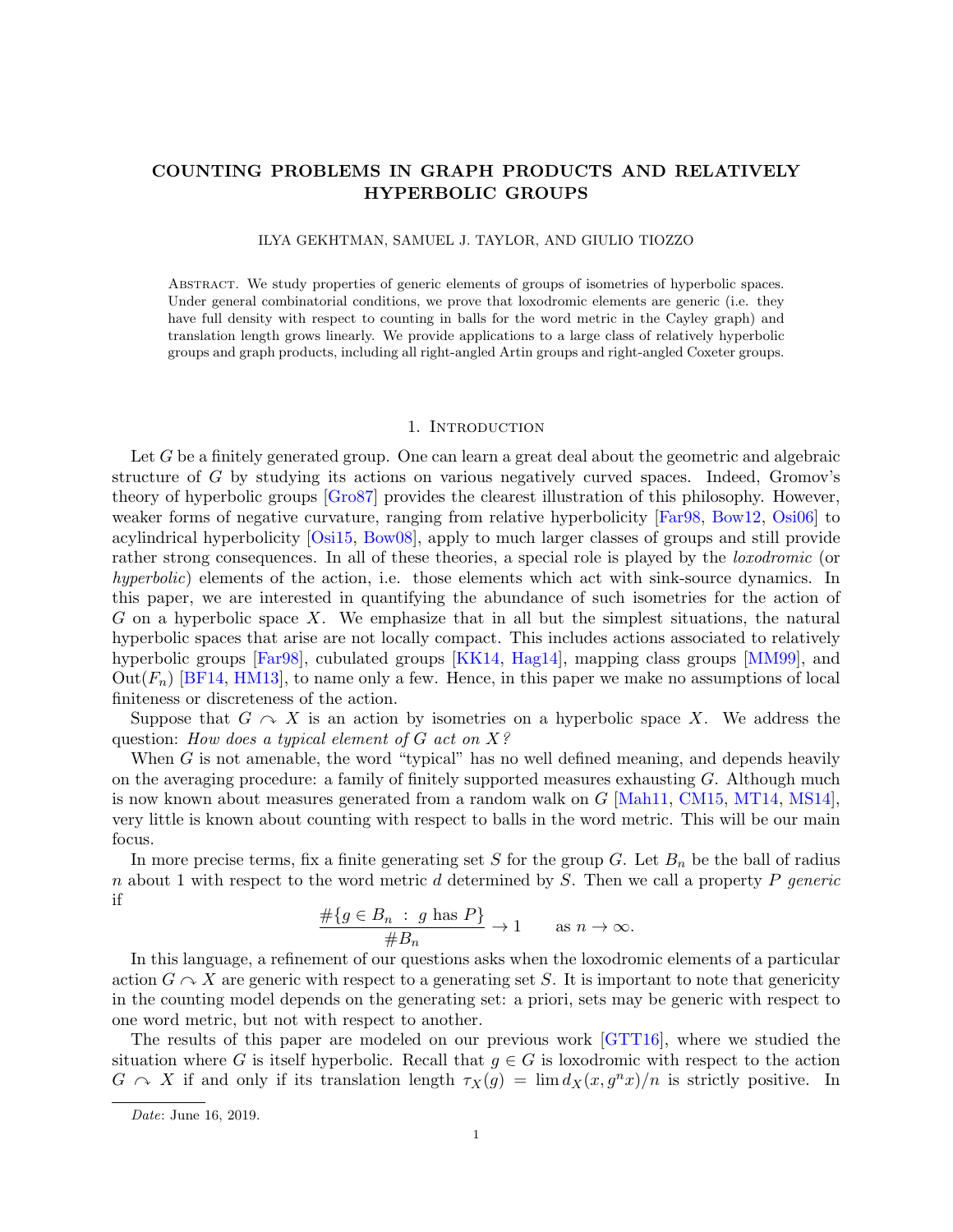$[GTT16]$ , we prove that for any isometric action of a hyperbolic group G on a hyperbolic metric space  $X$ , loxodromic elements are generic, and translation length grows linearly. However, the genericity of loxodromic elements is in general false when the hypothesis that  $G$  is hyperbolic is dropped (see Example [1\)](#page-4-0). In the present paper, we generalize this theorem to a much larger class of groups. Our general setup is discussed below, but here is a sample:

### <span id="page-1-0"></span>Theorem 1.1. Suppose that either

- (1) G is a finitely generated group which admits a geometrically finite action on a  $CAT(-1)$ space with virtually abelian parabolic subgroups and S an admissible generating set, or
- (2) G is a right-angled Artin or Coxeter group which does not split as a direct product, and S is its standard vertex generating set.

Then for any nonelementary isometric action  $G \curvearrowright X$  on a hyperbolic metric space X there is an  $L > 0$  such that

(1) 
$$
\frac{\#\{g \in B_n : \tau_X(g) \geq Ln\}}{\#B_n} \to 1.
$$

In particular, loxodromic elements are generic.

In fact, our theorem applies to a more general class of relatively hyperbolic groups and graph products (see Section [2](#page-3-0) for precise statements and definitions) and in fact to any group satisfying certain combinatorial conditions. Before moving to our general framework, we state one more result which may be of independent interest. It is a direct generalization of a theorem of Gouëzel, Mathéus, and Maucourant  $\lfloor GMM15 \rfloor$  who consider the case where G is hyperbolic.

<span id="page-1-2"></span>**Theorem 1.2.** Let the group G and generating set S be as in Theorem [1.1,](#page-1-0) and suppose that H is any infinite index subgroup of G. Then

<span id="page-1-1"></span>
$$
\lim_{n \to \infty} \frac{\#(H \cap B_n)}{\#B_n} = 0.
$$

That is, the proportion of elements of G of length less than n which lie in H goes to 0 as  $n \to \infty$ .

1.1. General framework and results. Our general framework is as follows. We define a graph structure to be a pair  $(G, \Gamma)$  where G is a countable group and  $\Gamma$  is a directed, finite graph such that:

- (1) there is a labeled vertex  $v_0$ , called the *initial vertex*; for every other vertex v there exists a directed path from  $v_0$  to  $v$ ;
- (2) every edge is labeled by a group element such that edges directed out of a fixed vertex have distinct labels.

By (2), there exists an *evaluation map* ev:  $E(\Gamma) \rightarrow G$  and this map extends to the set of finite paths in Γ by concatenating edge labels on the right. We denote by  $\Omega_0$  the set of finite paths starting at  $v_0$ , by  $S_n \subset \Omega_0$  the set of paths of length n, and by  $\#X$  the cardinality of X. A graph structure is a **geodesic combing** if the evaluation map  $ev : \Omega_0 \to G$  is bijective, and each path in  $\Omega_0$  evaluates to a geodesic in the associated Cayley graph. See Section [3.1](#page-7-0) for details. We introduce the *counting measure*  $P^n$  on  $\Omega_0$  as

$$
P^n(A) := \frac{\#(S_n \cap A)}{\#S_n},
$$

for  $A \subset \Omega_0$  The graph structure is almost semisimple if the number of paths of length n starting from  $v_0$  has *pure exponential growth*, i.e. there exists  $c > 0, \lambda > 1$  such that

$$
c^{-1}\lambda^n \le \#S_n \le c\lambda^n
$$

for each n. See Section [3.2](#page-8-0) for details.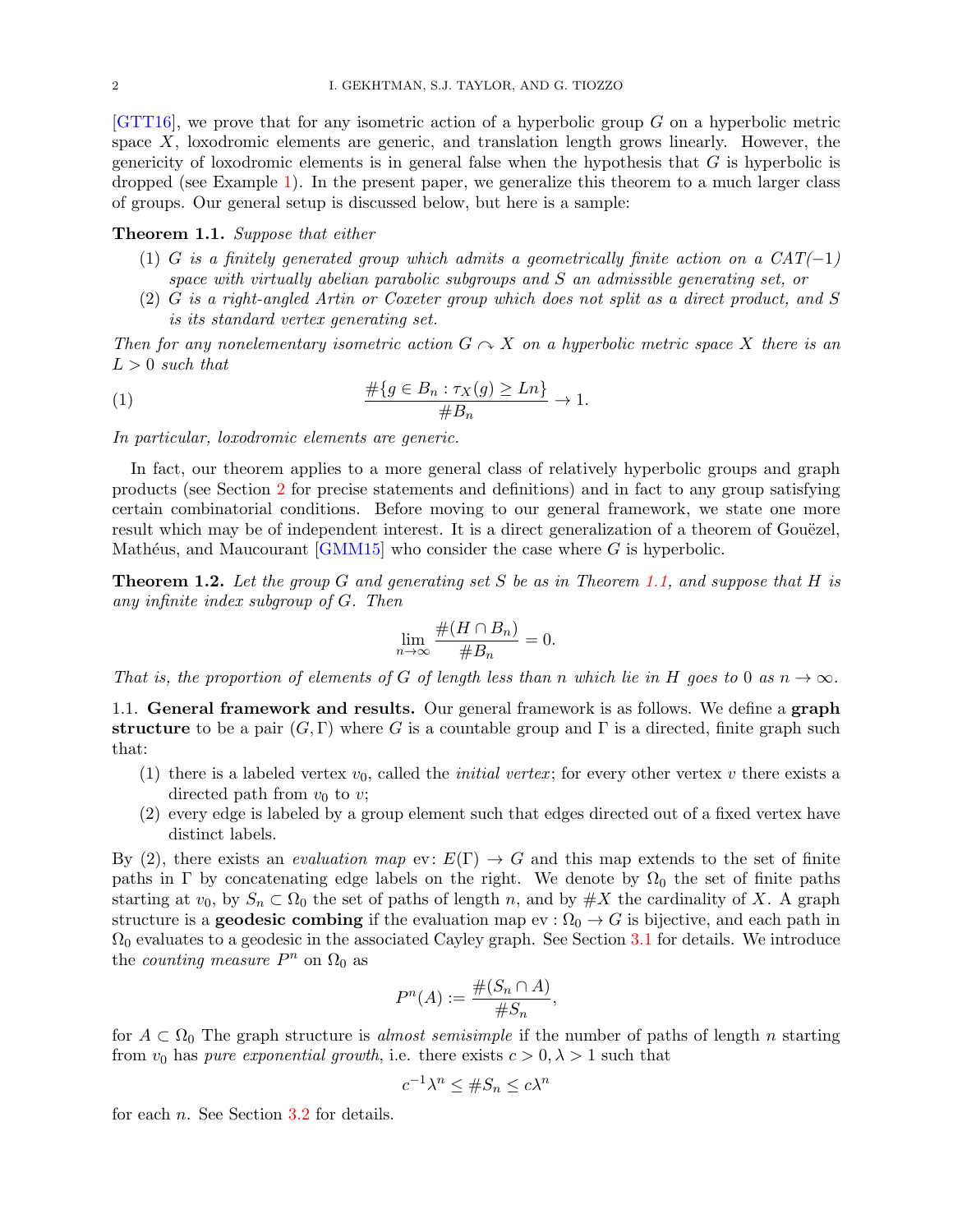As a simple example, consider the rank  $N \geq 2$  free group  $G = F_N$  and fix a free basis  $\{a_1, \ldots, a_N\}$ of  $F_N$ . Then one has the usual geodesic combing with underlying graph  $\Gamma$  as follows. The graph  $\Gamma$ has  $2N + 1$  vertices, with initial vertex  $v_0$  and other vertices labelled  $a_i^{\epsilon}$  with  $i = 1, \ldots, N$ ,  $\epsilon = \pm 1$ . For each vertex  $v = a_i^{\epsilon}$ , there is a directed edge labelled  $a_j^{\eta}$  $j \atop j$  to the vertex  $a_j^{\eta}$  $j \atop j$  unless  $i = j$  and  $\epsilon = -\eta$ . Moreover, there is a directed edge from  $v_0$  to each of the other vertices labeled by its terminal vertex.

To state our results in fully generality, we first introduce a few dynamical properties of graph structures.

**Definition 1.3.** For each vertex v of Γ, we denote by  $L<sub>v</sub>$  the set of loops based at v, and by  $\Gamma_v = \text{ev}(L_v)$  its image in G. We call  $\Gamma_v$  the *loop semigroup* associated to v.

Consider an action  $G \cap X$ , where X is a hyperbolic metric space. A semigroup  $L < G$  is nonelementary if it contains two independent loxodromics. A graph structure  $(G, \Gamma)$  is **nonelementary** for the action  $G \cap X$  if for any vertex v of maximal growth (i.e. the growth rate of  $\Gamma_v$  is maximal among all vertices; see Definition [3.1\)](#page-8-1) the loop semigroup  $\Gamma_v$  is nonelementary.

We now introduce several criteria on a graph structure that guarantee it is nonelementary: we call them thickness and quasitightness. Although they may appear slightly technical, each is meant to capture 'mixing' properties of the graph structure. To help with the reader's intuition, we also illustrate each property in the case of the free group  $F_N$ .

**Definition 1.4** (Thickness). A graph structure is **thick** if for any vertex  $v$  of maximal growth there exists a finite set  $B \subseteq G$  such that

$$
G = B\Gamma_v B,
$$

where the notation on the right-hand side means group multiplication between subsets of G. More generally, a graph structure is *thick relative to a subgroup*  $H < G$  if for every vertex v of maximal growth there exists a finite set  $B \subseteq G$  such that

$$
H\subseteq B\Gamma_vB.
$$

For example, the geodesic combing described above for  $F_N$  is thick. Indeed, in this case each  $\Gamma_v$ is maximal, and if v corresponds to, say, the generator a, then  $\Gamma_a$  is the set of words that end with a and do not begin with  $a^{-1}$ . From this description, it is easy to see that we may take B in the definition of thickness to be the set of words of  $F_N$  of length at most 2.

Given a path  $\gamma$  in Γ, we say it c–almost contains an element  $w \in G$  if  $\gamma$  contains a subpath p such that  $w = a \cdot \text{ev}(p) \cdot b$  in G, with  $|a|, |b| \leq c$ . Here, |a| denotes the word length of  $a \in G$  with respect to the generating set given by edge labels. We denote as  $Y_{w,c}$  the set of paths in Γ starting at the initial vertex which do not c–almost contain w. The following definition is modeled on the one found in [\[AL02\]](#page-34-4).

**Definition 1.5** (Growth quasitightness). A graph structure  $(G, \Gamma)$  is called growth quasitight if there exists  $c \geq 0$  such that for every  $w \in G$  the set  $Y_{w,c}$  has density zero with respect to  $P^n$ ; that is,

$$
P^n(Y_{w,c}) \to 0 \quad \text{ as } n \to 0.
$$

More generally, given a subgroup  $H < G$  we say that  $(G, \Gamma)$  is growth quasitight relative to H if there exists a constant  $c \geq 0$  such that for every  $w \in H$  the set  $Y_{w,c}$  has density zero.

It is also the case that the geodesic combing previously described for  $F_N$  is growth quasitight. (In fact, a similar property holds for all hyperbolic groups  $[AL02]$ .) In this case, we may take  $c = 0$ , and so  $Y_{w,0}$  is precisely the set of words that do not contain w as a subword. It is then an exercise to show that the proportion of elements of  $F_N$  with word length n that lie in  $Y_{w,0}$  goes to 0 as  $n \to \infty$ . We will see in Example [1](#page-4-0) a case in which growth quasitightness fails.

In the most general form, the main theorem we are going to prove is the following.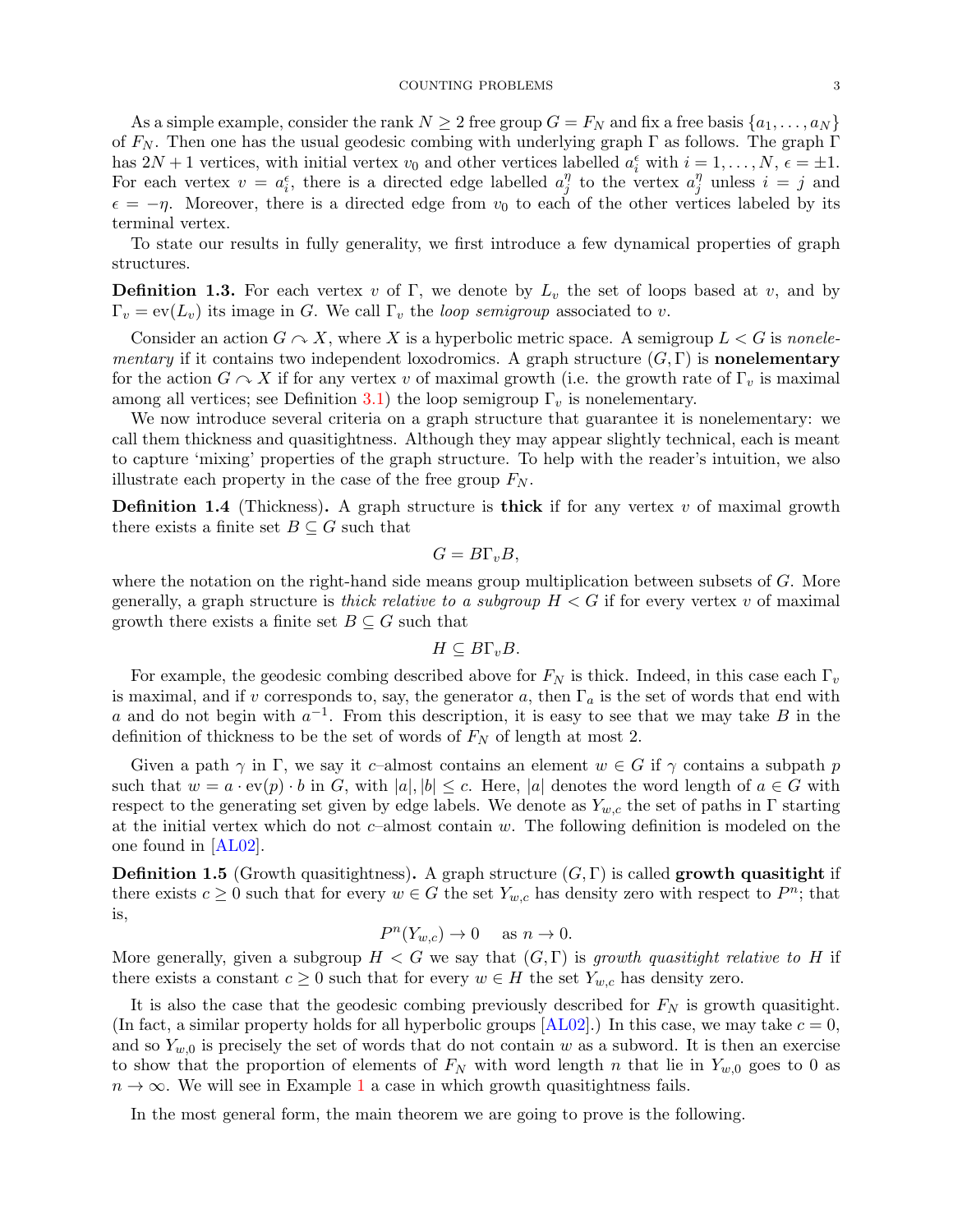<span id="page-3-1"></span>**Theorem 1.6.** Let G be a countable group of isometries of a  $\delta$ -hyperbolic metric space X, and let  $(G, \Gamma)$  be an almost semisimple graph structure which is either:

- (1) nonelementary;
- (2) thick relative to a nonelementary subgroup  $H < G$ ; or
- (3) growth quasitight relative to a nonelementary subgroup  $H < G$ .

Then there exists  $L > 0$  such that for every  $\epsilon > 0$  one has that:

(i) Displacement grows linearly:

$$
\frac{\#\{g \in S_n : d_X(gx, x) \ge (L - \epsilon)n\}}{\#S_n} \to 1 \quad \text{as } n \to \infty.
$$

(ii) Translation length grows linearly:

$$
\frac{\#\{g \in S_n : \tau_X(g) \ge (L - \epsilon)n\}}{\#S_n} \to 1 \quad \text{as } n \to \infty.
$$

(iii) As a consequence, loxodromic elements are generic:

$$
\frac{\#\{g \in S_n : g \text{ is } X - \text{loxodromic}\}}{\#S_n} \to 1 \quad \text{as } n \to \infty.
$$

If we are interested in counting with respect to balls in the Cayley graph, we get the following immediate consequence.

<span id="page-3-2"></span>Corollary 1.7. Let G be a group with finite generating set S. Suppose that

- (i) there is a geodesic combing for  $(G, S)$ ;
- (ii) G has pure exponential growth with respect to  $S$ ; and
- (iii) the combing for  $(G, S)$  satisfies at least one of the conditions  $(1), (2), (3)$  above.

Then for any nonelementary action  $G \cap X$  on a hyperbolic space, the set of loxodromic elements is generic with respect to S.

Note that, as we will see in detail later in Example [1,](#page-4-0) the right-angled Artin group  $G = F_2 \times$  $F_3$  with the standard generators has a geodesic combing and has pure exponential growth but loxodromic elements are not generic, so an additional dynamical condition (such as (1), (2), (3)) must be added. In fact, we will show that for graph products such as RAAGs and RACGs this condition amounts essentially to the group  $G$  not being a product. Moreover, we will prove that the three conditions are related, namely  $(3) \Rightarrow (2) \Rightarrow (1)$ .

### 2. Applications

<span id="page-3-0"></span>2.1. **Hyperbolic groups.** By Cannon's theorem  $\lbrack \text{Can84} \rbrack$ , a hyperbolic group G admits a geodesic combing for any generating set. In fact, the language recognized by the graph is defined by choosing for each  $g \in G$  the smallest word (in lexicographic order) among all words of minimal length which represent g. This is called the ShortLex representative. We proved in [\[GTT16\]](#page-35-6) that this graph structure is nonelementary, hence we can apply Theorem [1.6.](#page-3-1) This shows that Theorem [1.6](#page-3-1) is a direct generalization of the main theorem from [\[GTT16\]](#page-35-6).

2.2. RAAGs, RACGs, and graph products. Let G be a right angled Artin or Coxeter group, and let S be its standard vertex generating set. A result of Hermiller and Meier [\[HM95\]](#page-35-8) implies that  $(G, S)$  is ShortLex automatic. In our language,  $(G, S)$  admits a geodesic combing. However, the graph Γ parameterizing this language of geodesics does not have the correct dynamical properties needed to apply Theorem [1.6.](#page-3-1) In Section [10,](#page-29-0) we modify their construction to show that when G is not a direct product, it has a graph structure with respect to the standard generators with the strongest possible dynamical properties. We then obtain the following: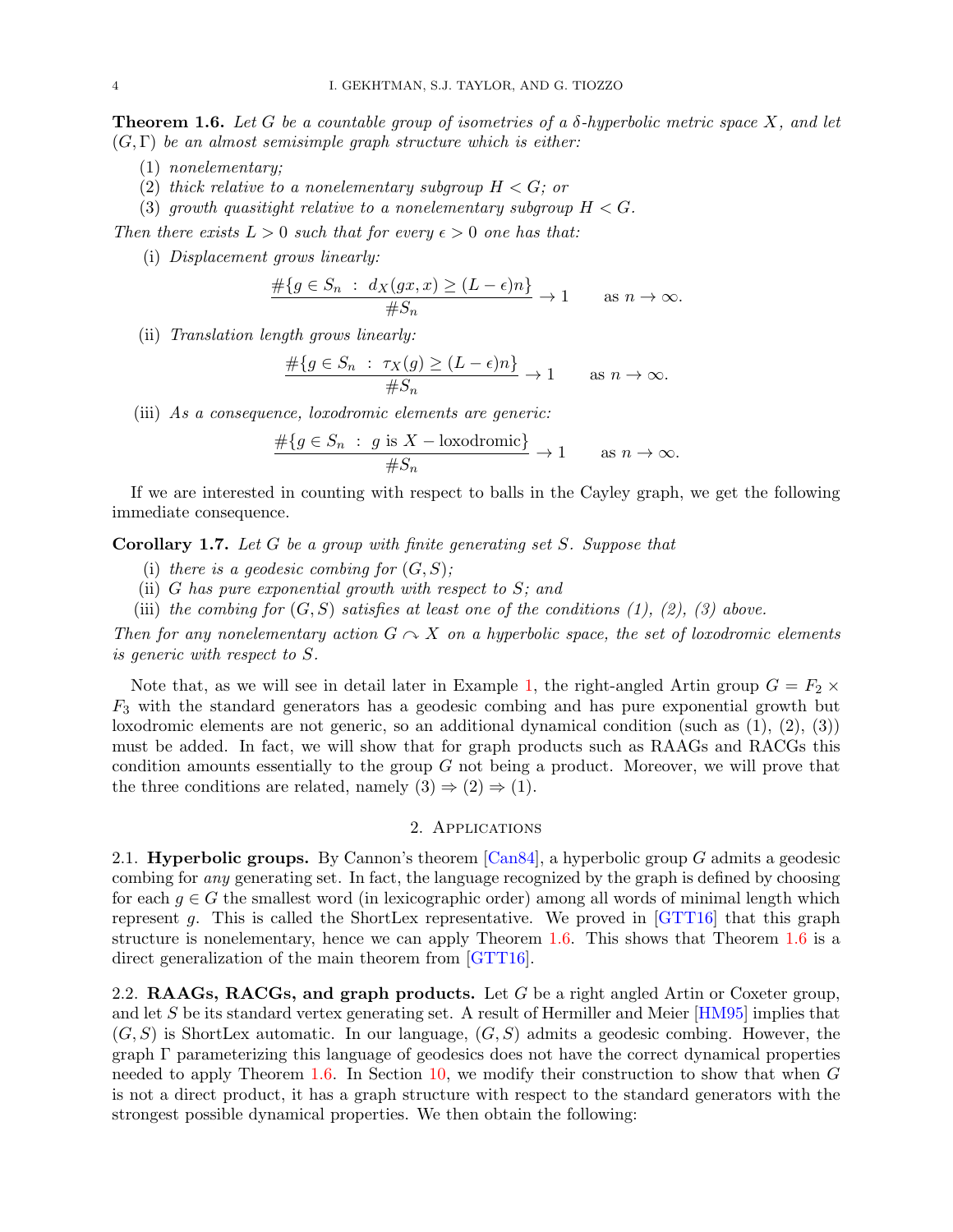#### COUNTING PROBLEMS 5

<span id="page-4-1"></span>**Theorem 2.1.** Let G be a right-angled Artin or Coxeter group which is not virtually cyclic and does not split as a product, and consider an action of G on a hyperbolic metric space X. Then eq. [\(1\)](#page-1-1) holds, and loxodromic elements are generic with respect to the standard generators.

We note that there are many examples of actions of such  $G$  on locally infinite hyperbolic graphs. The most natural of which are the extension graph [\[KK14\]](#page-35-2) (in the case of a RAAG) and the contact graph [\[Hag14\]](#page-35-3) (in the case of a RACG). For both of these actions, the loxodromic isometries are all rank 1 (or Morse) elements of G [\[BC12,](#page-34-6) [CS14\]](#page-35-9) and so Theorem [2.1](#page-4-1) implies that the rank 1 elements of these groups are generic.

Actually, Theorem [2.1](#page-4-1) applies to all graph products of groups with geodesic combing (Theorem [10.5\)](#page-32-0). We refer the reader to Section [10](#page-29-0) for details. Let us point out that RAAGs which are products give examples of actions where loxodromics are not generic:

<span id="page-4-0"></span>**Example 1** (Nongenericity in general). Denote the free group of rank n by  $F_n$  and fix a free basis as a generating set. Let  $G = F_2 \times F_3$  and let X denote a Cayley graph for  $F_2$ . Give G its standard generating set; that is, the generating set consisting of a basis for  $F_2$  and a basis for  $F_3$ . Consider the action  $G \curvearrowright X$  in which the  $F_2$  factor acts by left multiplication and the right factor acts trivially. If we denote the set of loxodromics for the action by LOX, then

$$
\lim_{n \to \infty} \frac{\# (\mathcal{L} \mathcal{O} \mathcal{X} \cap B_n)}{\#B_n} = \frac{2}{3} \neq 1.
$$

Note that in the example above  $G$  has pure exponential growth and a geodesic combing, so these two conditions are not sufficient to yield genericity of loxodromics. Moreover, the complement of LOX is a subgroup  $H < G$  which has infinite index and positive density, showing that conditions are needed also in Theorem [1.2.](#page-1-2)

Let us also see that growth quasitightness fails. To construct a geodesic combing for  $G$ , let  $\Gamma_1$  be a geodesic combing for  $F_3$  and let  $\Gamma_2$  be a geodesic combing for  $F_2$  as discussed above. To obtain a geodesic combing for G, take the disjoint union of  $\Gamma_1$  and  $\Gamma_2$ , remove the initial vertex for  $\Gamma_2$ and introduce arrows from any non-initial vertex of  $\Gamma_1$  to any (non-initial) vertex of  $\Gamma_2$ , with the appropriate labels.

Let us consider the set  $\Omega$  of paths starting at the initial vertex which always stay inside  $\Gamma_1$ , and let  $w \in F_2 \times \{1\}$ . We claim that the set  $Y_{w,c}$  contains  $\Omega$  whenever  $|w| > 2c$ . Since  $\Omega$  has positive density in G, the claim contradicts growth quasitightness. To prove the claim, let  $\gamma \in \Omega$ . If  $\gamma$  does not belong to  $Y_{w,c}$ , then there exists a, b with  $|a|, |b| \leq c$  and such that  $w = a \cdot \text{ev}(p) \cdot b$  with p a subpath of  $\gamma$ . Since p is a subpath of  $\gamma$ , then ev(p) lies in  $H = \{1\} \times F_3$ . Consider the projection  $\pi: F_2 \times F_3 \to F_2$ . If  $w = a \cdot \text{ev}(p) \cdot b$ , then  $\pi(w) = \pi(a)\pi(b)$  hence  $|w| = |\pi(w)| \leq 2c$ , which proves the claim.

Moreover, as a consequence of the geodesic combing that we produce in order to prove the previous theorem, we also prove the following fine counting statement for the number of elements in a sphere with respect to the standard generating set. As far as we know, this result is also new, and it may be of independent interest.

**Theorem 2.2.** Let G be a right-angled Artin group or Coxeter group which is not virtually cyclic and does not split as a product. Then there exists  $\lambda > 1$ ,  $C > 0$  such that

$$
\lim_{n \to \infty} \frac{\#S_n}{\lambda^n} = C.
$$

We say that a group with a generating set with the previous property has exact exponential growth. This is stronger than pure exponential growth (where one only requires  $C^{-1}\lambda^n \leq \#S_n \leq$  $C\lambda^{n}$ ), and depends very subtly on the choice of generating set. In fact, in Theorem [11.1](#page-33-0) we will establish this result more generally for graph products.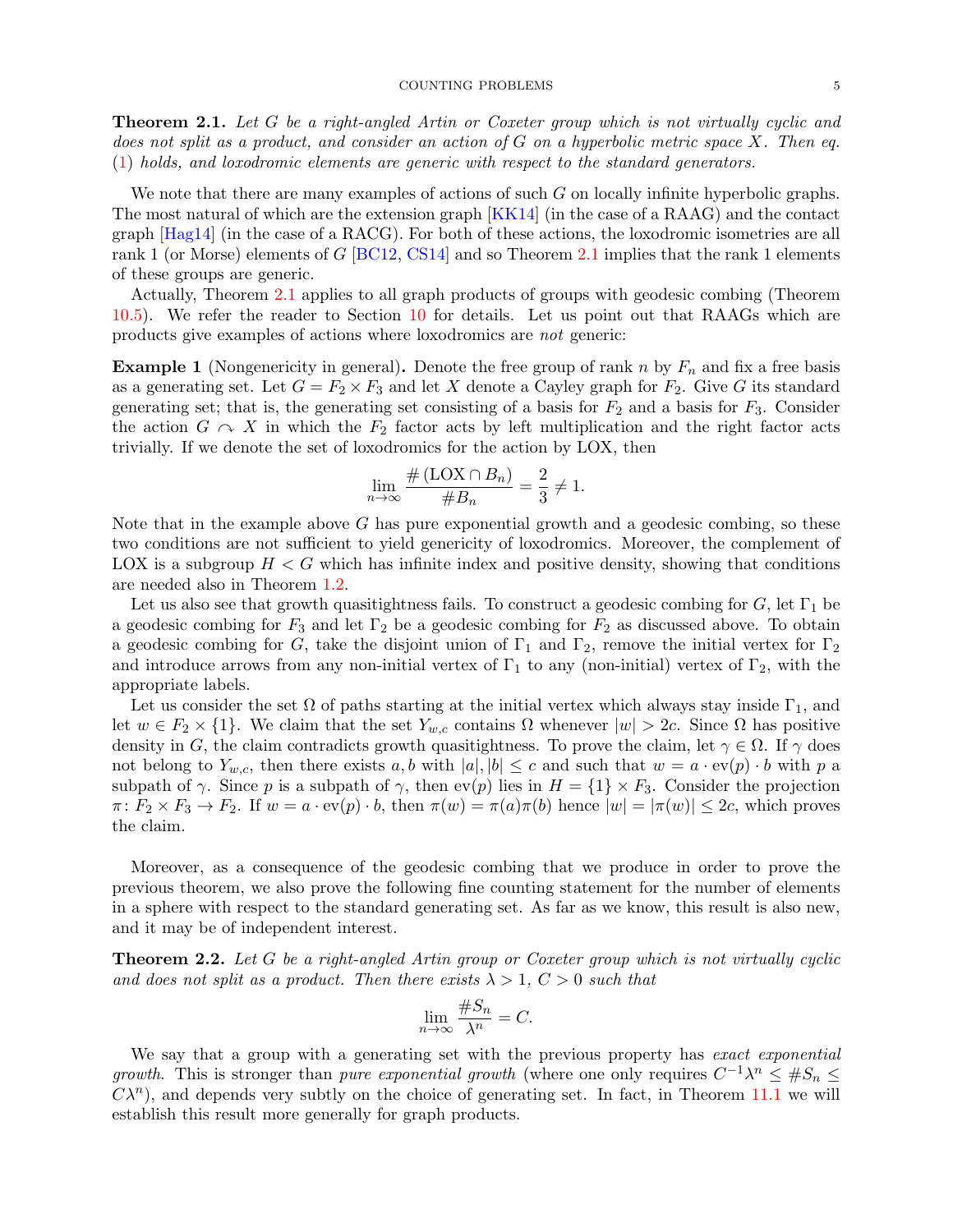Note that growth functions for graph products are known by Chiswell [\[Chi94\]](#page-34-7) and Athreya-Prasad [\[AP14\]](#page-34-8); however, it does not seem obvious how to use them to prove the result above.

<span id="page-5-1"></span>2.3. Relatively hyperbolic groups. Our results also apply to a large class of relatively hyperbolic groups. Just as above, we note that there are many natural action of relatively hyperbolic groups on locally infinite hyperbolic graphs. The most famous of these is the coned-off Cayley graph introduced by Farb  $[Far98]$ , where the loxodromics of G are exactly the elements not conjugate into a peripheral subgroup.

To apply our general theorem to relatively hyperbolic groups, we need two hypotheses.

First, recall that a relatively hyperbolic group  $(G, \mathcal{P})$  is equipped with a compact metric space  $\partial G$  known as its *Bowditch boundary*, and such a space carries a natural *Patterson-Sullivan measure*  $\nu$ , defined with respect to the word metric on Cay(G, S) (see Section [9.2\)](#page-25-0). We call a relatively hyperbolic group G with a generating set S doubly ergodic if the action of G on  $\partial G \times \partial G$  is ergodic with respect to the measure  $\nu \times \nu$ .

Second, we need a geodesic combing with respect to some generating set  $S$ . Let us call a finite generating set S admissible if  $G$  admits a geodesic combing with respect to  $S$ . We have the following general statement:

<span id="page-5-0"></span>**Theorem 2.3.** Let G be a relatively hyperbolic group with an admissible generating set S for which G is doubly ergodic. Then, for each action of G on a hyperbolic metric space X, there exists  $L > 0$ such that

$$
\frac{\#\{g \in B_n : \tau_X(g) \ge Ln\}}{\#B_n} \to 1 \quad \text{as } n \to \infty.
$$

As a consequence, X-loxodromic elements are generic.

In fact, by [\[AC16\]](#page-34-9) and [\[NS95\]](#page-36-5), many relatively hyperbolic groups admit geodesic combings as follows. Let us call a finitely generated group  $G$  *geodesically completable* if any finite generating set S of G can be extended to a finite generating set  $S' \supseteq S$  for which there exists a geodesic biautomaticstructure. Antolín and Ciobanu ( $[AC16]$ , Theorem 1.5) proved that whenever G is hyperbolic relative to a collection of subgroups  $\mathcal P$  each of which is geodesically completable, then  $G$ is geodesically completable. Moreover, from automata theory([\[HRR17\]](#page-35-10), Theorem 5.2.7) one gets that if G admits a geodesic biautomatic structure for S, then it also admits a geodesic combing for the same S. This yields:

**Proposition 2.4.** Let  $(G, \mathcal{P})$  be a relatively hyperbolic group such that each parabolic subgroup  $P \in \mathcal{P}$  is geodesically completable. Then every finite generating set S can be extended to a finite generating set S' which admits a geodesic combing.

Letus note that in particular, virtually abelian groups are geodesically completable ([\[AC16\]](#page-34-9), Proposition 10.1), hence any group hyperbolic relative to a collection of virtually abelian subgroups is geodesically completable and admits a geodesic combing. Moreover, we will prove (Proposition [9.17\)](#page-28-0):

**Proposition 2.5.** If a group G acts geometrically finitely on a  $CAT(-1)$  proper metric space, then G is doubly ergodic with respect to any finite generating set.

In particular, geometrically finite Kleinian groups satisfy both hypotheses of Theorem [2.3,](#page-5-0) which establishes Theorem [1.1](#page-1-0) (1) as a corollary of Theorem [2.3.](#page-5-0)

2.4. Actions with strongly contracting elements. Let us now remark that by combining our work with recent work of W. Yang one can apply our theorem in greater generality. Following [\[ACT15\]](#page-34-10) and [\[Yan16\]](#page-36-6), we call an element  $g \in G$  strongly contracting for the action on Cay( $G, S$ ) if  $n \mapsto g^n$  is a quasigeodesic and there exists  $C, D \geq 0$  such that for any geodesics  $\gamma$  in Cay $(G, S)$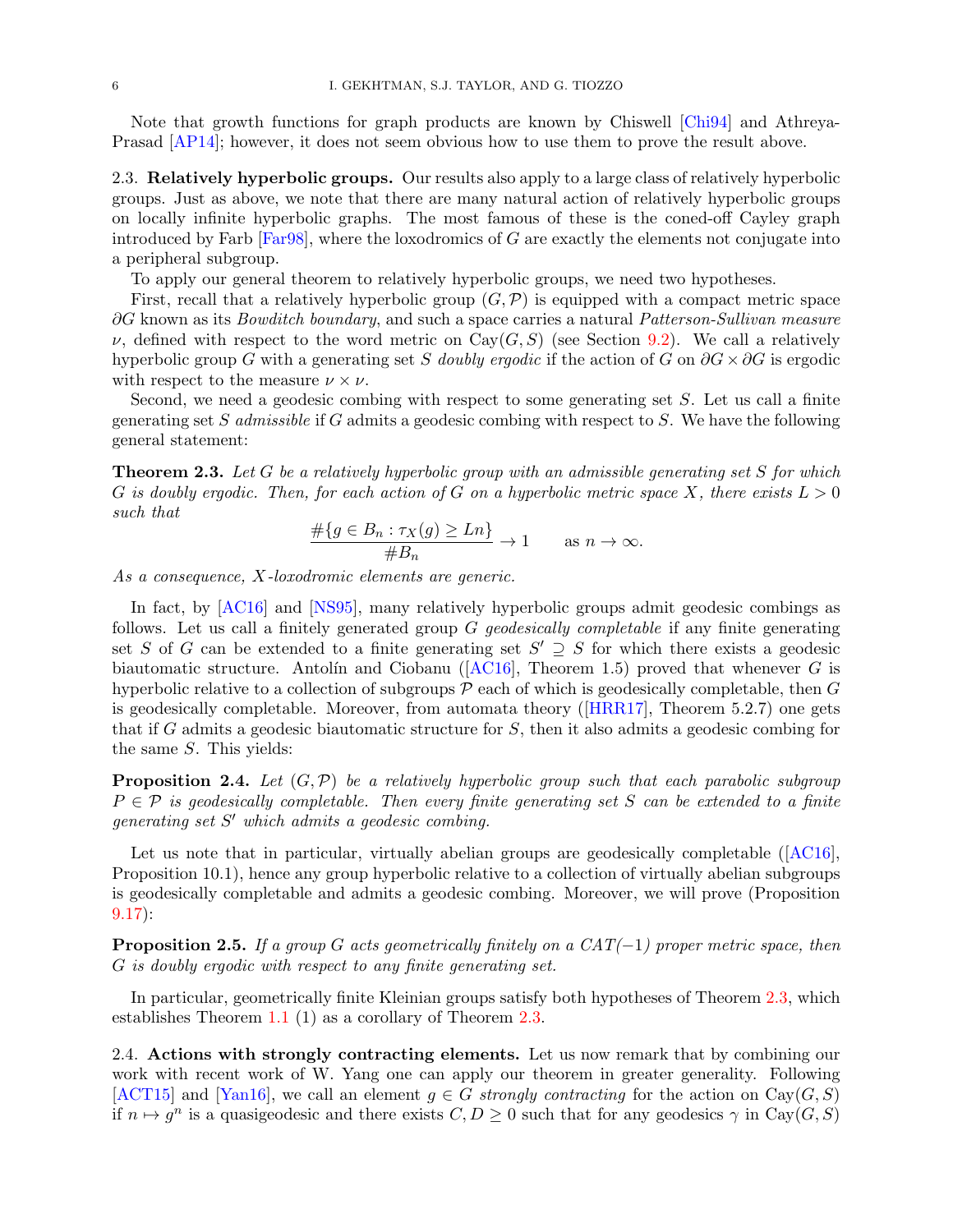whose distance from  $\langle g \rangle$  is at least C, the diameter of the image of  $\gamma$  under the nearest point projection to  $\langle g \rangle$  is bounded by D.

Wenyuan Yang [\[Yan16\]](#page-36-6) has recently announced that whenever the action  $G \cap \text{Cay}(G, S)$  has a strongly contracting element, G is growth quasitight and has pure exponential growth with respect to S. Combining Theorem [1.7](#page-3-2) with Yang's result we obtain the following:

<span id="page-6-1"></span>Corollary 2.6. Let G be a group with finite generating set S. Suppose that the Cayley graph  $Cay(G, S)$  has a strongly contracting element and that  $(G, S)$  has a geodesic combing. Then for any nonelementary action  $G \cap X$  on a hyperbolic space, the set of loxodromic elements is generic with respect to S.

2.5. Genericity with respect to the Markov chain. Our approach is to deduce typical properties of elements of G from typical long term behavior of paths in the associated graph structure. As a by-product, we also obtain a general theorem about generic elements for sample paths in a Markov chain, which may be of independent interest. More precisely, an almost semisimple graph Γ defines a Markov chain on the vertices of Γ (see Section [3.3\)](#page-9-0), hence it defines a Markov measure  $\mathbb P$  on the set  $\Omega_0$  of infinite paths from the initial vertex. For such Markov chains, we prove the following:

<span id="page-6-0"></span>**Theorem 2.7.** Let  $(G, \Gamma)$  be an almost semisimple, nonelementary graph structure for  $G \sim X$ , and let  $x \in X$ . Then:

- (1) For P-almost every sample path  $(w_n)$ , the sequence  $(w_n x)$  converges to a point in  $\partial X$ ;
- (2) There exist finitely many constants  $L_i > 0$   $(i = 1, \ldots, r)$  such that for  $\mathbb{P}\text{-almost every sample}$ path there exists an index i such that

$$
\lim_{n \to \infty} \frac{d(w_n x, x)}{n} = L_i;
$$

(3) If we denote  $L := \min_{1 \leq i \leq r} L_i$ , then for each  $\epsilon > 0$  one has

$$
\mathbb{P}(\tau_X(w_n) \ge n(L-\epsilon)) \to 1
$$

as  $n \to \infty$ . As a consequence,

 $\mathbb{P}(w_n \text{ is loxodromic}) \to 1 \quad \text{as } n \to \infty.$ 

2.6. Non-backtracking random walks. An illustration of the previous result is given by looking at non-backtracking random walks. Let G be a group and  $S = S^{-1}$  a generating set. The nonbacktracking random walk on G is the process defined by taking  $g_n$  uniformly at random among the elements of  $S \setminus \{(g_{n-1})^{-1}\}\$  and considering the sample path  $w_n = g_1g_2 \ldots g_n$ . We prove the following, which answers a question of I. Kapovich.

**Theorem 2.8.** Let G be a nonelementary group of isometries of a hyperbolic metric space X, and let S be a finite generating set. Consider the non-backtracking random walk

$$
w_n := g_1 \dots g_n
$$

defined as above, and let  $\mathbb P$  be corresponding the measure on the set  $\Omega_0$  of sample paths. Then

 $\mathbb{P}(w_n \text{ is loxodromic on } X) \to 1$ 

as  $n \to \infty$ .

*Proof.* Let us consider  $F = F(S)$  the free group generated by S, with its standard word metric. By composing the surjection  $F \to G$  with the action on X, we can think of F as a group of isometries of X. Then F has a standard geodesic combing, whose graph  $\Gamma$  has only one non-trivial component, hence (by Proposition [6.3\)](#page-20-0) the graph structure  $(F, \Gamma)$  is thick, hence nonelementary. The result then follows from Theorem [2.7.](#page-6-0)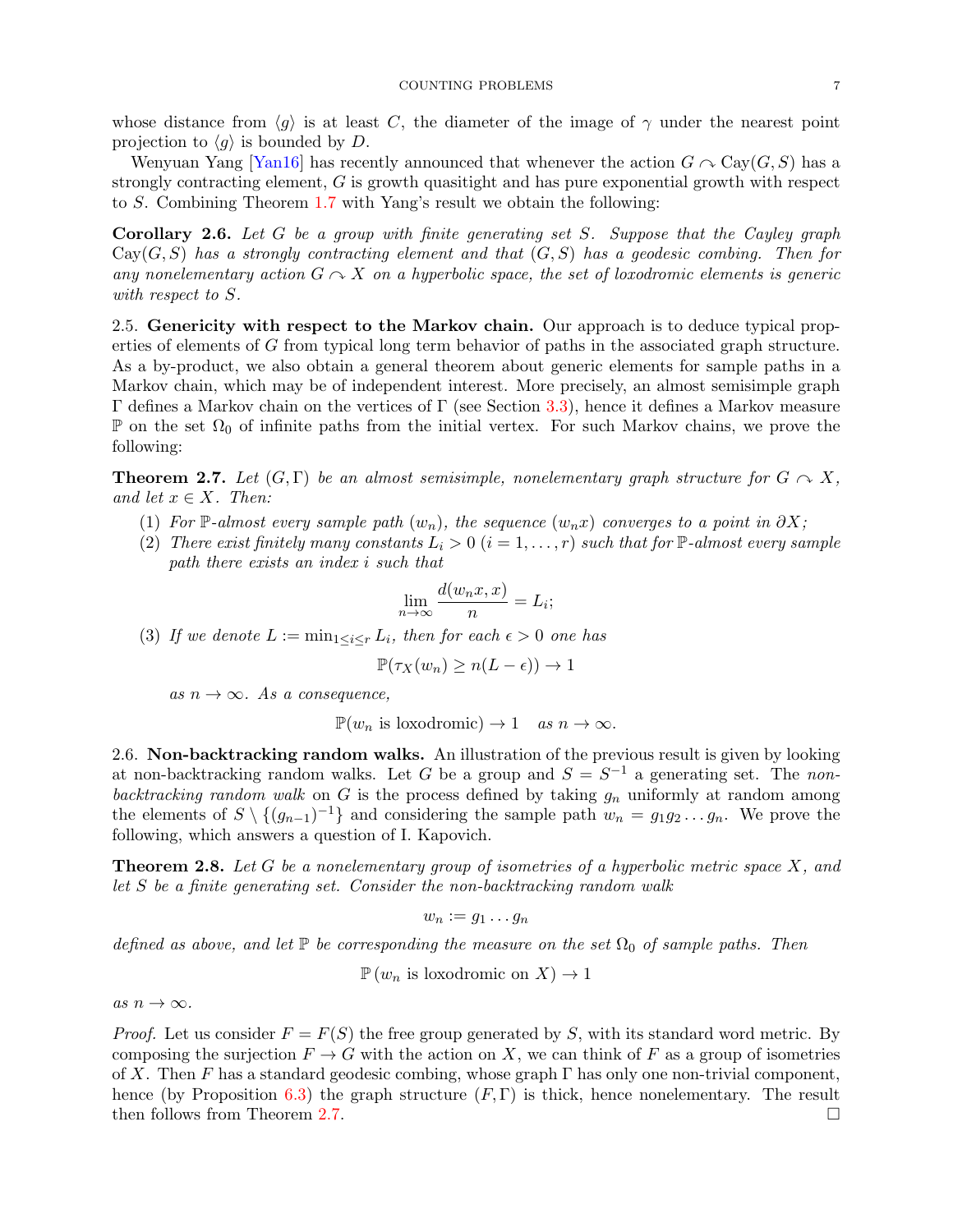2.7. Previous results. Beginning with Gromov's influential works [\[Gro87,](#page-35-0) [Gro93,](#page-35-11) [Gro03\]](#page-35-12), there is a large literature devoted to studying typical behavior in finitely generated groups. More recent developments can be found, for example, in [\[AO96,](#page-34-11) [Arz98,](#page-34-12) [BMR03,](#page-34-13) [Cha95,](#page-34-14) [KMSS03,](#page-35-13) [KS05,](#page-35-14) [KRSS07,](#page-35-15) [Ol'92\]](#page-36-7).

If one takes the definition of genericity with respect to random walks, instead of using counting in balls, then genericity of loxodromics has been established in many cases. In particular, the question of genericity of pseudo-Anosovs in the mapping class group goes back to at least Dunfield-Thurston [\[DT06\]](#page-35-16), and for random walks it has been proven independently by Rivin [\[Riv08\]](#page-36-8) and Maher [\[Mah11\]](#page-35-5). This relates to our setup, as a mapping class is pseudo-Anosov if and only if it acts loxodromically on the curve complex. Genericity of loxodromics for random walks on groups of isometries of hyperbolic spaces has been established with increasing level of generality in [\[CM15,](#page-34-3) [Sis11,](#page-36-9) [MT14\]](#page-36-3). Let us note that in general counting in balls and counting with random walks need not yield the same result. For instance, in Example [1,](#page-4-0) loxodromics are not generic with respect to counting the the Cayley graph despite that fact that they are typical with respect to reasonable random walks. In fact it is a very important problem to establish whether the harmonic measure for the random walk can coincide with a Patterson-Sullivan-type measure, given by taking limits of counting measures over balls. Many results in this area show that the two measures do not coincide except in particular cases (cf. [\[GMM15\]](#page-35-7)), while an existence result of a random walk for which harmonic and PS measure coincide is due for groups of isometries of  $CAT(-1)$  spaces to Connell-Muchnik [\[CM07\]](#page-34-15).

As for counting in balls, Wiest [\[Wie14\]](#page-36-10) recently showed that if a group G satisfies a weak automaticity condition and the action  $G \cap X$  on a hyperbolic space X satisfies a strong geodesic word hypothesis, then the loxodromics make up a *definite proportion* of elements of the n ball. This geodesic word hypothesis essentially requires geodesics in the group  $G$ , given by the normal forms, to project to unparameterized quasigeodesics in the space X under the orbit map. In our work, on the other hand, we do not assume any nice property of the action except it being by isometries. Let us note that our theorems answer (when the hypotheses of our two approaches overlap) the openproblems  $(3)$   $(4)$  in ([\[Wie14\]](#page-36-10), section 2.12).

Acknowledgments. We thank Yago Antolín, Ruth Kellerhals, and Yohei Komori for useful suggestions and clarifications. The first author is partially supported by NSF grant DMS-1401875 and ERC advanced grant "Moduli" of Prof. Ursula Hamenstädt, the second author is partially supported by NSF grants DMS-1400498 and DMS-1744551, and the third author is partially supported by NSERC and the Alfred P. Sloan Foundation. We also thank the referee for corrections and suggestions that improved the paper.

### 3. Background material

Since graph structures play a central role in our work, we begin by discussing some further details. The reader will notices that much of this is inspired by the theory of regular languages and automatics groups [\[EPC](#page-35-17)+92], but we place a special focus on the graph which parameterizes the language. Thus our terminology may differ from that in the literature.

<span id="page-7-0"></span>3.1. Graph structures. The general framework is as follows. We define a graph structure to be a pair  $(G, \Gamma)$  where G is a countable group and  $\Gamma$  is a directed, finite graph such that:

- (1) there is a labeled vertex  $v_0$ , called the *initial vertex*; for every other vertex v there exists a directed path from  $v_0$  to  $v$ ;
- (2) every edge is labeled by a group element such that edges directed out of a fixed vertex have distinct label.

Thus, there exists an **evaluation map** ev:  $E(\Gamma) \rightarrow G$  and this map extends to the set of finite paths in  $\Gamma$  by concatenating edge labels. Here and in what follows, the term path will always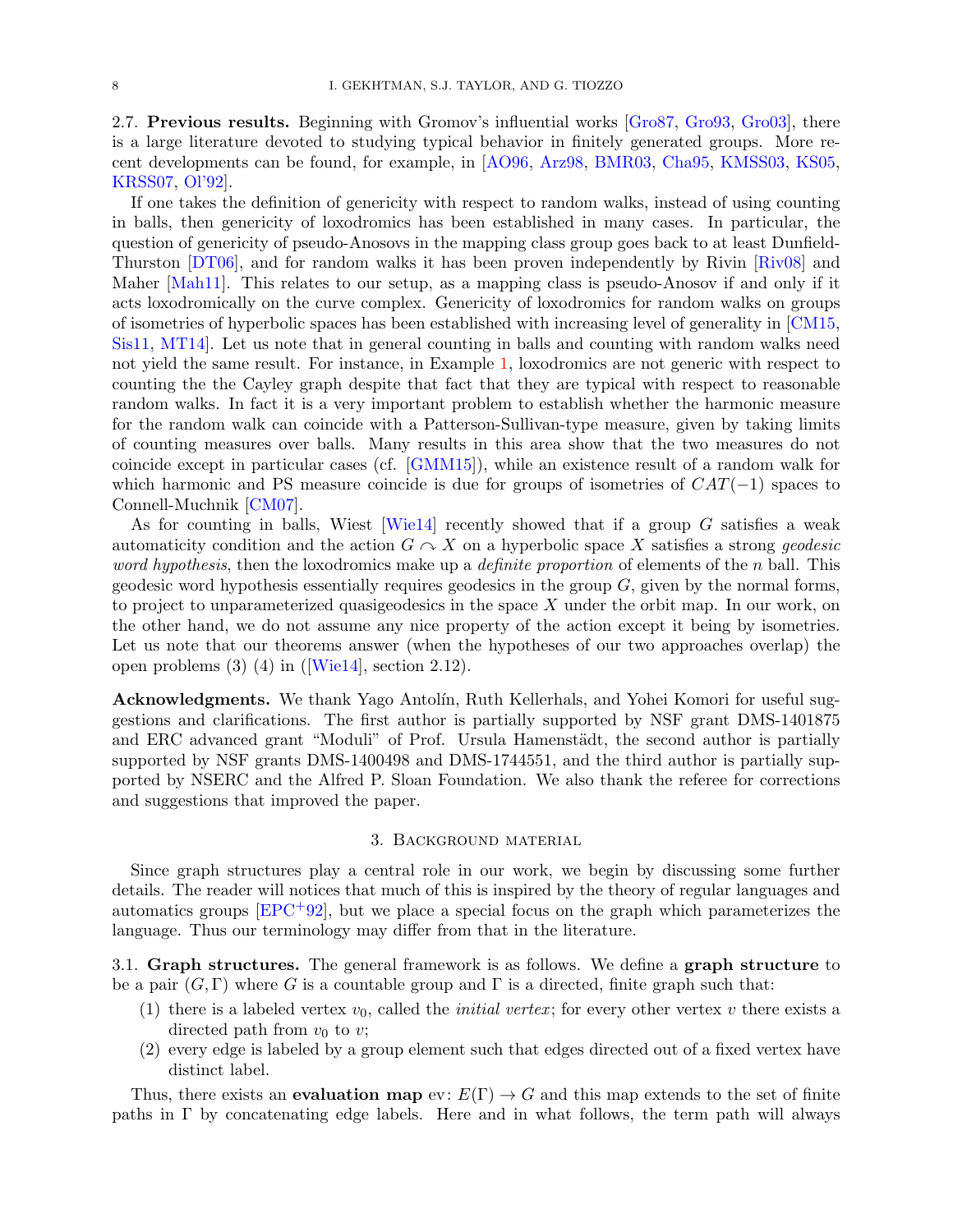#### COUNTING PROBLEMS 9

refer to a directed path. If  $S = ev(E(\Gamma))$ , we say that  $(G, \Gamma)$  is a graph structure with respect to S. We denote by  $\Omega_0$  the set of finite paths starting at  $v_0$  and by  $\Omega$  the set of all finite paths. When  $ev(\Omega_0) = G$ , we call the graph structure **surjective**; in this case  $S = ev(E(\Gamma))$  generates G as a semigroup. A surjective graph structure is **geodesic** if for each path  $p \in \Omega$ , the word length  $|ev(p)|_S$  is equal to the length of the path. In this case, all paths in Γ evaluate naturally to geodesic paths in the Cayley graph  $Cay(G, S)$ . Finally, the graph structure is called **injective**, if ev:  $\Omega_0 \to G$  is injective. For example, if each path in  $\Omega_0$  labels the ShortLex geodesic representative of its evaluation (with respect to some ordering on S), then  $(G, \Gamma)$  is injective. A bijective, geodesic graph structure  $(G, \Gamma)$  with respect to S is called a **geodesic combing** of G with respect to S.

Note the evaluation map, restricted to  $\Omega_0$ , factors through  $S^*$ , the set of all words in the alphabet S. The image in  $S^*$  of  $\Omega_0$  (i.e. all words which can be spelled starting at  $v_0$ ) is called the language parameterized (or recognized) by Γ. This language is prefix closed by construction; an initial subword of a recognized word is also recognized. We warn the reader that references differ on the exact meaning on some of these terms. For example, Calegari–Fujiwara use the term "combing" to refer to the language of a bijective, geodesic graph structure rather than the graph structure itself [\[CF10,](#page-34-16) [Cal13\]](#page-34-17). Since we will be most interested in dynamical properties of the graph parameterizing the language of geodesics, we choose to emphasize the graph structure.

<span id="page-8-0"></span>3.2. Almost semisimple graphs. Let us summarize some of the fundamental properties about graphs and Markov chains. Much of this material appears in Calegari–Fujiwara [\[CF10\]](#page-34-16), and we refer to that article and [\[GTT16\]](#page-35-6) for more details and proofs.

Let  $\Gamma$  be a finite, directed graph with vertex set  $V(\Gamma) = \{v_0, v_1, \ldots, v_{r-1}\}.$  The *adjacency matrix* of Γ is the  $r \times r$  matrix  $M = (M_{ij})$  defined so that  $M_{ij}$  is the number of edges from  $v_i$  to  $v_j$ . Such a graph is *almost semisimple* of growth  $\lambda > 1$  if the following hold:

- (1) There is an *initial vertex*, which we denote as  $v_0$ ;
- (2) For any other vertex v, there is a (directed) path from  $v_0$  to v;
- (3) The largest modulus of the eigenvalues of M is  $\lambda$ , and for any eigenvalue of modulus  $\lambda$ , its geometric multiplicity and algebraic multiplicity coincide.

Note that by Perron-Frobenius theory  $\lambda$  is in fact an eigenvalue. We denote by  $\Omega$  the set of all finite paths in Γ,  $\Omega_v$  for the set of finite paths starting at v, and  $\Omega_0 = \Omega_{v_0}$  the set of finite paths starting at  $v_0$ . For a path  $g \in \Omega$ , we use [g] to denote its terminal vertex. Similarly, we denote as  $\Omega^{\infty}$  the set of all infinite paths in  $\Gamma$ ,  $\Omega^{\infty}_v$  the set of infinite paths starting at v and  $\Omega^{\infty}_0 = \Omega^{\infty}_{v_0}$ .

Given two vertices  $v_1, v_2$  of a directed graph, we say that  $v_2$  is accessible from  $v_1$  and write  $v_1 \rightarrow v_2$  if there is a path from  $v_1$  to  $v_2$ , and two vertices are mutually accessible if  $v_1 \rightarrow v_2$ and  $v_2 \rightarrow v_1$ . Mutual accessibility is an equivalence relation, and equivalence classes are called irreducible components of Γ.

For any subset  $A \subseteq \Omega_0$ , we define the growth  $\lambda(A)$  of A as

$$
\lambda(A) := \limsup_{n \to \infty} \sqrt[n]{\#(A \cap S_n)},
$$

where  $S_n \subset \Omega_0$  is the set of all paths starting at  $v_0$  that have length n.

For each vertex v of  $\Gamma$  which lies in an irreducible component C, let  $\mathcal{P}_v(C)$  denote the set of finite paths in  $\Gamma$  based at v which lie entirely in C. Moreover, for any path g from  $v_0$  to v, we let  $\mathcal{P}_q(C) = g \cdot \mathcal{P}_v(C)$  be the set of finite paths in  $\Omega$  which can be written as a concatenation of g with a path contained entirely in C.

<span id="page-8-1"></span>**Definition 3.1.** An irreducible component C of  $\Gamma$  is called *maximal* if for some (equivalently, any)  $g \in \Omega_0$  with  $[g] \in C$ , the growth of  $\mathcal{P}_g(C)$  equals  $\lambda$ . A vertex is maximal if it belong to a component of maximal growth. Moreover, we say a vertex  $v_i$  of  $\Gamma$  has *large growth* if there exists a path from  $v_i$  to a vertex in a maximal component, and it has small growth otherwise.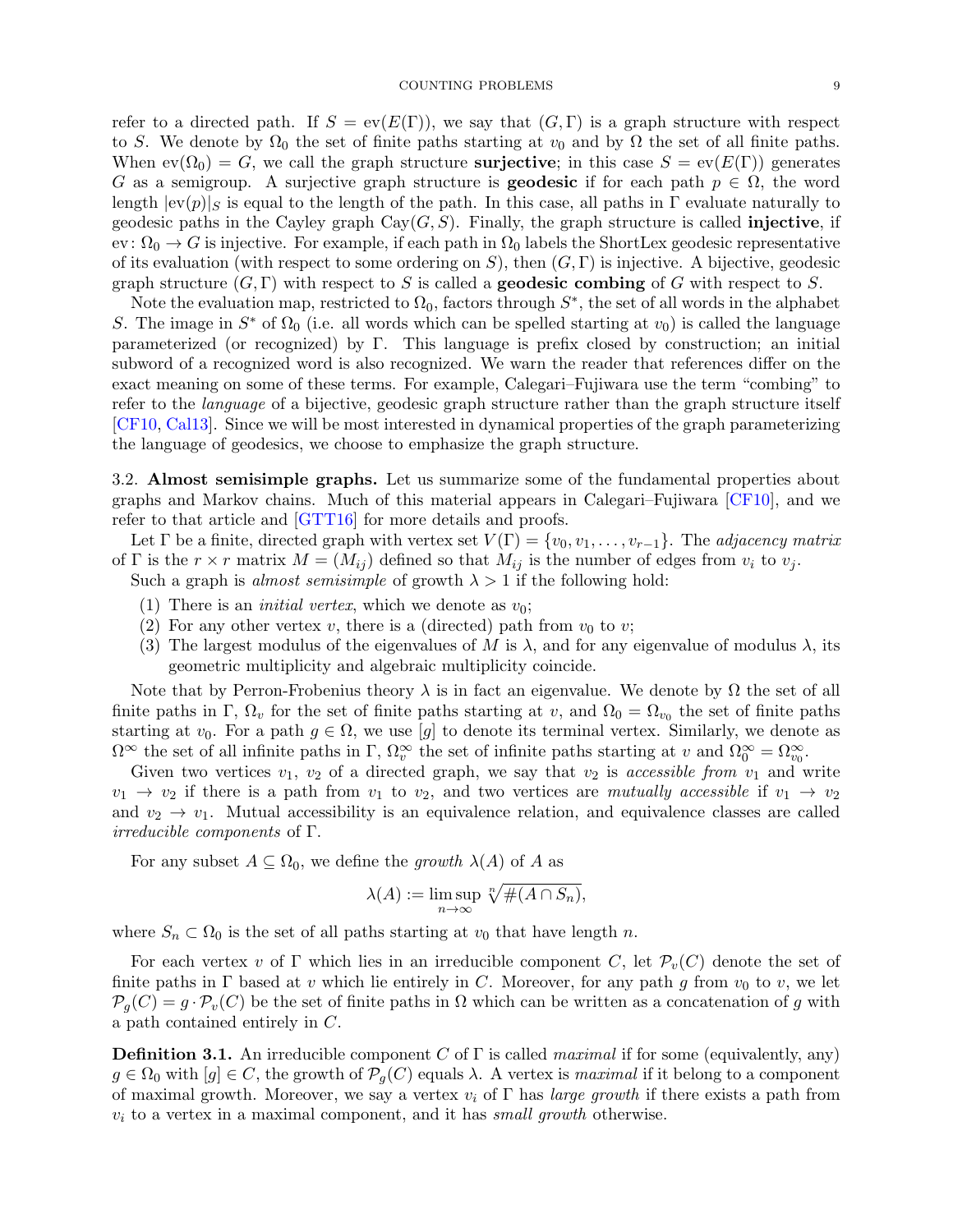<span id="page-9-1"></span>**Definition 3.2.** For every vertex v of Γ, the *loop semigroup* of v is the set  $L_v$  of loops in the graph Γ which begin and end at v. It is a semigroup with respect to concatenation. A loop in  $L_v$  is *primitive* if it is not the concatenation of two (non-trivial) loops in  $L_v$ .

Let  $\Gamma$  be an almost semisimple graph of growth  $\lambda > 1$ . Then there exist constants  $c > 0$  and  $\lambda_1 < \lambda$  $\lambda_1 < \lambda$  $\lambda_1 < \lambda$  such that ([\[GTT16\]](#page-35-6), Lemma 2.3):

(1) For any vertex v of large growth and any  $n \geq 0$ ,

$$
c^{-1}\lambda^n \le \#\{\text{paths from } v \text{ of length } n\} \le c\lambda^n
$$

(2) For any vertex v of small growth and any  $n \geq 0$ ,

$$
\#\{\text{paths from } v \text{ of length } n\} \le c\lambda_1^n
$$

(3) If v belongs to the maximal component C, then for any  $n \geq 0$ 

$$
c^{-1}\lambda^n \leq \#\{\text{paths in } \mathcal{P}_v(C) \text{ of length } n\} \leq c\lambda^n
$$

andalso  $([GTT16],$  $([GTT16],$  $([GTT16],$  Lemma 6.5)

$$
c^{-1}\lambda^n \leq \#\{\text{paths in } L_v \text{ of length } n\} \leq c\lambda^n
$$

<span id="page-9-0"></span>3.3. Markov chains. Given an almost semisimple graph  $\Gamma$  of growth  $\lambda$  with edge set  $E(\Gamma)$ , one constructs a Markov chain on the vertices of  $\Gamma$  as follows. Let us define for each i the quantity

$$
\rho_i := \lim_{N \to \infty} \frac{1}{N} \sum_{n=0}^N \frac{(M^n 1)_i}{\lambda^n},
$$

where 1 is the vector all of whose coordinates equal 1, and  $w_i$  denotes the  $i^{th}$  coordinate of the vector w. Note that  $\rho_i > 0$  if and only if  $v_i$  has large growth. Then if  $v_i$  has large growth, we set the probability  $\mu(v_i \to v_j)$  of going from  $v_i$  to  $v_j$  as

(2) 
$$
\mu(v_i \to v_j) = \frac{M_{ij}\rho_j}{\lambda \rho_i},
$$

and if  $v_i$  has small growth, we set  $\mu(v_i \to v_j) = 0$  for  $i \neq j$  and  $\mu(v_i \to v_i) = 1$ .

Now, for each vertex v the measure  $\mu$  induces measures  $\mathbb{P}^n_v$  on the space  $\Omega_v$  of finite paths starting at  $v$ , simply by setting

$$
\mathbb{P}_v^n(\gamma) = \mu(e_1) \cdots \mu(e_n)
$$

for each path  $\gamma = e_1 \dots e_n$  of length n starting at v, and  $\mathbb{P}_v^n(\gamma) = 0$  otherwise. Similarly, we define a measure  $\mathbb{P}_v$  on the space  $\Omega_v^{\infty}$  of infinite paths starting at v by setting the measure  $\mathbb{P}_v$  of the (cylinder) set of all infinite paths starting with  $\gamma$  equal to  $\mathbb{P}_{v}^{n}(\gamma)$ , where  $n = |\gamma|$ . The most important cases for us will be the measures on the set of (finite and infinite, respectively) paths starting at  $v_0$ , which we will denote as  $\mathbb{P}^n = \mathbb{P}^n_{v_0}$  and  $\mathbb{P} = \mathbb{P}_{v_0}$ . Each measure  $\mathbb{P}_v$  defines a Markov chain on the space  $V(\Gamma)$ , and we consider for each n the random variable

$$
w_n:\Omega^\infty\to\Omega
$$

<span id="page-9-2"></span>
$$
w_n((e_1,\ldots,e_n,\dots))=e_1\ldots e_n
$$

defined as the concatenation of the first n edges of the infinite path.

In order to compare the n-step distribution for the Markov chain to the counting measure, let us denoteas  $\Omega_{LG}$  the set of paths from  $v_0$  ending at a vertex of large growth. Then we note ([\[GTT16\]](#page-35-6), Lemma 3.4) that there exists  $c > 1$  such that, for each  $A \subseteq \Omega_0$ ,

(3) 
$$
c^{-1} \mathbb{P}^n(A) \le P^n(A \cap \Omega_{LG}) \le c \mathbb{P}^n(A).
$$

It turns out (see [\[GTT16\]](#page-35-6), Lemma 3.3) that, with respect to this choice of measure, a vertex v belongs to a maximal irreducible component of  $\Gamma$  if and only if it is *recurrent*, i.e. :

(1) there is a path from  $v_0$  to v of positive probability; and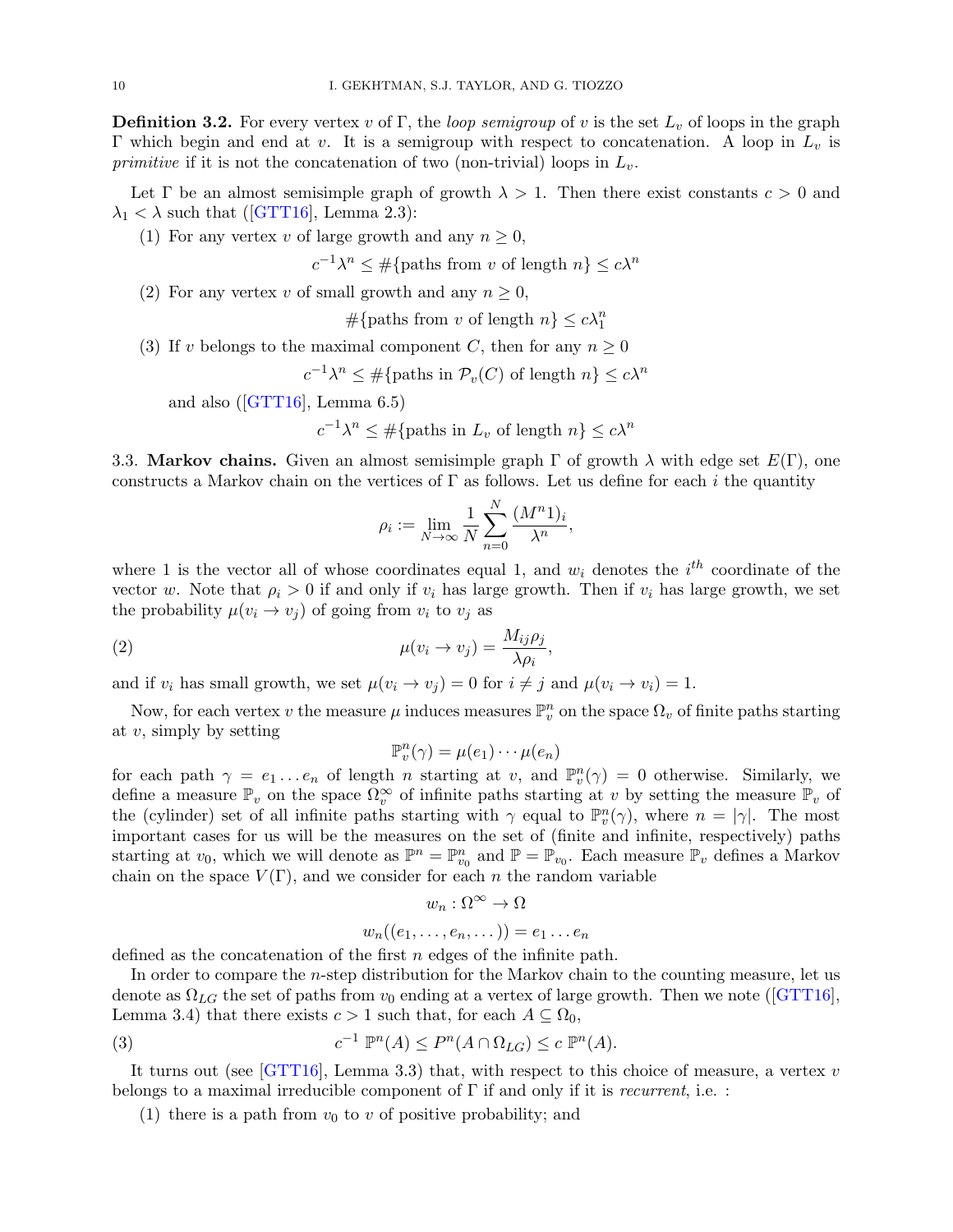(2) whenever there is a path from v to another vertex w of positive probability, there is also a path from  $w$  to  $v$  of positive probability.

For this reason, maximal components will also be called recurrent components.

It is easy to see that for almost every path of the Markov chain there exists one recurrent component  $C$  such that the path lies completely in  $C$  from some time on, and visits each vertex of C infinitely many times. Thus, for each recurrent component C, we let  $\Omega_C$  be the set of all infinite paths from the initial vertex which enter C and remain inside C forever, and denote as  $\mathbb{P}_C$  the conditional probability of  $\mathbb P$  on  $\Omega_C$ .

Moreover, for each recurrent vertex  $v$  the distribution of return times decays exponentially: There is a  $c > 1$  such that

(4) P<sup>v</sup> τ + <sup>v</sup> = n ≤ ce−n/c

where  $\tau_v^+ = \min\{n \ge 1 : [w_n] = v\}$  denotes the first return time to vertex v.

We will associate to each recurrent vertex of the Markov chain a random walk, and use previous results on random walks to prove statements about the asymptotic behavior of the Markov chain.

For each sample path  $\omega \in \Omega^{\infty}$ , let us define  $n(k, v, \omega)$  as the k<sup>th</sup> time the path  $\omega$  lies at the vertex  $v$ . In formulas,

<span id="page-10-0"></span>
$$
n(k, v, \omega) := \begin{cases} 0 & \text{if } k = 0\\ \min(h > n(k - 1, v, \omega) : [w_h] = v) & \text{if } k \ge 1 \end{cases}
$$

To simplify notation, we will write  $n(k, v)$  instead of  $n(k, v, \omega)$  when the sample path  $\omega$  is fixed.

We now define the *first return measure*  $\mu_v$  on the set of primitive loops by setting, for each primitive loop  $\gamma = e_1 \dots e_n$  with edges  $e_1, \dots, e_n$ ,

$$
\mu_v(\gamma) = \mu(e_1) \dots \mu(e_n).
$$

Extend  $\mu_v$  to the entire loop semigroup  $L_v$  by setting  $\mu_v(\gamma) = 0$  if  $\gamma \in L_v$  is not primitive. Note that almost every path starting at  $v$  visits  $v$  infinitely many times, so it can be decomposed as the infinite concatenation of primitive loops; moreover,  $\mu_v(\gamma)$  equals the probability that the first loop in this decomposition equals  $\gamma$ . Hence,  $\mu_v$  is a probability measure.

By equation [\(4\)](#page-10-0), for every recurrent vertex v, the first return measure  $\mu_v$  has finite exponential moment, i.e. there exists a constant  $\alpha > 0$  such that

(5) 
$$
\int_{L_v} e^{\alpha |\gamma|} d\mu_v(\gamma) < \infty.
$$

3.4. **Hyperbolic spaces.** In this paper,  $X$  will always be a geodesic metric space. Such a space is called  $\delta$ -hyperbolic for some  $\delta \geq 0$  if for every geodesic triangle in X, each side is contained within the  $\delta$ -neighborhood of the other two sides. Given  $x, y, z \in X$ , their Gromov product is defined as  $(y, z)_x := \frac{1}{2}(d(x, y) + d(x, z) - d(y, z))$ . Each hyperbolic space has a well-defined *Gromov boundary*  $\partial X$ , and we refer the reader to [\[BH09,](#page-34-18) Section III.H.3], [\[GdlH90\]](#page-35-18), or [\[KB02,](#page-35-19) Section 2] for definitions and properties.

If g is an isometry of  $X$ , its translation length is defined as

$$
\tau_X(g) := \lim_{n \to \infty} \frac{d(g^n x, x)}{n}
$$

where the limit does not depend on the choice of  $x \in X$ . In order to estimate the translation length, we will use the following well-known lemma; see for example [\[MT14,](#page-36-3) Proposition 5.8].

<span id="page-10-1"></span>**Lemma 3.3.** There exists a constant c, which depends only on  $\delta$ , such that for any isometry q of a δ-hyperbolic space X and any  $x \in X$  with  $d(x, gx) \geq 2(gx, g^{-1}x)_x + c$ , the translation length of g is given by

$$
\tau_X(g) = d(x, gx) - 2(gx, g^{-1}x)_x + O(\delta).
$$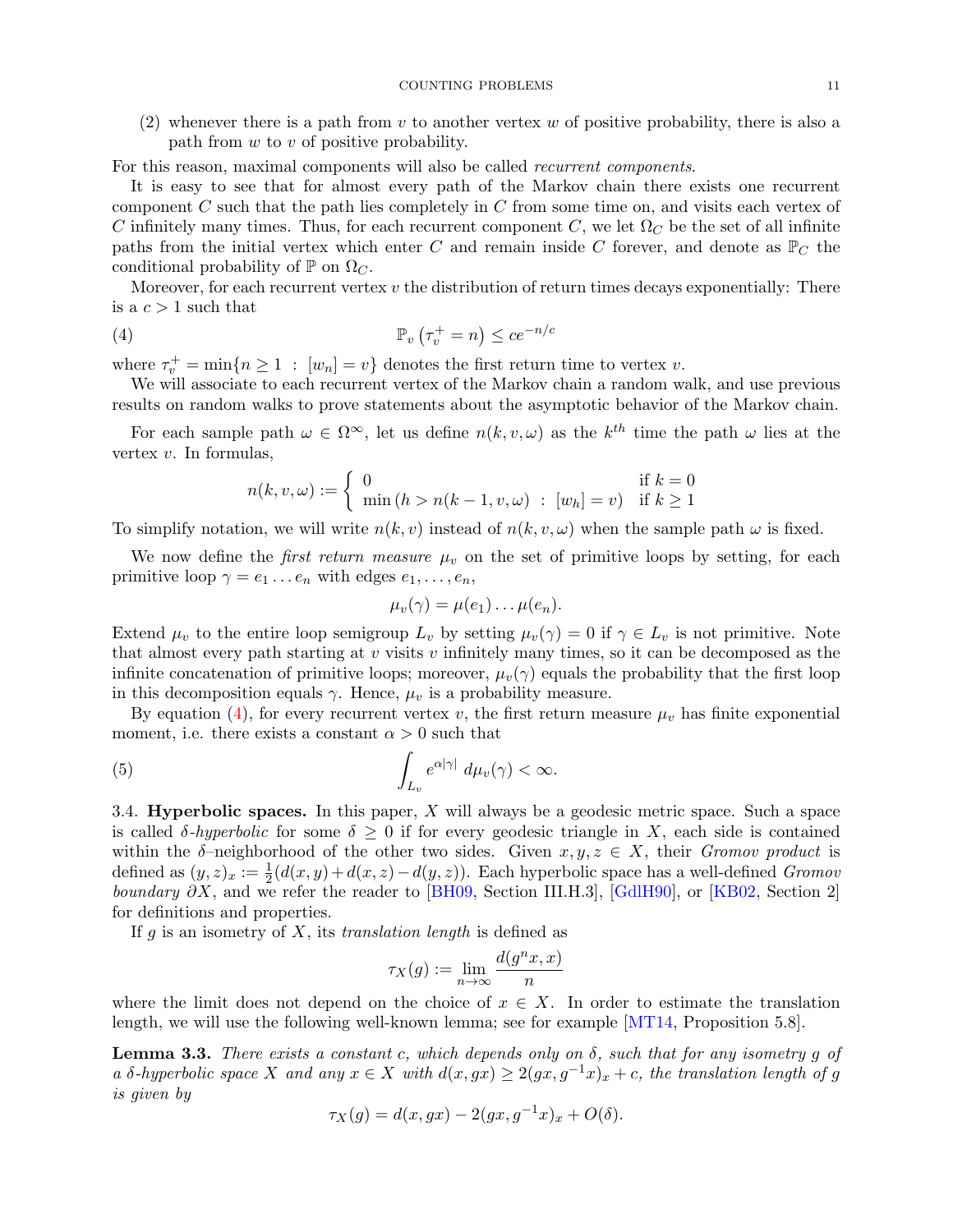An isometry q of X is *loxodromic* if it has positive translation length; in that case, it has precisely two fixed points on  $\partial X$ . We say two loxodromic elements are *independent* if their fixed point sets are disjoint. A semigroup (or a group)  $G <$  Isom X is nonelementary if it contains two independent loxodromics. We will use the following criterion.

<span id="page-11-3"></span>**Proposition 3.4** ([\[DSU14,](#page-35-20) Proposition 7.3.1]). Let L be a semigroup of isometries of a hyperbolic metric space X. If the limit set  $\Lambda_L \subset \partial X$  of L on the boundary of X is nonempty and L does not have a finite orbit in  $\partial X$ , then L is nonelementary.

Finally, we turn to the definition and basic properties of shadows in the  $\delta$ -hyperbolic space X. For  $x, y \in X$ , the shadow in X around y based at x is

$$
S_x(y, R) = \{ z \in X : (y, z)_x \ge d(x, y) - R \},
$$

where  $R > 0$ . The distance parameter of  $S_x(y, R)$  is by definition the number  $r = d(x, y) - R$ , which up to an additive constant depending only on  $\delta$ , measures the distance from x to  $S_x(y, R)$ . Indeed,  $z \in S_x(y, R)$  if and only if any geodesic  $[x, z]$  2δ–fellow travels any geodesic  $[x, y]$  for distance  $r + O(\delta)$ . The following observation is well-known.

<span id="page-11-2"></span>**Lemma 3.5.** For each  $D \geq 0$ , and each x, y in a metric space, we have

$$
N_D(S_x(y,R)) \subseteq S_x(y,R+D).
$$

3.5. Random walks. A probability measure  $\mu$  on G is said to be *nonelementary* with respect to the action  $G \cap X$  if the semigroup generated by the support of  $\mu$  is nonelementary.

We will need the fact that a random walk on G whose increments are distributed according to a nonelementary measure  $\mu$  almost surely converge to the boundary of X and has positive drift in X.

<span id="page-11-0"></span>**Theorem 3.6** ( $[MT14, Theorems 1.1, 1.2]$  $[MT14, Theorems 1.1, 1.2]$ ). Let G be a countable group which acts by isometries on a hyperbolic space X, and let  $\mu$  be a nonelementary probability distribution on G. Fix  $x \in X$ , and let  $(u_n)$  be the sample path of a random walk with independent increments with distribution  $\mu$ . Then:

- (1) almost every sample path  $(u_nx)$  converges to a point in the boundary of  $\partial X$ , and the resulting hitting measure  $\nu$  is nonatomic;
- (2) moreover, if  $\mu$  has finite first moment, then there is a constant  $L > 0$  such that for almost every sample path

$$
\lim_{n \to \infty} \frac{d(x, u_n x)}{n} = L > 0.
$$

The constant  $L > 0$  in Theorem [3.6](#page-11-0) is called the *drift* of the random walk  $(u_n)$ . Let us remark, as suggested in [\[GST17,](#page-35-21) Remark 4], we do not need to assume that X is separable (see also [\[MT18,](#page-36-11) Lemma 2.6]).

#### 4. Behavior of generic sample paths for the Markov chain

Let G be a group with a nonelementary action  $G \cap X$  on a hyperbolic space X. In this section we assume that G has a graph structure  $(G, \Gamma)$  which is almost semisimple and nonelementary.

4.1. Convergence to the boundary of X. Here we show that almost every sample path for the Markov chain converges to the boundary of  $X$ . Since we are *assuming* that the graph structure is nonelementary,the exact same proof as in ([\[GTT16\]](#page-35-6), Theorem 6.8) yields the following.

<span id="page-11-1"></span>**Theorem 4.1.** For P-almost every path  $(w_n)$  in the Markov chain, the projection  $(w_nx)$  to the space converges to a point in the boundary  $\partial X$ .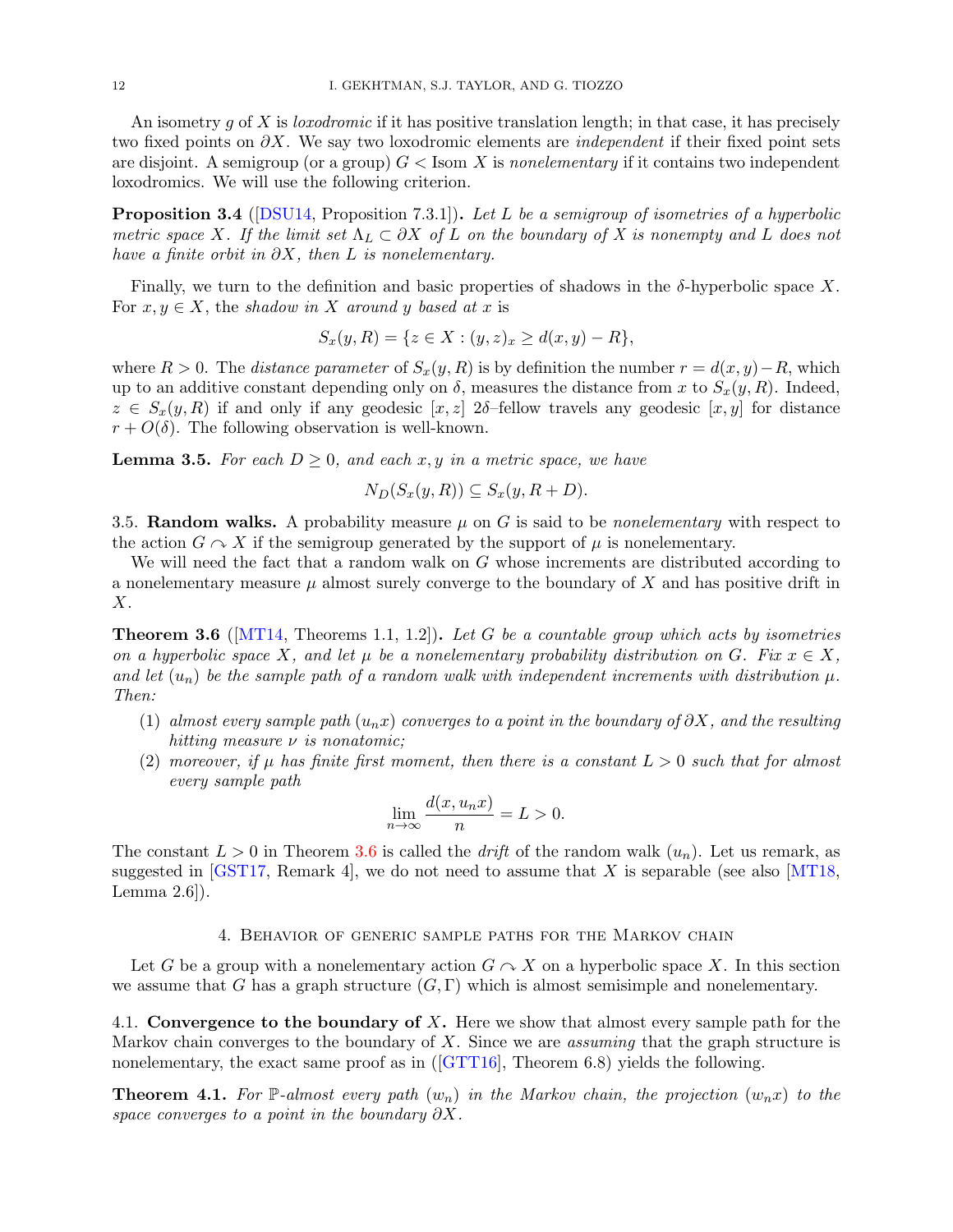As a consequence, we have for every vertex  $v$  of large growth a well-defined *harmonic measure*  $\nu_v^X$ , namely the hitting measure for the Markov chain on  $\partial X$ : for each (Borel)  $A \subseteq \partial X$  we define

<span id="page-12-0"></span>
$$
\nu_v^X(A) := \mathbb{P}_v(\lim_{n \to \infty} w_n x \in A).
$$

Theorem [4.1](#page-11-1) together with the Markov property implies a decomposition result for the harmonic measures  $\nu_v^X$ . Indeed, if R is the set of recurrent vertices of  $\Gamma$ , then we have:

(6) 
$$
\nu_v^X = \sum_{w \in \mathcal{R}} \sum_{\gamma: v \to w} \mu(\gamma) \text{ev}(\gamma)_* \nu_w^X
$$

Here, the sum is over all finite paths from  $v$  to  $w$  which only meet a recurrent vertex at their terminal endpoint. Note that if v is recurrent, then  $\nu_v^X$  is the harmonic measure for the random walk on G generated by the first return measure  $\mu_v$ , as defined in Section [3.3](#page-9-0) (see also [\[GTT16\]](#page-35-6), Lemma 4.2).

<span id="page-12-2"></span>**Lemma 4.2.** For any v of large growth, the measure  $\nu_v^X$  is non-atomic.

*Proof.* Since the random walk measures  $\nu_w^X$  are non-atomic, so are the measures  $ev(\gamma)_*\nu_w^X$  for each  $\gamma$ , hence by equation [\(6\)](#page-12-0) the measure  $\nu_v^X$  is also non-atomic as it is a linear combination of non-atomic measures.

4.2. Positive drift along geodesics. Next we show that almost every sample path has a welldefined and positive drift in X.

<span id="page-12-1"></span>**Theorem 4.3.** For P-almost every sample path  $\omega = (w_n)$  there exists a recurrent component  $C = C(\omega)$  for which we have

$$
\lim_{n \to \infty} \frac{d(w_n x, x)}{n} = L_C,
$$

where  $L_C > 0$  depends only on C.

Since  $\Gamma$  is finite, this gives at most finitely many potential drifts for the Markov chain.

*Proof.* Let  $v$  be a recurrent vertex. Since the graph structure is nonelementary, the loop semigroup  $\Gamma_v$  is nonelementary, hence the random walk given by the return times to v has positive drift. More precisely, from Theorem [3.6,](#page-11-0) there exists a constant  $\ell_v > 0$  such that for almost every sample path which enters  $v$ ,

$$
\lim_{k \to \infty} \frac{d(w_{n(k,v)}x, x)}{k} = \ell_v.
$$

Morever, as the distribution of return times has finite exponential moment, for almost every sample path the limit

$$
T_v := \lim_{k \to \infty} \frac{n(k, v, \omega)}{k}
$$

exists. These two facts imply

$$
\lim_{k \to \infty} \frac{d(w_{n(k,v)}x, x)}{n(k, v)} = \frac{\ell_v}{T_v}.
$$

Now, almost every infinite path visits every vertex of some recurrent component infinitely often. Thus, for each recurrent vertex  $v_i$  which belongs to a component C, there exists a constant  $L_i > 0$ such that for  $\mathbb{P}_C$ -almost every path  $(w_n)$ , there is a limit

$$
L_i = \lim_{k \to \infty} \frac{d(w_{n(k, v_i)}x, x)}{n(k, v_i)}.
$$

Let C be a maximal component, and  $v_1, \ldots, v_k$  its vertices. Our goal now is to prove that  $L_1 =$  $L_2 = \ldots L_k$ . Let us pick a path  $\omega \in \Omega_0$  such that the limit  $L_i$  above exists for each  $i = 1, \ldots, k$ ,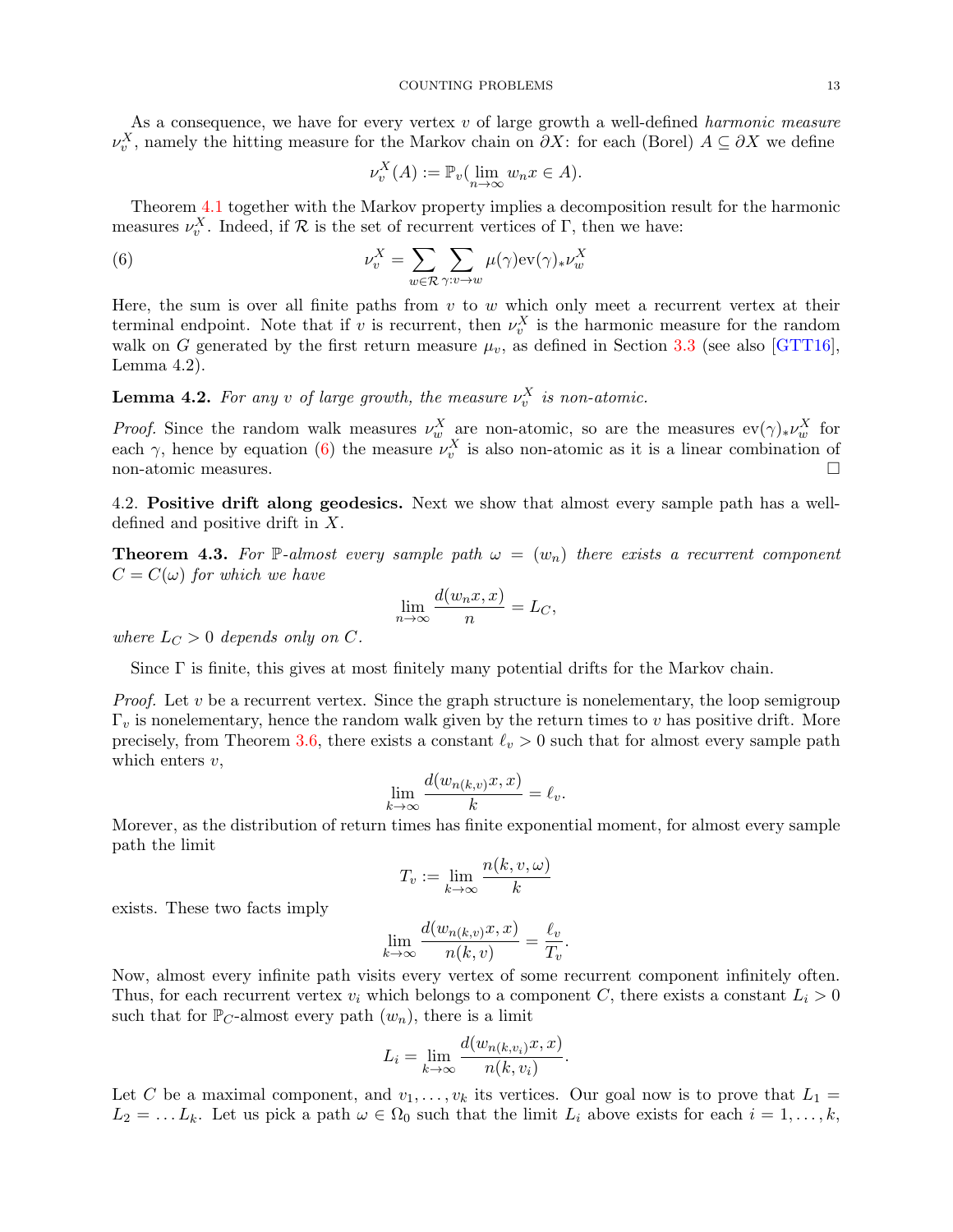and define  $A_i = \{n(k, v_i), k \in \mathbb{N}\}\,$ , and the equivalence relation  $i \sim j$  if  $L_i = L_j$ . Since  $w_{n(k, v_i)}$  and  $w_{n(k,v_i)+1}$  differ by one generator,  $d(w_{n(k,v_i)}x, w_{n(k,v_i)+1}x)$  is uniformly bounded, hence

$$
\lim_{k \to \infty} \frac{d(w_{n(k, v_i)+1}x, x)}{n(k, v_i)+1} = \lim_{k \to \infty} \frac{d(w_{n(k, v_i)}x, x)}{n(k, v_i)} = L_i
$$

sothe equivalence relation satisfies the hypothesis of  $(GTT16)$ , Lemma 6.9), hence there is a unique limit  $L_C = L_i$  so that

$$
\lim_{n \to \infty} \frac{d(w_n x, x)}{n} = L_C.
$$

<span id="page-13-3"></span>**Corollary 4.4.** For every vertex v of large growth, and for  $\mathbb{P}_v$ -almost every sample path  $(w_n)$  there exists a recurrent component C accessible from v such that we have

$$
\lim_{n \to \infty} \frac{d(w_n x, x)}{n} = L_C.
$$

*Proof.* By Theorem [4.3,](#page-12-1) for P-almost every path which passes through v, the drift equals  $L<sub>C</sub>$  for some recurrent component C. Let  $g_0$  be a path from  $v_0$  to v of positive probability. Then for any  $\omega = (w_n) \in \Omega_v^{\infty}$ , the path  $(\widetilde{w}_n) = g_0 \cdot \omega$  belongs to  $\Omega_0^{\infty}$ , and moreover  $\widetilde{w}_{n+k} = w_{n+k}(g_0 \cdot \omega) = g_0 \cdot w_n(\omega)$ where  $k = |q_0|$ . Hence

$$
d(w_n x, x) - d(x, g_0 x) \le d(\tilde{w}_{n+k} x, x) = d(w_n x, g_0 x) \le d(w_n x, x) + d(x, g_0 x)
$$

and so by Theorem [4.3](#page-12-1)

$$
\lim_{n \to \infty} \frac{d(w_n x, x)}{n} = \lim_{n \to \infty} \frac{d(\widetilde{w}_{n+k} x, x)}{n} = L_C
$$

For application in Section [5,](#page-14-0) we will need the following convergence in measure statement. Let us denote

(7) 
$$
L := \min_{C \text{ recurrent}} L_C > 0
$$

the smallest drift.

<span id="page-13-1"></span>**Corollary 4.5.** For any  $\epsilon > 0$ , and for any v of large growth,

<span id="page-13-0"></span>
$$
\mathbb{P}_v\left(\frac{d(x,w_nx)}{n}\leq L-\epsilon\right)\to 0.
$$

*Proof.* By the theorem, the sequence of random variables  $X_n = \frac{d(w_n x, x)}{n}$  $\frac{n^x x}{n}$  converges almost surely to a function  $X_{\infty}$  with the finitely many values  $L_1, \ldots, L_r$ . Moreover, for every n the variable  $X_n$  is bounded above by the Lipschitz constant of the orbit map  $G \to X$ . Thus,  $X_n$  converges to  $X_\infty$  in  $L^1$ , yielding the claim.

4.3. Decay of shadows for P. For any shadow S, we denote its closure in  $X \cup \partial X$  by  $\overline{S}$ . Since the harmonic measures  $\nu_v^X$  for the Markov chain are nonatomic (by Lemma [4.2\)](#page-12-2), we get by the same proof as in [\[GTT16\]](#page-35-6) the following decay of shadows results.

<span id="page-13-2"></span>**Proposition 4.6** ([\[GTT16\]](#page-35-6), Proposition 6.19). There exists a function  $p : \mathbb{R} \to [0, 1]$  with  $p(r) \to 0$ as  $r \to \infty$ , such that for each vertex v and any shadow  $S_x(gx, R)$  we have

$$
\mathbb{P}_v\Big(\exists n\geq 0\;:\; w_nx\in S_x(gx,R)\Big)\leq p(r),
$$

where  $r = d(x, qx) - R$  is the distance parameter of the shadow.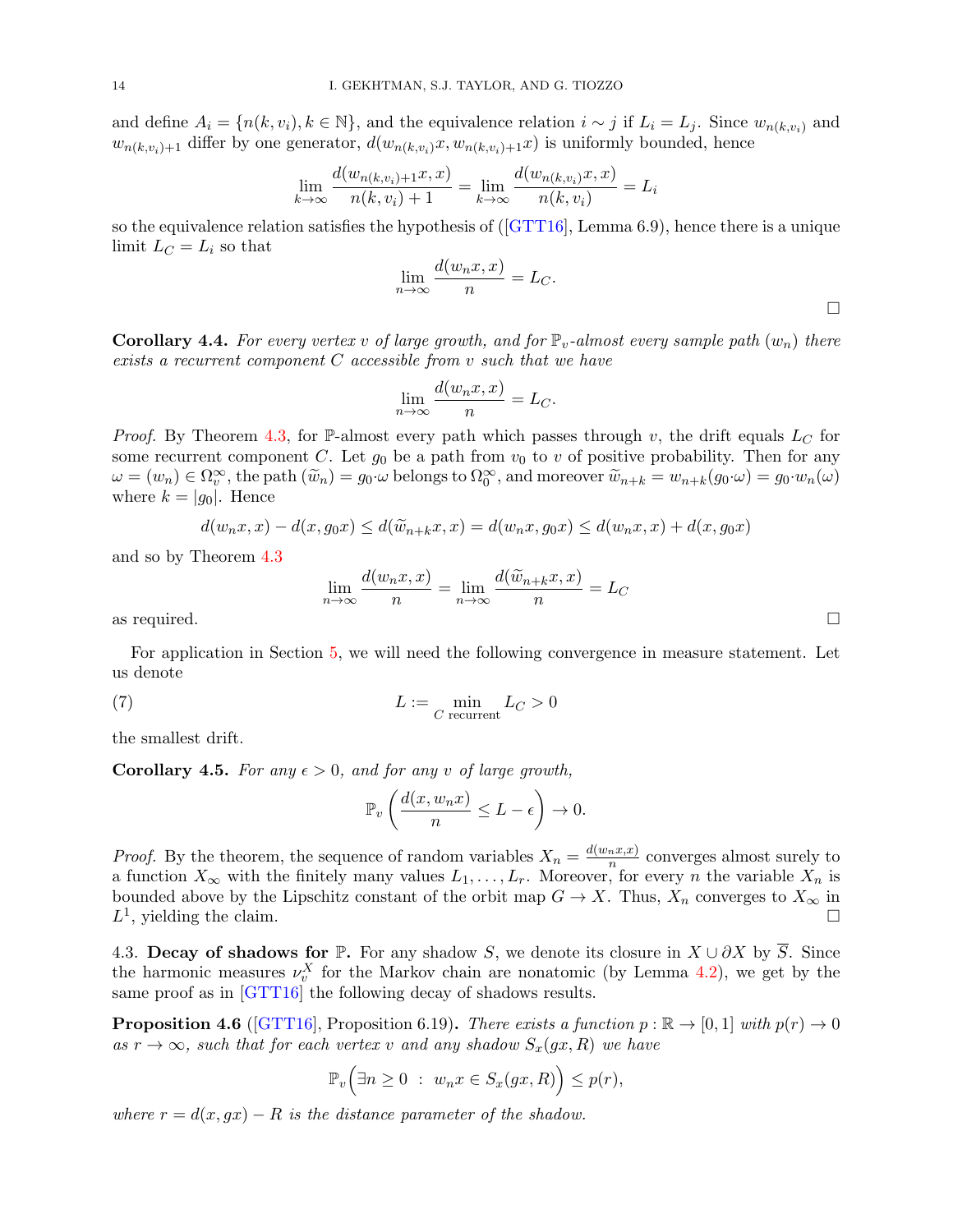#### COUNTING PROBLEMS 15

#### 5. Generic elements with respect to the counting measure

<span id="page-14-0"></span>We now use the results about generic paths in the Markov chain to obtain results about generic paths with respect to the counting measure.

#### 5.1. Genericity of positive drift. The first result is that the drift is positive along generic paths:

<span id="page-14-1"></span>**Theorem 5.1.** Let  $(G, \Gamma)$  be an almost semisimple, nonelementary graph structure, and  $L > 0$  be the smallest drift as given by eq. [\(7\)](#page-13-0). Then for every  $\epsilon > 0$  one has

$$
\frac{\#\{g \in S_n : d(gx, x) \ge (L - \epsilon) \mid g\}\}}{\#S_n} \to 1 \quad \text{as } n \to \infty.
$$

The result follows from Corollary [4.5](#page-13-1) similarly as in the proof of([\[GTT16\]](#page-35-6), Theorem 5.1).

*Proof.* Let  $A_L$  denote the set of paths

$$
A_L := \{ g \in \Omega_0 \; : \; d(gx, x) \le L|g| \}.
$$

We know by Corollary [4.5](#page-13-1) that for any  $L' < L$  one has

$$
\mathbb{P}^n(A_{L'}) \to 0 \quad \text{as } n \to \infty.
$$

Let us recall that  $\Omega_{LG}$  denotes the set of paths starting at  $v_0$  and ending at a vertex of large growth, and for each path g of length n let us denote as  $\hat{g}$  the prefix of g of length  $n - \lfloor \log n \rfloor$ . Then we observe that

$$
P^{n}(A_{L-\epsilon}) \le \frac{\#\{g \in S_n \ : \ \widehat{g} \notin \Omega_{LG}\}}{\#S_n} + \frac{\#\{g \in S_n \cap A_{L-\epsilon} \ : \ \widehat{g} \in \Omega_{LG}\}}{\#S_n}
$$

and it is easy to see that the first term tends to 0 (see  $[GTT16,$  Proposition 2.5). Now, by writing  $g = \hat{g}h$  with  $|h| = \lfloor \log |g| \rfloor$  we have that  $d(gx, x) \leq (L - \epsilon)|g|$  implies

$$
d(\widehat{g}x, x) \le d(gx, x) + d(\widehat{g}x, gx) \le (L - \epsilon)|g| + d(x, hx)
$$

hence, there exists  $C$  such that

$$
d(\widehat{g}x, x) \le (L - \epsilon)|g| + C\lfloor \log |g| \rfloor \le L'|\widehat{g}|
$$

for any  $L - \epsilon < L' < L$  whenever |g| is sufficiently large. This proves the inclusion

$$
\{g \in S_n \cap A_{L-\epsilon} : \hat{g} \in \Omega_{LG}\} \subseteq \{g \in S_n : \hat{g} \in A_{L'} \cap \Omega_{LG}\}\
$$

and by Lemma  $3.2(1)$  $3.2(1)$ 

$$
#\{g \in S_n : \hat{g} \in A_{L'} \cap \Omega_{LG}\} \le c\lambda^{\lfloor \log n \rfloor} \#(S_{n-\lfloor \log n \rfloor} \cap A_{L'} \cap \Omega_{LG}) \le
$$

hence by equation [\(3\)](#page-9-2) and considering the size of  $S_{n-|\log n|}$ 

$$
\leq c_1 \lambda^{\lfloor \log n \rfloor} \mathbb{P}^{n-\lfloor \log n \rfloor} (A_{L'}) \# S_{n-\lfloor \log n \rfloor} \leq c_2 \lambda^n \mathbb{P}^{n-\lfloor \log n \rfloor} (A_{L'}).
$$

Finally, using that  $\mathbb{P}^{n-\lfloor \log n \rfloor}(A_{L'}) \to 0$  we get

$$
\limsup_{n\to\infty}\frac{\#\{g\in S_n\cap A_{L-\epsilon}\;:\;\widehat{g}\in \Omega_{LG}\}}{\#S_n}\leq \limsup_{n\to\infty}c_3\mathbb{P}^{n-\lfloor\log n\rfloor}(A_{L'})=0
$$

which proves the claim.  $\Box$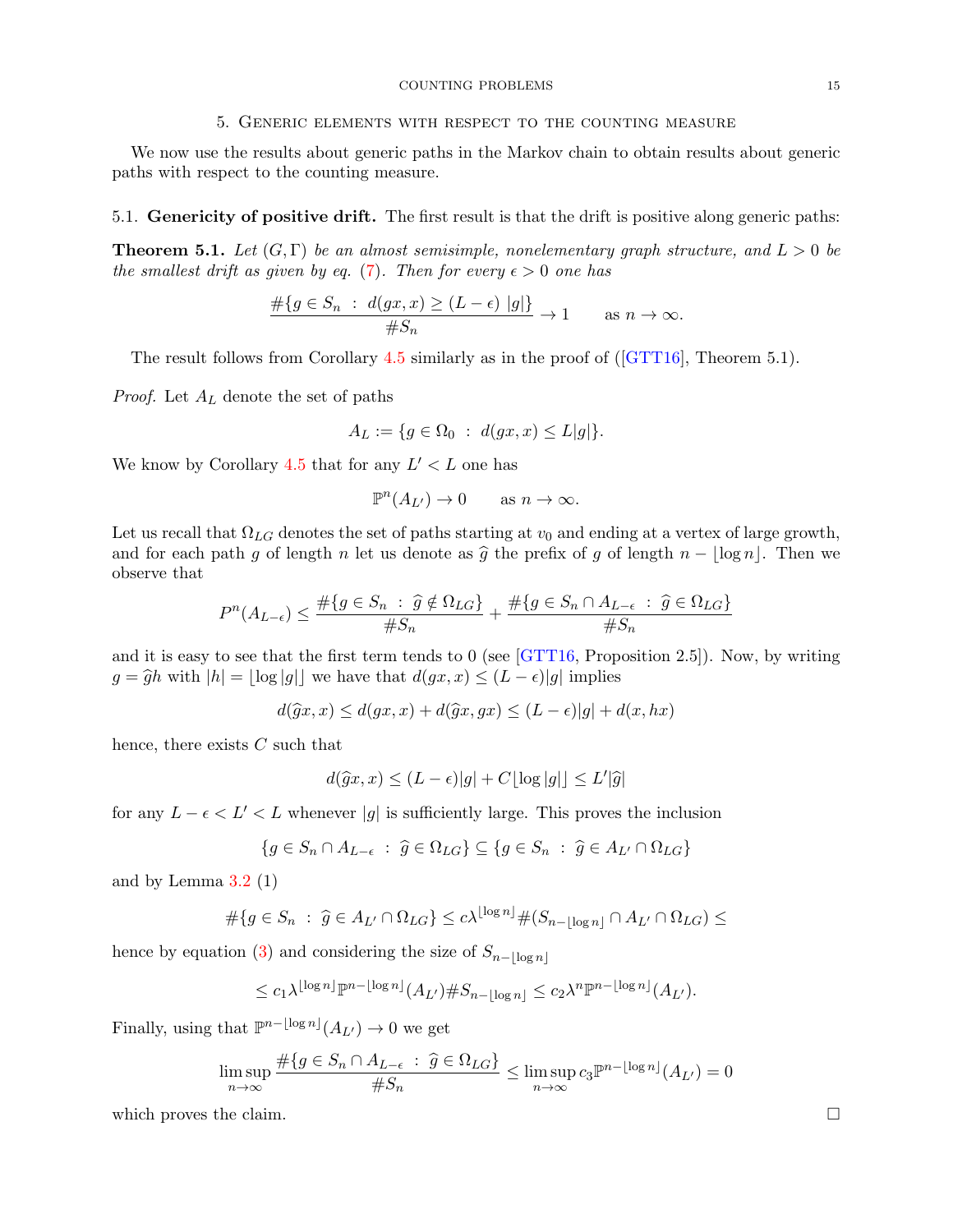### 5.2. Decay of shadows for the counting measure. For  $q \in G$ , we set

$$
S_x^{\Gamma}(gx, R) = \{ h \in \Omega_0 : hx \in S_x(gx, R) \},
$$

where as usual,  $S_x(gx, R)$  is the shadow in X around gx centered at the basepoint  $x \in X$  and  $hx = \text{ev}(h)x$ . We will need the following decay property for  $S_x^{\Gamma}(gx, R) \subseteq \Omega_0$ .

<span id="page-15-0"></span>**Proposition 5.2.** There is a function  $\rho : \mathbb{R} \to [0,1]$  with  $\rho(r) \to 0$  as  $r \to \infty$  such that for every  $n \geq 0$ 

$$
P^{n}(S_x^{\Gamma}(gx, R)) \le \rho (d(x, gx) - R).
$$

We start with the following lemma in basic calculus.

<span id="page-15-1"></span>**Lemma 5.3.** Let  $p : \mathbb{R} \to [0,1]$  be a function with  $p(x) = 1$  if  $x < 0$  and  $p(x) \to 0$  as  $x \to \infty$ . For each  $\alpha > 0$  and each  $C > 0$ , there exists a function  $\tilde{p} : \mathbb{R} \to \mathbb{R}^+$  such that:

- (1)  $\tilde{p}(x) = 1$  for  $x < 0$ ;
- (2)  $\tilde{p}(x) \geq p(x)$  for each  $x \in \mathbb{R}^+$ ;<br>(3)  $\tilde{p}(x + mC) \geq \tilde{p}(x)e^{-\alpha m}$  for e
- (3)  $\widetilde{p}(x + mC) \geq \widetilde{p}(x)e^{-\alpha m}$  for each  $x \in \mathbb{R}^+$ ,  $m \in \mathbb{N}$ :<br>(4)  $\widetilde{p}(x) \to 0$  as  $x \to \infty$
- (4)  $\widetilde{p}(x) \rightarrow 0$  as  $x \rightarrow \infty$ .

*Proof.* Begin by setting  $m_k = \sup\{p(x) : x \ge kC\}$ , for  $k \ge 0$ . For  $x < 0$ , define  $\tilde{p}(x) = p(x) = 1$ . Otherwise,  $x \in [Ck, C(k+1)]$  for  $k \ge 0$  an integer, and define

$$
\widetilde{p}(x) = \max_{0 \le i \le k} \{ m_i \cdot e^{-\alpha(k-i)} \}.
$$

Item (1) follows by definition. For (2), we have that for  $x \in [Ck, C(k+1)], \tilde{p}(x) \ge m_k \ge p(x)$ . For (3), we again suppose that  $x \in [Ck, C(k+1)]$  so that  $x + mC \in [C(k+m), C(k+m+1)]$ . Then

$$
\widetilde{p}(x+mC) = \max_{0 \le i \le k+m} \{m_i \cdot e^{-\alpha(k+m-i)}\}
$$
\n
$$
= \max_{0 \le i \le k+m} \{m_i \cdot e^{-\alpha(k-i)} \cdot e^{-\alpha m}\}
$$
\n
$$
\ge \max_{0 \le i \le k} \{m_i \cdot e^{-\alpha(k-i)} \cdot e^{-\alpha m}\}
$$
\n
$$
= \widetilde{p}(x)e^{-\alpha m}.
$$

Finally, if the max in the definition of  $\tilde{p}(x)$  occurs for  $i \leq k/2$ , then  $\tilde{p}(x) \leq m_0 e^{-\alpha k/2}$ . If  $i \geq k/2$ , then  $\tilde{p}(x) \leq m$ , Hence  $\tilde{p}(x) \leq m_0 e^{-\alpha k/2}$ ,  $m_0 \geq 0$  as  $x \to 0$  as completing the proof of then  $\tilde{p}(x) \le m_{k/2}$ . Hence,  $\tilde{p}(x) \le m_0 e^{-\alpha k/2} + m_{k/2} \to 0$  as  $x \to \infty$ , completing the proof of (4).  $\Box$ 

*Proof of Proposition [5.2.](#page-15-0)* Pick a path  $h \in \Omega_0$  of length n in  $S_x^{\Gamma}(gx, R)$ , and let  $\hat{h}$  denote the longest subpath of  $h$  starting at the initial vertex and which ends in a vertex of large growth. Let us write  $h = hl$  where l is the second part of the path. Note that we have

$$
d(hx, hx) = d(hlx, hx) = d(lx, x) \le kC
$$

where  $k := |l|$  and C is the Lipschitz constant of the orbit map, hence by Lemma [3.5](#page-11-2)

$$
\widehat{h} \in S_x^{\Gamma}(gx, R' + kC)
$$

where  $R' = R + D$  and  $D = O(\delta)$ . Note that for each element  $\hat{h}$  there are at most  $c\lambda_1^k$  choices of the continuation  $l$ , hence

#(S<sup>n</sup> ∩ S Γ x (gx, R)) ≤ c Xn k=0 λ k <sup>1</sup>#(Sn−<sup>k</sup> ∩ S Γ x (gx, R<sup>0</sup> + kC) ∩ ΩLG) ≤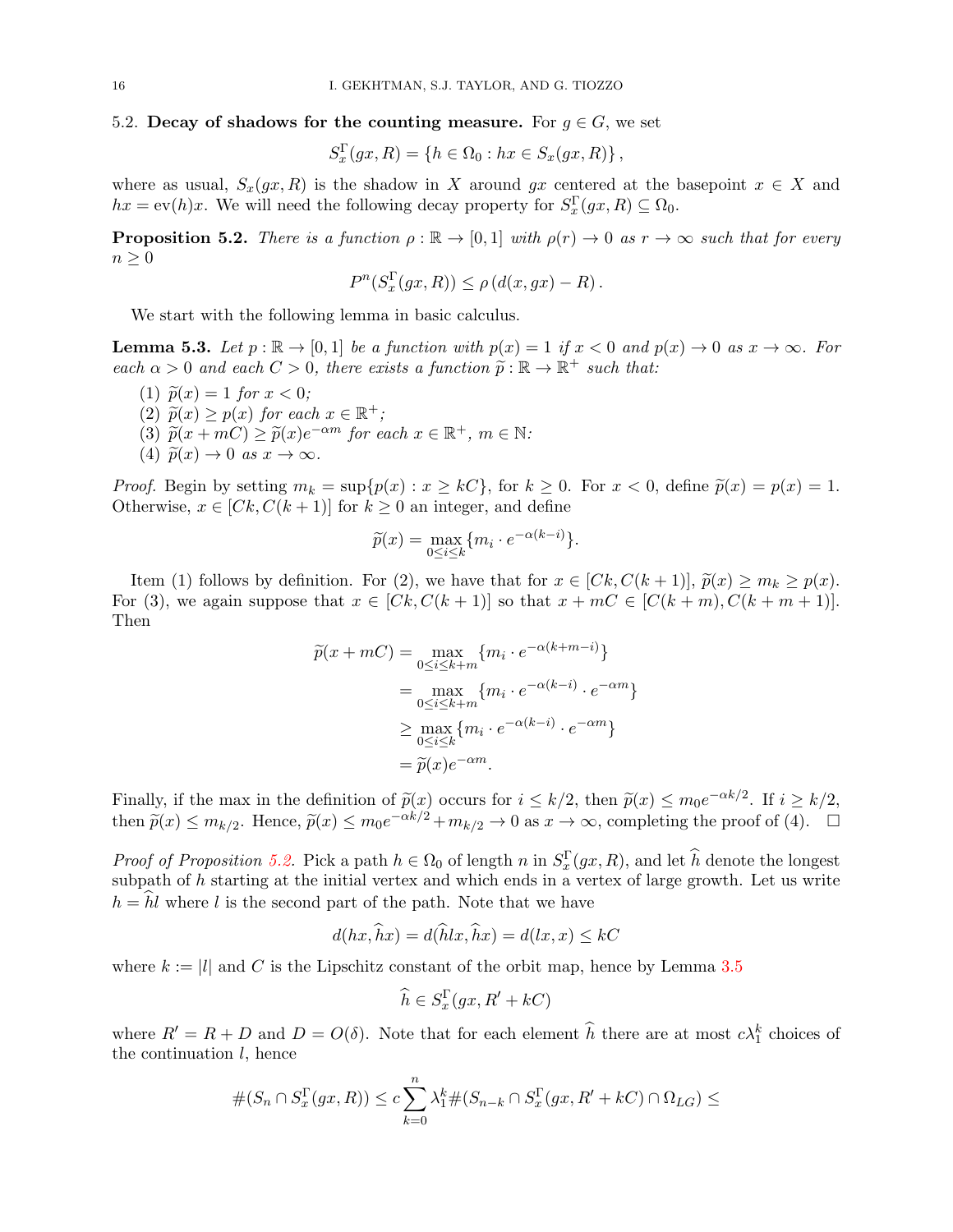and by using eq. [\(3\)](#page-9-2) and Proposition [4.6](#page-13-2)

$$
\leq c_1 \sum_{k=0}^n \lambda_1^k \lambda^{n-k} \ \mathbb{P}^{n-k}(S_x^{\Gamma}(gx, R' + kC)) \leq c_1 \lambda^n \sum_{k=0}^n (\lambda_1/\lambda)^k \ p(d(x, gx) - R' - kC)
$$

Now, by Lemma [5.3](#page-15-1) we can replace p by  $\tilde{p}$ , choosing  $\alpha$  so that  $e^{\alpha}\lambda_1 < \lambda$ , thus getting

$$
\widetilde{p}(d(x,gx) - R' - kC) \le e^{\alpha k} \widetilde{p}(d(x,gx) - R')
$$

Thus, the previous estimate becomes

$$
P^{n}(S_{x}^{\Gamma}(gx, R)) \leq c_{2} \sum_{k=0}^{n} (e^{\alpha} \lambda_{1}/\lambda)^{k} \widetilde{p}(d(x, gx) - R') \leq c_{3} \widetilde{p}(d(x, gx) - R')
$$

which proves the lemma if one sets  $\rho(r) := \min\{c_3 \widetilde{p}(r - D), 1\}.$ 

5.3. Genericity of loxodromics. We now use the previous counting results to prove that loxodromic elements are generic with respect to the counting measure.

The strategy is to apply the formula of Lemma [3.3](#page-10-1) to show that translation length grows linearly as function of the length of the path: in order to do so, one needs to show that the distance  $d(gx, x)$ is large (as we did in Theorem [5.1\)](#page-14-1) and, on the other hand, the Gromov product  $(gx, g^{-1}x)_x$  is not too large. The trick to do this is to split the path  $q$  in two subpaths of roughly the same length, and show that the first and second half of the paths are almost independent.

To define this precisely, for each *n* let us denote  $n_1 = \lfloor \frac{n}{2} \rfloor$  $\frac{n}{2}$  and  $n_2 = n - n_1$ . For each path  $g \in \Omega$ , we define its *initial part*  $i(g)$  to be the subpath given by the first  $n_1$  edges of g, and its *terminal* part  $t(g)$  to be the subpath given by the last  $n_2$  edges of g. With this definition,  $g = i(g) \cdot t(g)$  and  $|i(g)| = n_1, |t(g)| = n_2$ . Moreover, we define the random variables  $i_n, t_n : \Omega^{\infty} \to \Omega$  by  $i_n(w) = i(w_n)$ and  $t_n(w) = t(w_n)$ . Note that by definition  $i_n = w_{n_1}$  and by the Markov property we have for each paths *g*, *h* ∈ Ω:

$$
\mathbb{P}(i_n = g \text{ and } t_n = h) = \mathbb{P}(w_{n_1} = g)\mathbb{P}_v(w_{n_2} = h)
$$

where  $v = [g]$ . In the next lemma, we use the notation  $C(\omega)$  to refer to the recurrent component to which the sample path  $\omega = (w_n)$  eventually belongs, as in Theorem [4.3.](#page-12-1)

<span id="page-16-0"></span>**Lemma 5.4.** For any  $\epsilon > 0$  we have

$$
\mathbb{P}\left(\lim_{n\to\infty}\left|\frac{d(x,t_n(\omega)x)}{n}-\frac{L_{C(\omega)}}{2}\right|>\epsilon\right)\to 0
$$

as  $n \to \infty$ .

*Proof.* Note that by definition  $t_n(\omega) = w_{n_2}(T^{n_1}\omega)$ , where  $T : \Omega^{\infty} \to \Omega^{\infty}$  is the shift in the space of infinite paths. Note that for every  $A \subseteq \Omega^{\infty}$  by the Markov property we have

$$
\mathbb{P}(T^{-n}A) = \sum_{v \in V} \mathbb{P}([w_n] = v)\mathbb{P}_v(A)
$$

Let us define the function

$$
S_n(\omega,\omega') := \left| \frac{d(x, w_n(\omega)x)}{n} - L_{C(\omega')} \right|.
$$

Note that from Corollary [4.4](#page-13-3) for every vertex v of large growth and every  $\epsilon > 0$ 

$$
\mathbb{P}_v(S_n(\omega,\omega)\geq\epsilon)\to 0
$$

Moreover, for every n, if the path  $(e_1, \ldots, e_n, \ldots)$  lies entirely in the component C from some point on, then the same is true for the shifted path  $(e_{n+1}, e_{n+2}, \ldots)$ , i.e.  $C(T^n \omega) = C(\omega)$  almost surely, and so

$$
S_n(\omega, T^k \omega') = S_n(\omega, \omega') \qquad \text{for all } n, k
$$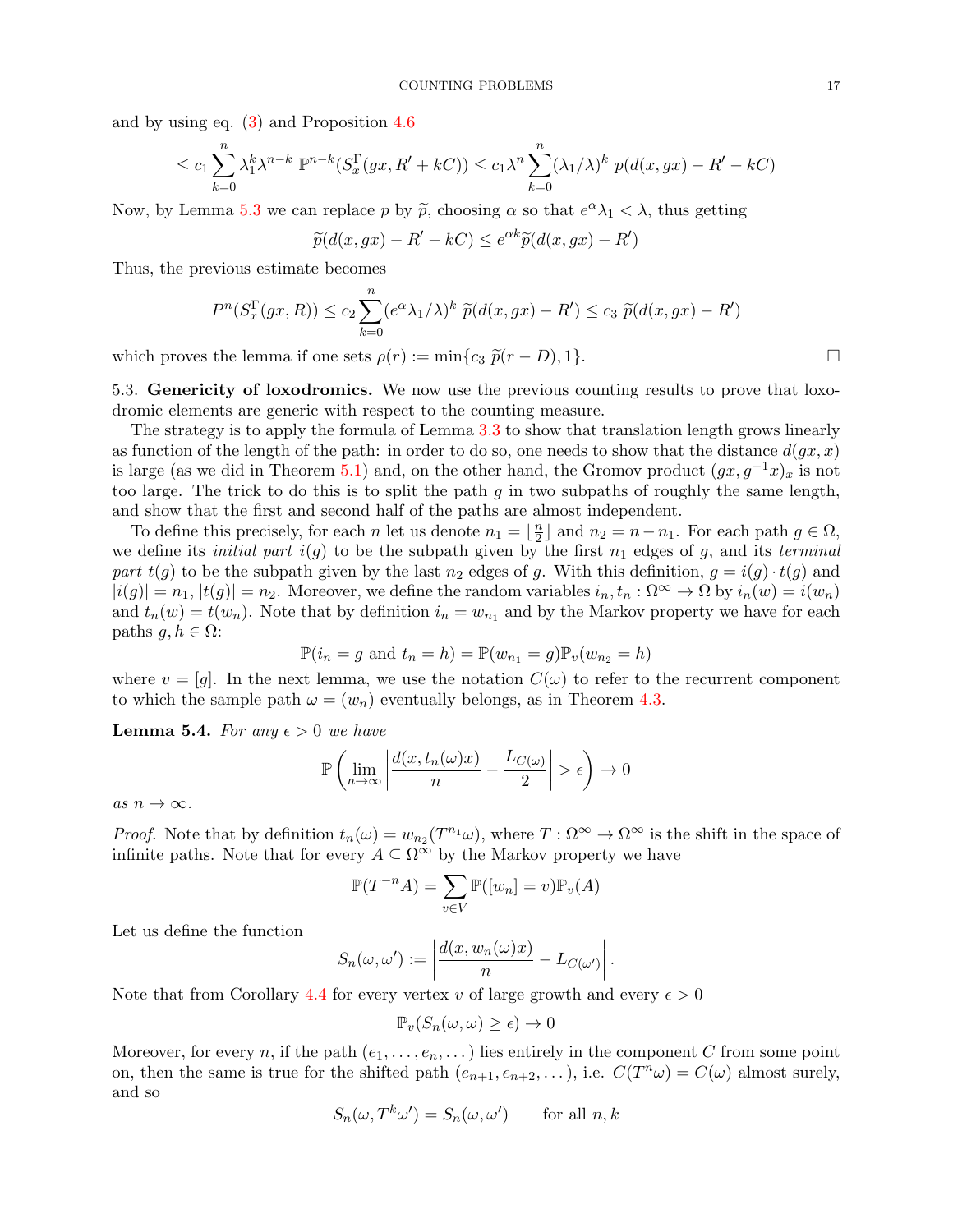hence

$$
\mathbb{P}(S_{n_2}(T^{n_1}\omega,\omega) > \epsilon) = \mathbb{P}(S_{n_2}(T^{n_1}\omega,T^{n_1}\omega) > \epsilon) =
$$
  
= 
$$
\sum_{v \in V} \mathbb{P}([w_{n_1}] = v]) \mathbb{P}_v(S_{n_2}(\omega,\omega) > \epsilon) \le \sum_{v \in V \cap \Omega_{LG}} \mathbb{P}_v(S_{n_2}(\omega,\omega) > \epsilon)
$$

and the right-hand side tends to 0 by Corollary [4.4,](#page-13-3) proving the claim.

We now show that  $i(g)$  and  $t(g)^{-1}$  generically do not fellow travel. For the argument, let  $S_n(v)$ denote the set of paths in  $\Omega$  which start at v and have length n.

<span id="page-17-1"></span>**Lemma 5.5.** Let  $f : \mathbb{R} \to \mathbb{R}$  be any function such that  $f(n) \to +\infty$  as  $n \to +\infty$ . Then

$$
P^{n}\Big(g \in \Omega_{0} \ : \ (i(g)x, t(g)^{-1}x)_{x} \ge f(n)\Big) \to 0
$$

as  $n \to \infty$ .

Proof. We compute

$$
P^{n}(g : (i(g)x, t(g)^{-1}x)_{x} \ge f(n)) = \frac{\#\{g \in S_{n_{1}}, [g] = v, h \in S_{n_{2}}(v) : (gx, h^{-1}x)_{x} \ge f(n)\}}{\#S_{n}} \le
$$

and by fixing v and forgetting the requirement that  $[g] = v$  we have

$$
\leq \sum_{v \in V} \frac{\#\{g \in S_{n_1}, h \in S_{n_2}(v) \ : \ (gx, h^{-1}x)_x \geq f(n)\}}{\#S_n} \leq
$$

then by fixing a value of  $h$ 

$$
\leq \sum_{v \in V} \frac{1}{\#S_n} \sum_{h \in S_{n_2}(v)} \# \{ g \in S_{n_1} : gx \in S_x(h^{-1}x, d(x, h^{-1}x) - f(n)) \} \leq
$$

hence from decay of shadows (Proposition [5.2\)](#page-15-0) follows that

$$
\leq \sum_{v \in V} \sum_{h \in S_{n_2}(v)} \frac{\rho(f(n)) \# S_{n_1}}{\# S_n} \leq \frac{\# V \# S_{n_1} \# S_{n_2} \rho(f(n))}{\# S_n} \leq c \rho(f(n)) \to 0.
$$

 $\Box$ 

Once we have shown that  $i(g)$  and  $t(g)^{-1}$  are almost independent, we still need to show that also g and  $g^{-1}$  are almost independent. In order to do so, we note that  $i(g)$  is the beginning of g while  $t(g)^{-1}$  is the beginning of  $g^{-1}$ , and then we use the following trick from hyperbolic geometry. See e.g. [\[TT15\]](#page-36-12).

<span id="page-17-0"></span>**Lemma 5.6** (Fellow traveling is contagious). Let X be a  $\delta$ -hyperbolic space with basepoint x and let that  $A \geq 0$ . If  $a, b, c, d$  are points of X with  $(a, b)_x \geq A$ ,  $(c, d)_x \geq A$ , and  $(a, c)_x \leq A - 3\delta$ . Then  $(b, d)_x - 2\delta \leq (a, c)_x \leq (b, d)_x + 2\delta.$ 

In order to apply Lemma [5.6,](#page-17-0) we need to check that the first half of g (which is  $i(g)$ ) and the first half of  $g^{-1}$  (which is  $t(g)^{-1}$ ) generically do not fellow travel.

<span id="page-17-2"></span>**Lemma 5.7.** For each  $\eta > 0$ , the probability

$$
P^{n}\left(g \in \Omega_{0} : (t(g)^{-1}x, g^{-1}x)_{x} \le \frac{n(L - \eta)}{2}\right) \to 0
$$

and

$$
P^{n}\left(g \in \Omega_{0} : (i(g)x, gx)_{x} \leq \frac{n(L - \eta)}{2}\right) \to 0
$$

as  $n \to \infty$ .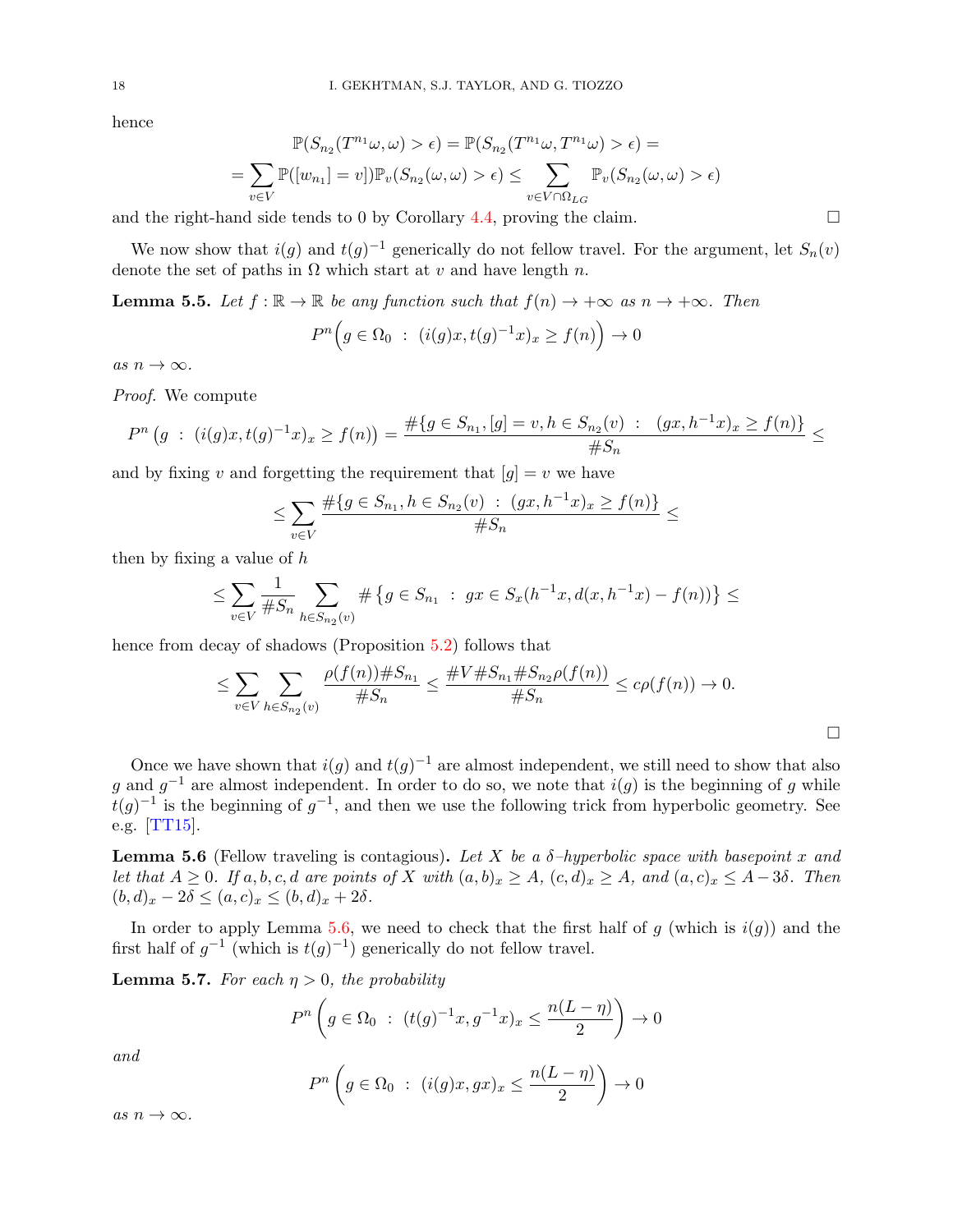*Proof.* Consider the set  $B_L := \{ g \in \Omega_0 : d(x, gx) - d(x, i(g)x) \leq \frac{|g|L}{2} \}$  $\frac{2}{2}$ . We know by Theorem [4.3](#page-12-1) for P-almost every sample path we have

<span id="page-18-0"></span>
$$
\lim_{n \to \infty} \frac{d(x, w_n x) - d(x, w_{n_1} x)}{n} = \frac{L_C}{2} \ge \frac{L}{2}
$$

hence for any  $L' < L$  one has  $\mathbb{P}^n(B_{L'}) \to 0$  as  $n \to \infty$ . Hence, as in the proof of Theorem [5.1](#page-14-1) we get for any  $\epsilon > 0$ ,

(8) 
$$
P^{n}\left(d(x,gx)-d(x,i(g)x)\geq \frac{n(L-\epsilon)}{2}\right)\to 1
$$

Finally, by writing out the Gromov product, the triangle inequality and the fact that the action is isometric we get

$$
(t(g)^{-1}x, g^{-1}x)_x \ge d(x, g^{-1}x) - d(t(g)^{-1}x, g^{-1}x) = d(x, gx) - d(x, i(g)x)
$$

which combined with  $(8)$  proves the first half of the claim.

The second claim follows analogously. Namely, from Theorem [4.3](#page-12-1) and Lemma [5.4,](#page-16-0) we have for any  $\epsilon > 0$ 

$$
\mathbb{P}\left(d(x, w_n(\omega)x) - d(x, t_n(\omega)x) \le \frac{n(L_{C(\omega)} - \epsilon)}{2}\right) \to 0
$$

which then implies as before

$$
P^{n}\left(d(x,gx) - d(x,t(g)x) \ge \frac{n(L-\epsilon)}{2}\right) \to 1
$$

and to conclude we use that

$$
(i(g)x, gx)_x \ge d(x, gx) - d(i(g)x, gx) = d(x, gx) - d(x, t(g)x).
$$

We now use Lemma [5.6](#page-17-0) (fellow traveling is contagious) to show that the Gromov products  $(gx, g^{-1}x)_x$  do not grow too fast with respect to our counting measures.

<span id="page-18-1"></span>**Proposition 5.8.** Let  $f : \mathbb{N} \to \mathbb{R}$  be a function such that  $f(n) \to +\infty$  as  $n \to \infty$ . Then

$$
P^{n}\Big((gx, g^{-1}x)_{x} \le f(n)\Big) \to 1
$$

as  $n \to \infty$ .

Proof. Define

$$
f_1(n) = \min\left\{f(n) - 2\delta, \frac{n(L - \eta)}{2} - 3\delta\right\}
$$

It is easy to see that  $f_1(n) \to \infty$  as  $n \to \infty$ . By Lemma [5.6,](#page-17-0) if we know that:

- (1)  $(i(g)x, gx)_x \geq n(L \eta)/2$ , (2)  $(t(g)^{-1}x, g^{-1}x)_x \ge n(L - \eta)/2$ , and
- (3)  $(i(g)x, t(g)^{-1}x)_x \le f_1(n) \le n(L \eta)/2 3\delta,$

then

$$
(gx, g^{-1}x)_x \le (i(g)x, t(g)^{-1}x)_x + 2\delta \le f_1(n) + 2\delta.
$$

Using Lemmas  $5.5$  and  $5.7$ , the probability that conditions  $(1),(2),(3)$  hold tends to 1, hence we have

$$
P^n((gx, g^{-1}x)_x \le f(n)) \to 1
$$

as  $n \to \infty$ .

Finally, we put together the previous estimates and use Lemma [3.3](#page-10-1) to prove that translation length grows linearly and loxodromic elements are generic.

 $\Box$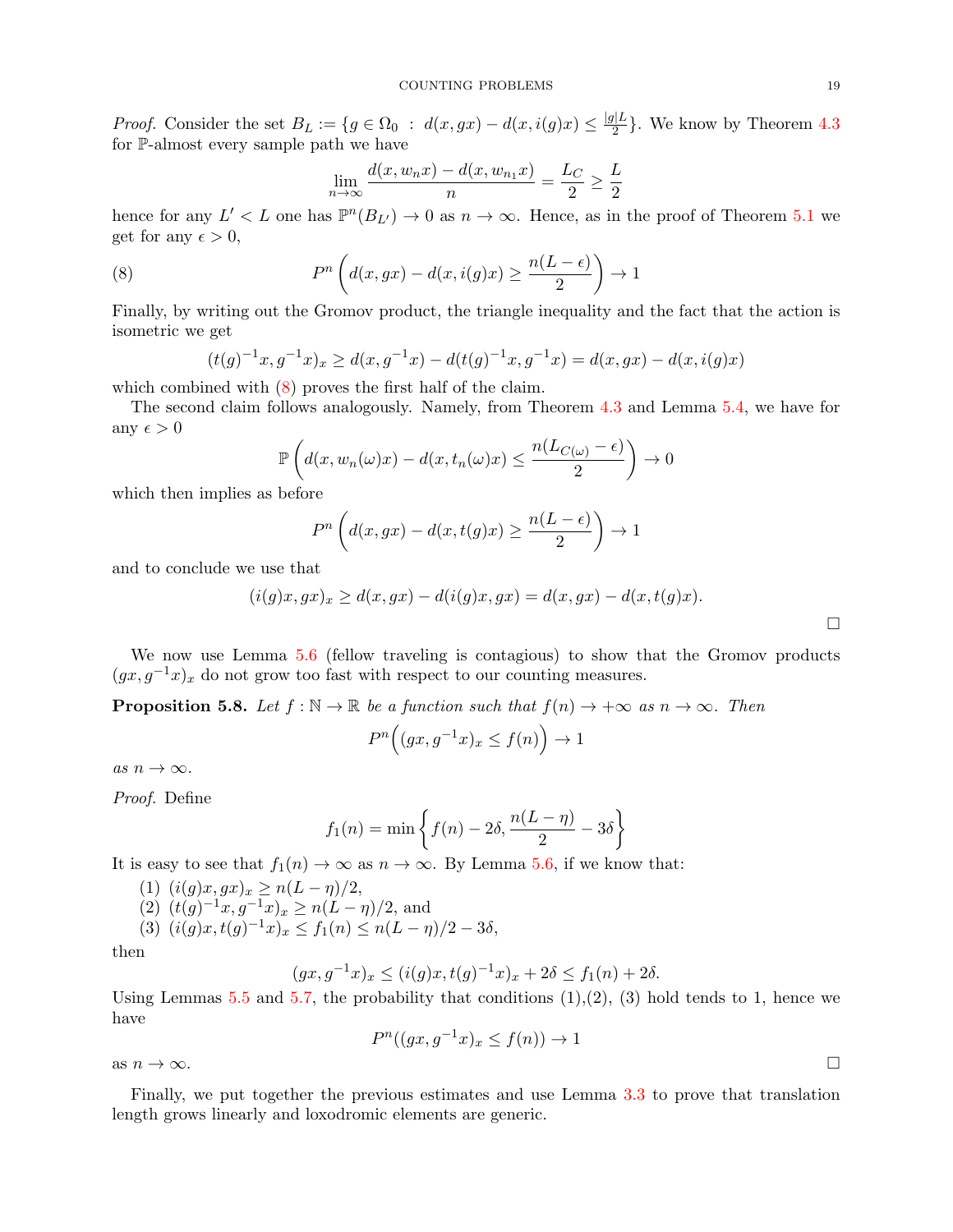<span id="page-19-0"></span>**Theorem 5.9** (Linear growth of translation length). Let  $(G, \Gamma)$  be an almost semisimple, nonele-mentary graph structure, and L the smallest drift given by eq. [\(7\)](#page-13-0). Then for any  $\epsilon > 0$  we have

$$
\frac{\#\{g\in S_n:\tau_X(g)\geq n(L-\epsilon)\}}{\#S_n}\to 1,
$$

as  $n \to \infty$ . As a consequence,

$$
\frac{\#\{g \in S_n : g \text{ is } X - \text{loxodromic}\}}{\#S_n} \to 1,
$$

as  $n \to \infty$ .

*Proof.* If we set  $f(n) = \eta n$  with  $\eta > 0$ , then by Proposition [5.8](#page-18-1) and Theorem [5.1](#page-14-1) the events  $(gx, g^{-1}x)_x \le \eta n$  and  $d(x, gx) \ge n(L - \eta)$  occur with probability  $(P^n)$  which tends to 1, hence by Lemma [3.3](#page-10-1)

$$
P^{n}\Big(\tau_{X}(g) \ge n(L-3\eta)\Big) \ge P^{n}\Big(d(x,gx) - 2(gx,g^{-1}x)_{x} + O(\delta) \ge n(L-3\eta)\Big)
$$

which approaches 1 as  $n \to \infty$ . This implies the statement if we choose  $\epsilon > 3\eta$ . The second statements follows immediately since elements with positive translation length are loxodromic.  $\Box$ 

5.4. Genericity of loxodromics for the Markov chain. We now remark that a very similar proof yields that loxodromics are generic for P-almost every sample path of the Markov chain. More precisely, we have the following (which is a reformulation of Theorem [2.7\)](#page-6-0):

**Theorem 5.10.** Let  $(G, \Gamma)$  be an almost semisimple, nonelementary graph structure, and let L be the smallest drift. Then for every  $\epsilon > 0$ , one has

$$
\mathbb{P}\Big(\tau_X(w_n)\geq n(L-\epsilon)\Big)\to 1,
$$

as  $n \to \infty$ . As a consequence,

$$
\mathbb{P}\Big(w_n \text{ is loxodromic on } X\Big) \to 1
$$

as  $n \to \infty$ .

Proof. The proof is very similar to the proof of Theorem [5.9,](#page-19-0) so we will just sketch it. First, by using the Markov property we establish that

$$
\lim_{n \to \infty} \mathbb{P}\big((i_n x, t_n^{-1} x)_x \ge g(n)\big) = 0
$$

for any choice of function  $g : \mathbb{N} \to \mathbb{R}$  such that  $\lim_{n \to +\infty} g(n) = +\infty$ . Then, by using positivity of the drift as in the proof of Lemma [5.7](#page-17-2) we prove that for each  $\epsilon > 0$ , we have

$$
\lim_{n \to \infty} \mathbb{P}\left( (w_n^{-1}x, t_n^{-1}x)_x \le n(L - \epsilon)/2 \right) = 0
$$

and

$$
\lim_{n \to \infty} \mathbb{P} \big( (i_n x, w_n x)_x \le n(L - \epsilon)/2 \big) = 0
$$

From the previous three facts, using Lemma [5.6](#page-17-0) one proves:

$$
\lim_{n \to \infty} \mathbb{P}\Big( (w_n x, w_n^{-1} x)_x \ge f(n) \Big) = 0
$$

for any  $f : \mathbb{N} \to \mathbb{R}$  such that  $\lim_{n \to +\infty} f(n) = +\infty$ . The theorem then follows immediately from this fact and Corollary [4.5,](#page-13-1) applying the formula of Lemma [3.3.](#page-10-1)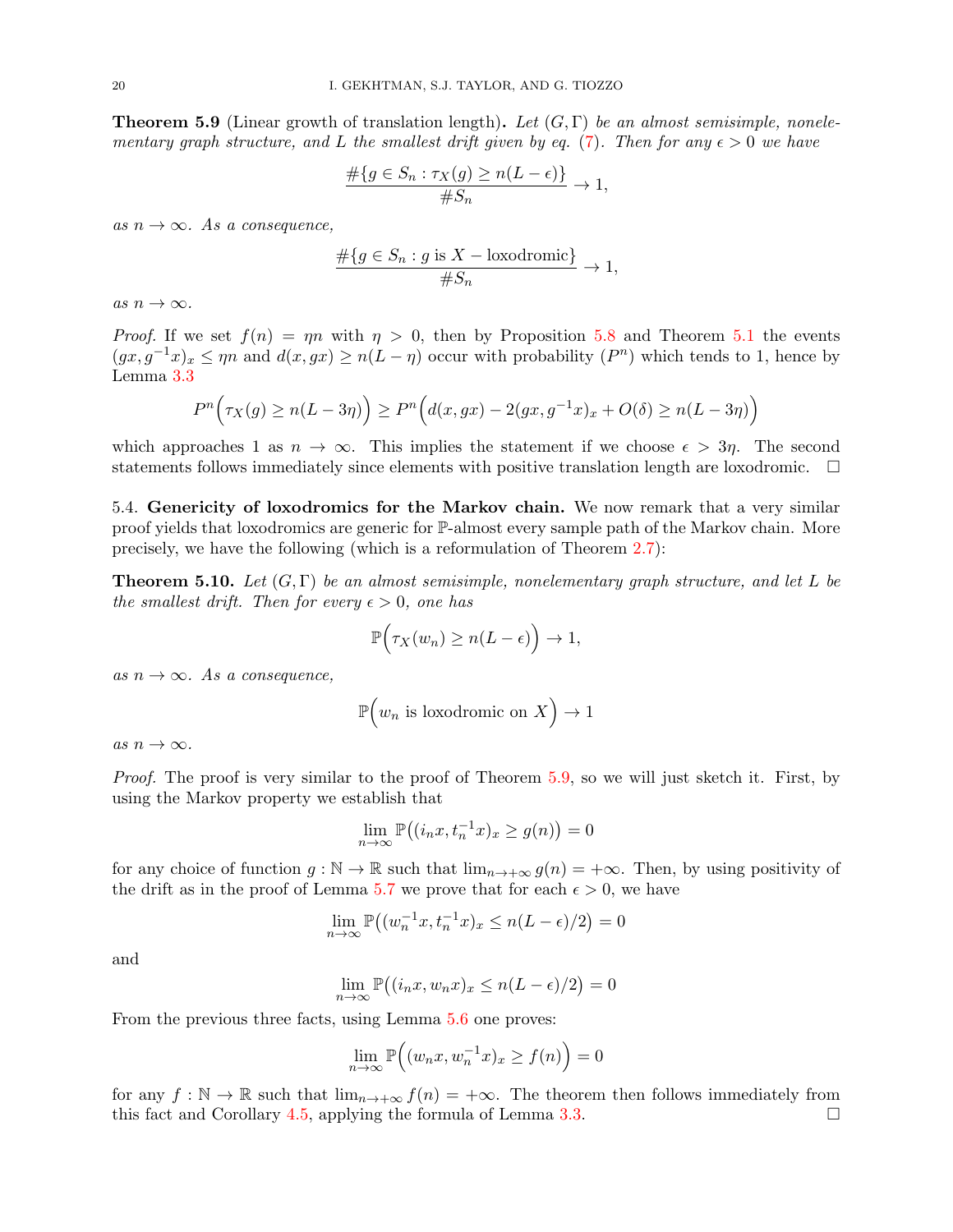#### COUNTING PROBLEMS 21

#### 6. Thick graph structures

We begin by recalling the definition of a thick graph structure.

**Definition 6.1.** A graph structure  $(G, \Gamma)$  is *thick* if for every vertex v of maximal growth there exists a finite set  $B \subseteq G$  such that

$$
(9) \tG = B\Gamma_v B
$$

where  $\Gamma_v$  is the loop semigroup of v.

In greater generality, if  $H < G$  is a subgroup, we say that the graph structure  $(G, \Gamma)$  is thick *relative to H* if for any vertex v of maximal growth there exists a finite set  $B \subseteq G$  such that

(10)  $H \subseteq B\Gamma_v B$ .

6.1. The case of only one non-trivial component. We say that a component  $C$  is non-trivial if there is at least one closed path of positive length entirely contained in C.

<span id="page-20-1"></span>**Proposition 6.2.** If a graph structure  $(G, \Gamma)$  has only one non-trivial component, then it is thick.

*Proof.* Let C be the unique maximal component of Γ. Every finite path  $\gamma$  in the graph can be written as  $\gamma = h_1gh_2$ , where  $h_1$  is a path from the initial vertex to C, g is a path entirely in C, and  $h_1$  is a path going out of C. By assumption, the lengths of  $h_1$  and  $h_2$  are uniformly bounded. Fix some vertex v of C and let s be a shortest path from v to the last vertex of h. Further, let t be a shortest path from the last vertex of  $q$  to  $v$ . Then one can write

$$
\gamma = h_1gh_2 = h_1s^{-1}(sgt)t^{-1}h_2
$$

where  $h_1s^{-1}$  and  $t^{-1}h_2$  vary in a finite set, and  $sgt \in \Gamma_v$ . Hence  $G = B\Gamma_vB$  with B a finite set.  $\Box$ 

### 6.2. Thick implies nonelementary.

<span id="page-20-0"></span>**Proposition 6.3.** Fix an action  $G \sim X$  of G on a hyperbolic metric space X. Let  $(G, \Gamma)$  be an almost semisimple graph structure, and  $H < G$  a nonelementary subgroup. If  $(G, \Gamma)$  is thick relative to H, then it is nonelementary. That is, for any maximal vertex v the action of the loop semigroup  $\Gamma_v$  on X is nonelementary.

*Proof.* Since the action of H is nonelementary, there exists a free subgroup  $F \subseteq H$  of rank 2 which quasi-isometrically embeds in X. Hence, the orbit map  $F \to X$  extends to an embedding  $\partial F \to \partial X$ , and we identify  $\partial F$  with its image. Thickness implies  $F \subseteq B\Gamma_vB$ , and taking limit sets in  $\partial X$  we see that

$$
\partial F \subset \bigcup_{b \in B} b \cdot \Lambda_{\Gamma_v} \subset X,
$$

from which we conclude that  $\Lambda_{\Gamma_v}$  is infinite. To complete the proof that  $\Gamma_v$  is nonelementary, it suffices to show that  $\Gamma_v$  does not have a fixed point on  $\partial X$  (Proposition [3.4\)](#page-11-3). Suppose toward a contradiction that  $p \in \partial X$  is such a fixed point.

Let us write  $F = \langle f, g \rangle$  where f, g are free generators of F, and consider the sequence of elements  $h_{i,j} = f^i g^j$  in F. For each  $i, j$  there are  $a_{i,j}, c_{i,j} \in B$  such that  $h_{i,j} = a_{i,j} l_{i,j} c_{i,j}$  for some  $l_{i,j}$  in  $\Gamma_v$ . Since B is finite, we may pass to a subsequence and assume that  $a_{i,j} = a$  and  $c_{i,j} = c$  for all i, j. Then  $l_{i,j} = a^{-1} h_{i,j} c^{-1}$  fixes the point p for all i and so

$$
h_{i,j}(c^{-1}(p)) = a(p)
$$

for all i, j. Hence  $h_{i_0,j_0}^{-1}h_{i,j} = g^{-i_0}f^{i-i_0}g^j$  is a sequence of elements of F which fix the point  $q = c^{-1}(p) \in \partial F \subset \partial X$ . Since F is a free group, this implies that  $g^{-i_0} f^{i-i_0} g^j$  agree up to powers for infinitely many  $i, j$ , a clear contradiction.

From Proposition [6.3](#page-20-0) and Theorem [5.9](#page-19-0) we get: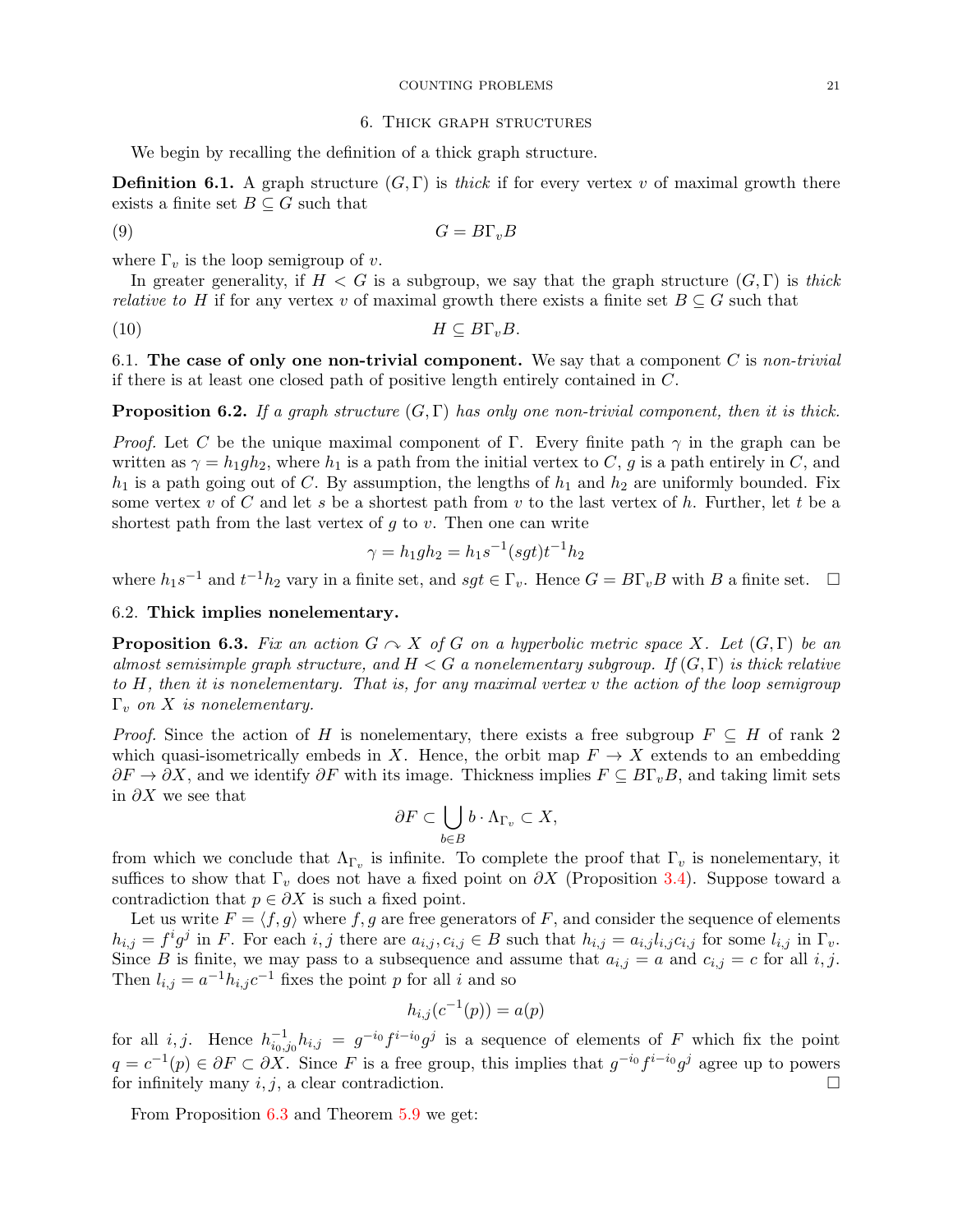<span id="page-21-1"></span>**Theorem 6.4.** Let  $G \sim X$  be a nonelementary action of a countable group on a hyperbolic metric space. Suppose that G has an almost semisimple graph structure  $\Gamma$  which is thick with respect to a nonelementary subgroup H. Then loxodromic elements are generic:

$$
\lim_{n \to \infty} \frac{\#\{g \in S_n : g \text{ is loxodromic on } X\}}{\#S_n} = 1
$$

In fact, the translation length generically grows linearly: there exists  $L > 0$  such that

$$
\lim_{n \to \infty} \frac{\#\{g \in S_n : \tau_X(g) \ge Ln\}}{\#S_n} = 1.
$$

# 7. Relative growth quasitightness

Fix a graph structure  $(G, \Gamma)$ . In practice, we will often show that the graph structure is thick by establishing the property of growth quasitightness. This property was introduced in [\[AL02\]](#page-34-4) and and further studied in [\[Yan16\]](#page-36-6). Our notion of quasitightness depends on the particular graph structure.

Given a path  $\gamma$  in Γ, we say it c–almost contains an element  $w \in G$  if  $\gamma$  contains a subpath p such that  $w = a \cdot \text{ev}(p) \cdot b$  in G, with  $|a|, |b| \leq c$ . We denote as  $Y_{w,c}$  the set of paths in  $\Gamma$  starting at the initial vertex which do not  $c$ –almost contain  $w$ .

**Definition 7.1.** A graph structure  $(G, \Gamma)$  is called *growth quasitight* if there exists  $c > 0$  such that for every  $w \in G$  the set  $Y_{w,c}$  has density zero with respect to  $P^n$ ; that is,

$$
P^n(Y_{w,c}) \to 0 \quad \text{ as } n \to 0.
$$

More generally, given a subgroup  $H < G$  we say that  $(G, \Gamma)$  is growth quasitight relative to H if there exists a constant  $c > 0$  such that for every  $w \in H$  the set  $Y_{w,c}$  has density zero.

## 7.1. Growth quasitight implies thick.

<span id="page-21-0"></span>**Proposition 7.2.** Let  $(G, \Gamma)$  be an almost semisimple graph structure, and  $H < G$  a subgroup. If  $(G, \Gamma)$  is growth quasitight relative to H, then it is thick relative to H.

*Proof.* Let C be a component of maximal growth, let v a vertex in C, and let  $\gamma$  be some path from the initial vertex to v. Denote the length of  $\gamma$  by d. Let  $w \in H$ . By growth quasitightness plus maximal growth, there is a path of the form  $\gamma_{1}$ , which c–almost contains w and where  $\gamma_{1}$  is entirely contained in C. Since  $\gamma$  has length d, the path  $\gamma_1$  (c+d)–almost contains w; that is,

$$
\gamma_1=p_1p_2p_3
$$

where  $ev(p_2) = awb$  for  $|a|, |b| \leq c + d$ . Let  $q_1$  be a shortest path from v to the initial vertex of  $p_2$ and  $q_2$  be a shortest path from the terminal vertex of  $p_2$  to v. Then

$$
w = (a^{-1}ev(q_1)^{-1}) \cdot ev(q_1p_2q_2) \cdot (ev(q_2)^{-1}b^{-1}),
$$

where  $(a^{-1}ev(q_1)^{-1})$  and  $(ev(q_2)^{-1}b^{-1})$  vary in a finite set B. Since  $ev(q_1p_2q_2) \in \Gamma_v$ , this completes the proof.  $\Box$ 

Combining Proposition [7.2](#page-21-0) with Theorem [6.4](#page-21-1) we get:

**Theorem 7.3.** Let  $(G, \Gamma)$  be an almost semisimple graph structure which is growth quasitight with respect to a nonelementary subgroup H. Then loxodromic elements are generic.

This completes the proof of Theorem [1.6.](#page-3-1)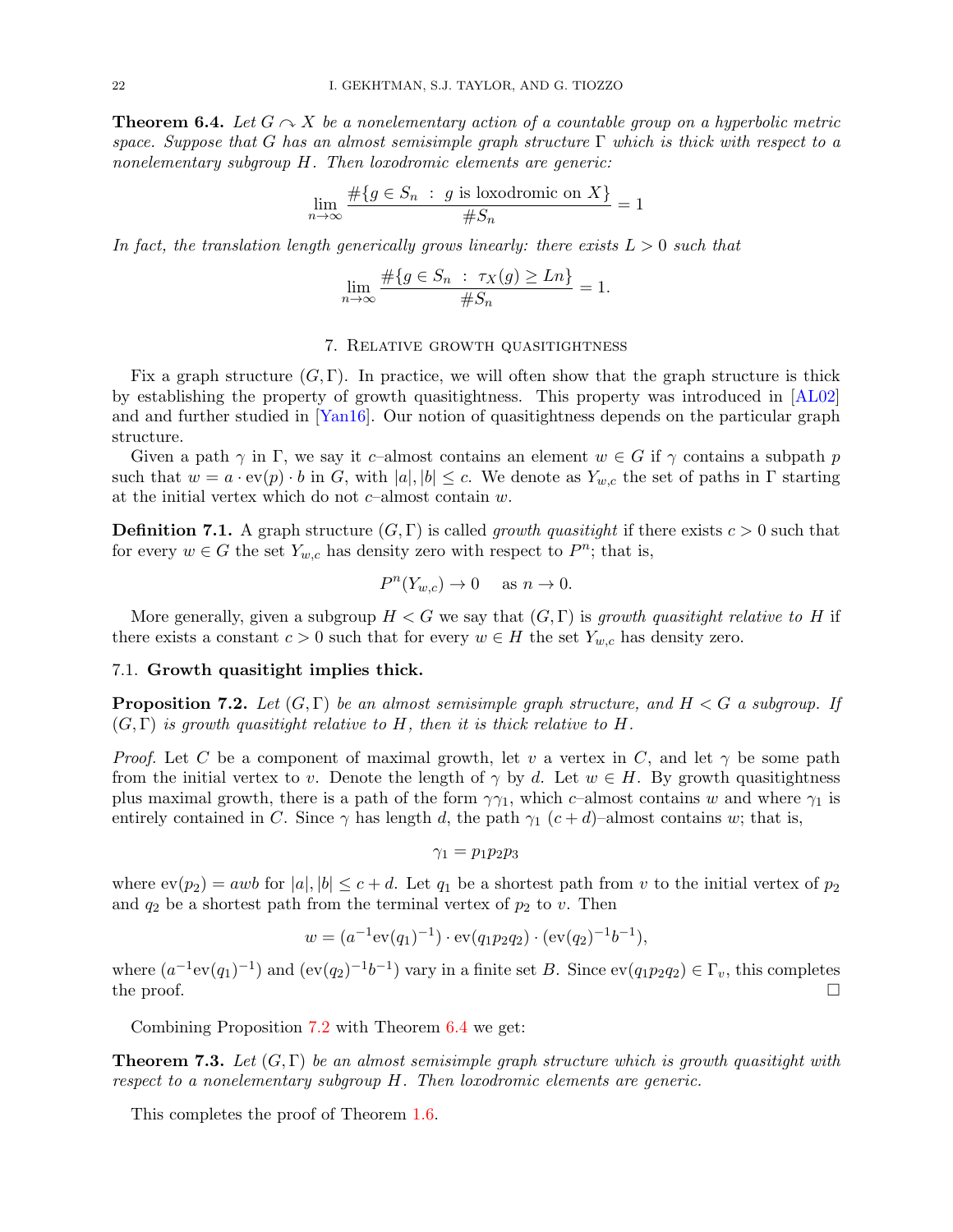#### COUNTING PROBLEMS 23

#### 8. Infinite index subgroups have zero density

In this section, we prove that in our general setup a subgroup  $H < G$  of infinite index has zero density with respect to counting. Combined with what we are going to prove in Section [9](#page-23-0) and [10,](#page-29-0) this immediately implies Theorem [1.2](#page-1-2) in the introduction. Recall that ev :  $\Omega_0 \to G$  is the evaluation map for paths starting at  $v_0$ .

<span id="page-22-2"></span>**Theorem 8.1.** Let  $(G, \Gamma)$  be an injective, almost semisimple, thick graph structure. Let  $H < G$  be an infinite index subgroup. Then

$$
P^n \left( \{ p \in \Omega_0 : \text{ev}(p) \in H \} \right) \to 0,
$$

as  $n \to \infty$ . That is, the proportion of paths starting at  $v_0$  and spelling elements of H goes to 0 as the length of the path goes to  $\infty$ .

The proof is an adaptation of([\[GMM15\]](#page-35-7), Theorem 4.3) to the non-hyperbolic case. We will consider an extension  $\Gamma_H$  of  $\Gamma = (V, E)$  defined as follows. The vertex set of  $\Gamma_H$  is  $V \times H \setminus G$ . For any edge  $\sigma: x \to y$  in  $\Gamma$  there is an edge in  $\Gamma_H$  from  $(x, Hg)$  to  $(y, Hgg')$  where  $g' = \text{ev}(\sigma)$ .

<span id="page-22-1"></span>**Lemma 8.2.** Let C be a component of maximal growth of  $\Gamma$ . For any  $v_1 \in C$  and  $g_1 \in G$  there are infinitely many  $Hq \in H \backslash G$  such that  $(v_1, Hq)$  can be reached from  $(v_1, Hq_1)$  by a path contained in  $C \times H \setminus G$ .

*Proof.* Suppose not, so that the only points of  $H \setminus G$  that can be reached in this manner are  $\{Hz : z \in T\}$  where T is a set of size D. Consider  $w \in G$ . By thickness, there exists a finite set  $B \subseteq G$  and some path  $\gamma$  lying in C, starting and ending at  $v_1$  such that

$$
\mathrm{ev}(\gamma)=g_2wg_3
$$

where  $g_2, g_3$  lie in B. Then  $\gamma$  lifts to a path in  $\Gamma_H$  from  $(v_1, Hg_1)$  to  $(v_1, Hg_1ev(\gamma))$ . By assumption, this implies  $Hg_1ev(\gamma) = Hz$  for some  $z \in T$ . Thus, there is an  $h \in H$  with  $g_2wg_3 = ev(\gamma) = g_1^{-1}hz$ and hence  $w \subset B^{-1}g_1^{-1}HTB^{-1}$ . Thus there is a finite subset  $\Upsilon = B^{-1}g_1^{-1} \cup TB^{-1}$  with  $G = \Upsilon HT$ , so by Neumann's theorem [\[Neu54\]](#page-36-13) H must be of finite index, giving a contradiction.  $\square$ 

The following general result about Markov chains is Lemma 4.4 of [\[GMM15\]](#page-35-7).

<span id="page-22-0"></span>**Lemma 8.3.** Let  $X_n$  be a Markov chain on a countable set V, and m a stationary measure. Let V be the set of points  $x \in V$  such that  $\sum_{y:x\rightarrow y} m(y) = \infty$  where  $x \rightarrow y$  means there is a positive probability path from x to y. Then for all  $x \in V$  and  $x' \in \tilde{V}$  we have  $P_x(X_n = x') \to 0$ .

Combining Lemmas [8.3](#page-22-0) and [8.2](#page-22-1) we obtain:

**Corollary 8.4.** For any  $x_1, x_2 \in \Gamma$  lying in a maximal component C and  $g_1, g_2 \in G$ , the number of paths of length n in  $\Gamma_H$  from  $(x_1, Hg_1)$  to  $(x_2, Hg_2)$  is  $o(\lambda^n)$ .

*Proof.* The Markov chain  $\mu$  on  $\Gamma$  restricts to a Markov chain  $\mu_C$  on C, which in turn lifts to a Markov chain  $\mu_{C,H}$  on the induced graph  $C_H$  on the vertex set  $C \times H \setminus G$  of  $\Gamma_H$  (obtained by assigning to an edge the transition probability of its projection to C). A  $\mu_{C,H}$  stationary measure  $\tilde{m}$  on  $C_H$  is given by taking the product of the stationary measure m on C and the counting measure on  $H \setminus \Gamma$ . Any vertex  $v \in C$  has positive m measure and all lifts of v in  $C_H$  have equal positive  $\widetilde{m}$  measure. Thus, Lemma [8.2](#page-22-1) implies  $\sum_{y:x\to y} \widetilde{m}(y) = \infty$ . The corollary now follows by applying Lemma [8.3](#page-22-0) to the chain  $\mu_{C,H}$ .

Note, paths of length n in  $\Gamma_H$  from  $(x_1, Hg_1)$  to  $(x_2, Hg_2)$  are in bijection with paths of length n in Γ beginning at  $x_1$ , ending at  $x_2$ , and evaluating to elements of  $g_1^{-1}Hg_2$ . Thus, we obtain:

<span id="page-22-3"></span>Corollary 8.5. For any  $x_1, x_2 \in \Gamma$  lying in a maximal component C and  $g_1, g_2 \in G$ , the number of paths of length n in  $\Gamma$  beginning at  $x_1$ , ending at  $x_2$ , and evaluating to elements of  $g_1^{-1}Hg_2$  is  $o(\lambda^n)$ .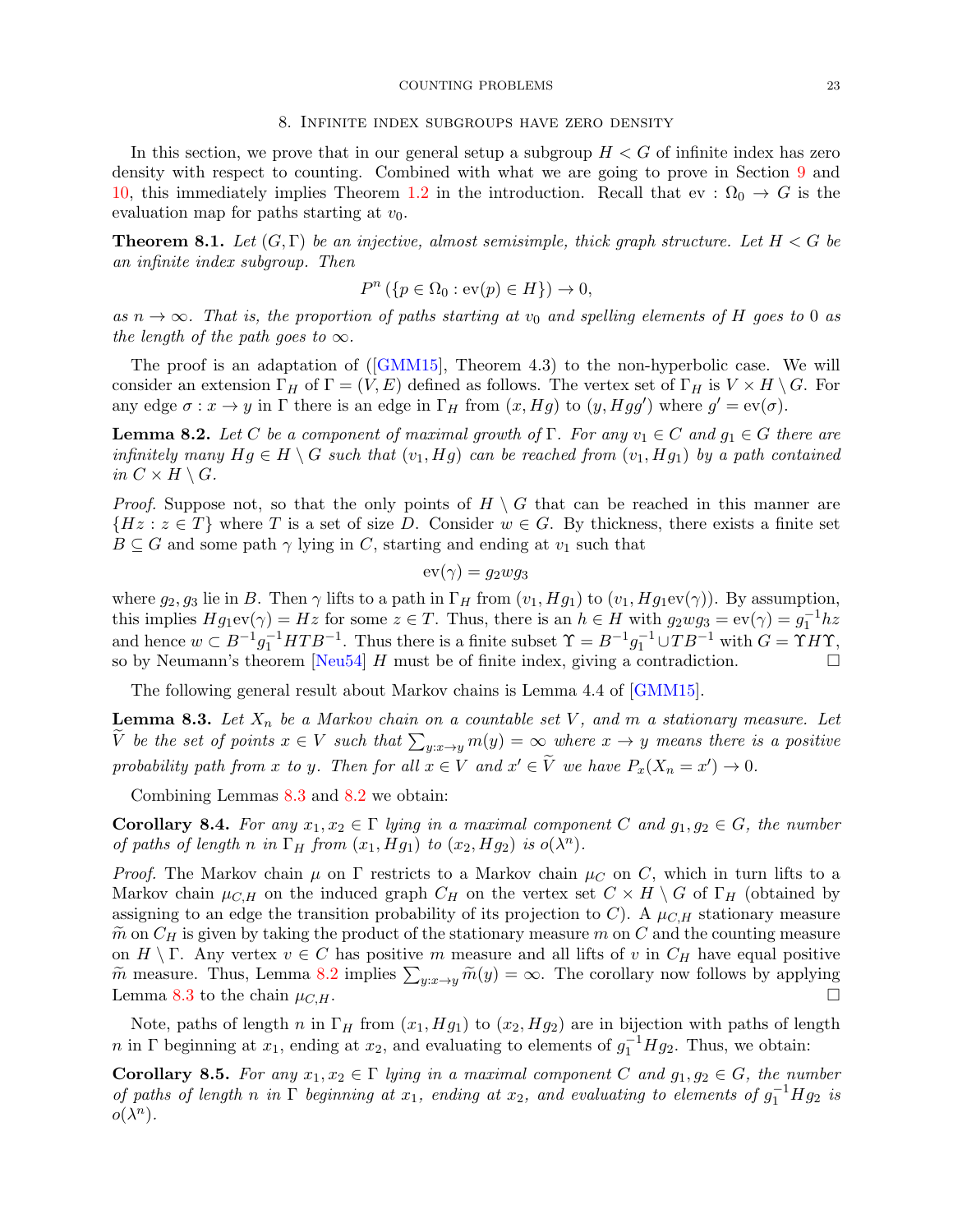We now complete the proof of Theorem [8.1.](#page-22-2) Given  $k > 0$ , let  $P_{n,k}$  (resp.  $Q_{n,k}$ ) be the set of paths  $p \in \Omega_0$  of length n which spend time at most k (resp. more than k) in non-maximal components.

Note that there is a  $\eta < \lambda$  with  $|Q_{n,k}| \leq \eta^k \lambda^{n-k}$  for all n and k. Now, consider a path  $\gamma$  in  $P_{n,k} \cap \text{ev}^{-1}H$ . We can decompose it as  $\gamma = \gamma_1 \gamma_2 \gamma_3$  where  $\gamma_1$  and  $\gamma_3$  have length adding up to at most k and  $\gamma_2$  is contained in a maximal component C. Since a path in  $P_{n,k}$  spends at most time k in nonmaximal components, there are only  $D^k$  possibilities for  $\gamma_1$  and  $\gamma_3$ , where D depends only on the graph. Now, given a path  $\gamma$  in ev<sup>-1</sup>H, once  $\gamma_1$  and  $\gamma_3$  are fixed, by Corollary [8.5](#page-22-3) there are at most  $f_k(n)$  possibilities for  $\gamma_2$ , where for each fixed  $k f_k(n)/\lambda^n \to 0$  as  $n \to \infty$ . Thus, for all  $k < n$  we have  $|P_{n,k} \cap \text{ev}^{-1}H| \leq D^k f(n)$  and so

$$
P^{n}(\mathrm{ev}^{-1}H) \le C''\lambda^{-n}(|P_{n,k} \cap \mathrm{ev}^{-1}H| + |Q_{n,k}|) \le C''D^{k}\lambda^{-n}f(n) + C''(\eta/\lambda)^{k}.
$$

Fixing  $k$  we see that

$$
\limsup_{n \to \infty} P^n(\mathrm{ev}^{-1}H) \le C''(\eta/\lambda)^k.
$$

As this is true for arbitrary k, we get  $\lim_{n\to\infty} P^n(\text{ev}^{-1}H) = 0$ , as claimed.

### 9. Application to relatively hyperbolic groups

<span id="page-23-0"></span>In this section, we show how our main theorem applies to a large class of relatively hyperbolic groups.

Let G be a finitely generated group, and  $\mathcal P$  be a collection of subgroups. Following [\[Bow12\]](#page-34-0), let us recall that G is hyperbolic relative to  $\mathcal P$  if there is a compactum M on which G acts geometrically finitely, and the maximal parabolic subgroups are the conjugates of elements of  $P$ . Such a compactum  $M$  is then unique up to  $G$ -equivariant homeomorphisms, and it is called the *Bowditch* boundary of G. We will denote it as  $\partial G$ .

More precisely, let  $G$  act by homeomorphisms on a compact, perfect, metrizable space  $M$ . Then a point  $\zeta \in M$  is called *conical* if there is a sequence  $(g_n)$  and distinct points  $\alpha, \beta \in M$  such that  $g_n \zeta \to \alpha$  and  $g_n \eta \to \beta$  for all  $\eta \in M \setminus {\zeta}$ . A point  $\zeta \in M$  is called *bounded parabolic* if the stabilizer of  $\zeta$  in G is infinite, and acts cocompactly and properly discontinuously on  $M \setminus \{\zeta\}$ . We say that the action of G on M is a *convergence action* if G acts properly discontinuously on triples of elements of M, and the action is *geometrically finite* if it is a convergence action and every point of M is either a conical limit point or a bounded parabolic point. Note that there are only countably many parabolic points. Finally, the maximal parabolic subgroups are the stabilizers of bounded parabolic points. An action of a group G on a proper  $\delta$ -hyperbolic space X is *geometrically finite* if the induced action on the limit set is geometrically finite. We refer the reader to [\[Far98,](#page-35-1) [Bow12,](#page-34-0) [Osi06,](#page-36-0) [GM08\]](#page-35-22) for the relevant background material.

Fix a relatively hyperbolic group  $(G, \mathcal{P})$ , a generating set S of G, and let  $d_G$  denote distance in G with respect to S. Let  $\hat{G}$  be the vertices of Cay( $G, S \cup P$ ) with the induced metric, which we denote by  $\hat{d}$  or  $d_{\hat{G}}$ . Here Cay( $G, S \cup P$ ) is the corresponding electrified Cayley graph, that is the Cayley graph of G with respect to the generating set  $S \cup \bigcup \mathcal{P}$ . We remind the reader that  $Cay(G, S \cup P)$  is hyperbolic and that  $\partial Cay(G, S \cup P)$  naturally includes as a subspace into  $\partial G$ , the complement of which is the collection of parabolic fixed points.

Let  $\mathfrak h$  be the exponent of convergence for  $\text{Cay}(G, S)$ . That is,

$$
\mathfrak{h} := \lim_{n \to \infty} \frac{1}{n} \log |B_n|,
$$

where  $B_n$  denotes the ball of radius n in G with respect to  $d_G$ . For  $\zeta \in \partial G$  and  $g, h \in G$  let

$$
\beta_{\zeta}(g, h) = \limsup_{z \to \zeta} (d(g, z) - d(h, z))
$$

be the Busemann function for the word metric on G.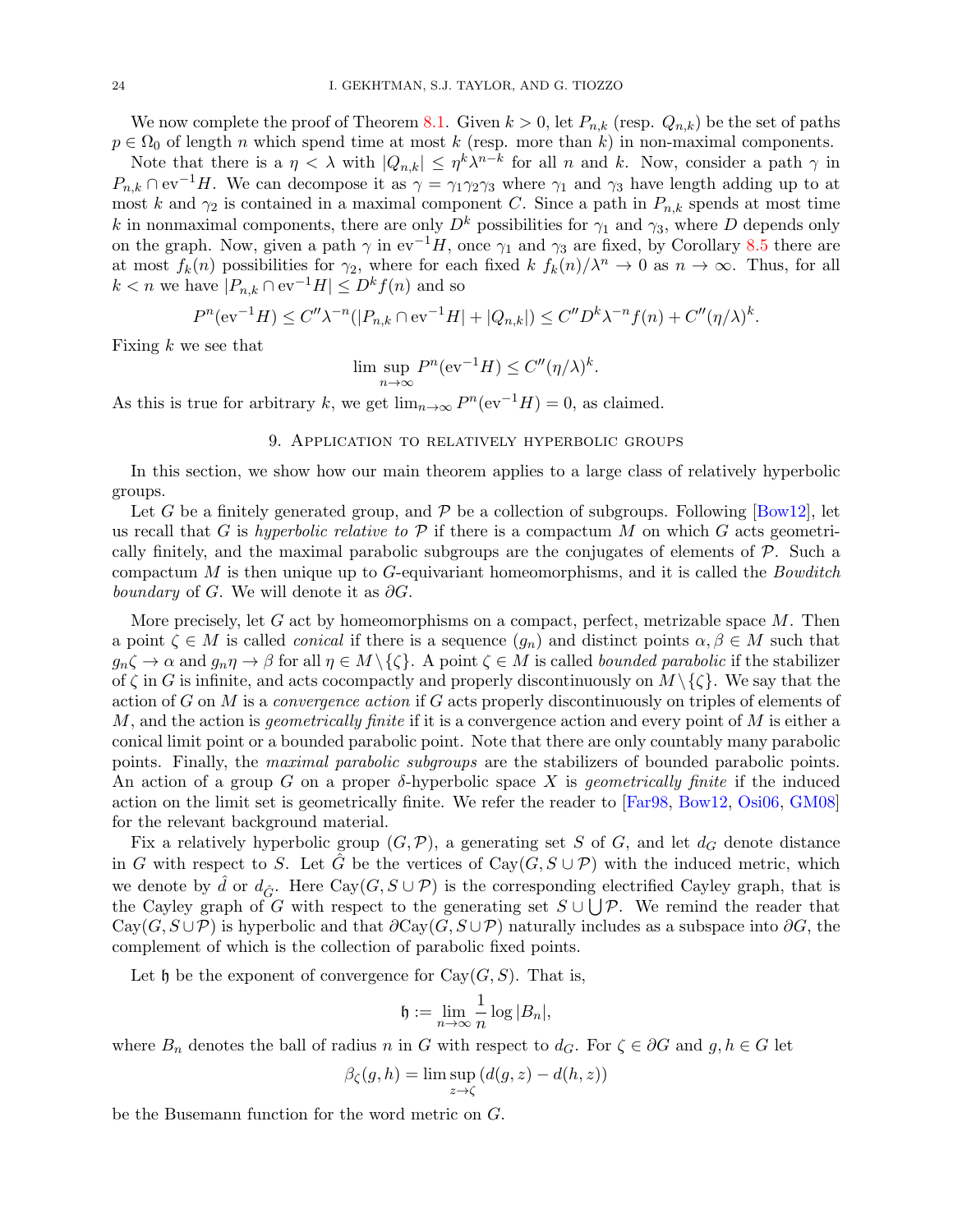Following [\[Yan13\]](#page-36-14), the Bowditch boundary  $\partial G$  is equipped with a nonatomic measure  $\nu$ , which is given by the Patterson-Sullivan construction by taking average on balls for the word metric on G. Such a measure  $\nu$  is supported on conical points and is  $\mathfrak{h}$ -quasiconformal, in the sense that there is a  $D>0$  such that:

(11) 
$$
D^{-1}e^{-\mathfrak{h}\beta_{\zeta}(g,e)} \leq \frac{dg_{\star}\nu}{d\nu}(\zeta) \leq De^{-\mathfrak{h}\beta_{\zeta}(g,e)}
$$

for all  $g \in G$  and  $\zeta \in \partial G$ .

**Definition 9.1.** We define a relatively hyperbolic group  $G$  to be *doubly ergodic* if its action on  $\partial G \times \partial G$  with the measure  $\nu \times \nu$  is ergodic.

We will also see (Proposition [9.17\)](#page-28-0) that a relatively hyperbolic group is doubly ergodic if it admits a geometrically finitely action on a  $CAT(-1)$  proper metric space. For instance, geometrically finite Kleinian groups satisfy this hypothesis. Note that, once  $G$  admits such an action, Theorem  $9.2$ works for isometric actions of G on *any* hyperbolic, metric space  $X$ .

In this section, we will prove the following result.

<span id="page-24-0"></span>**Theorem 9.2.** Let G be a doubly ergodic, relatively hyperbolic group, and let  $(G, \Gamma)$  be a geodesic combing. Then for any nonelementary action of  $G$  on a hyperbolic metric space  $X$ , the graph structure  $(G, \Gamma)$  is nonelementary.

Combining this result with Theorem [1.6,](#page-3-1) the discussion in Section [2.3,](#page-5-1) and the fact that relatively hyperbolicgroups have pure exponential growth for any generating set  $([Yan13],$  $([Yan13],$  $([Yan13],$  Theorem 1.9) Theorem [9.2](#page-24-0) establishes Theorem [2.3](#page-5-0) in the introduction.

In fact, using very recent work of W. Yang [\[Yan16\]](#page-36-6), the theorem may be extended to all nontrivial relatively hyperbolic groups, as relatively hyperbolic groups contain strongly contracting elements by [\[ACT15\]](#page-34-10) and [\[Yan16\]](#page-36-6) (see Corollary [2.6](#page-6-1) in the introduction). However, we give a self-contained argument here.

9.1. Fellow traveling in the Cayley graph and coned-off space. We first remind the reader that a K–quasigeodesic  $\gamma$  in a metric space X is a map  $\gamma: I \to X$  from a subinterval  $I \subset \mathbb{R}$  such that for all  $s, t \in I$ 

$$
\frac{1}{K} \cdot |t - s| - K \le d(\gamma(s), \gamma(t)) \le K \cdot |t - s| + K.
$$

We will need the following proposition, which is certainly known to experts. We provide a proof for completeness.

<span id="page-24-1"></span>**Proposition 9.3.** For  $K, C \geq 0$ , there are  $D, L \geq 0$  such that the following holds. Suppose that  $\gamma = [a, b]$  is a geodesic in Cay(G, S) with length at least L which projects to a K-quasigeodesic in  $Cay(G, S \cup P)$ . Let  $\gamma'$  be any other geodesic in  $Cay(G, S)$  whose endpoints have distance no more than C from a, b in Cay(G,  $S \cup P$ ). Then there are  $a', b' \in \gamma'$  such that

$$
d_G(a, a') \le D \quad and \quad d_G(b, b') \le D.
$$

We will use the following theorem of Osin:

<span id="page-24-2"></span>**Theorem 9.4** ([\[Osi06\]](#page-36-0), Theorem 3.26). There is an  $\nu > 0$  such that if p, q, r are sides of a geodesic triangle in Cay( $G, S \cup P$ ), then for any vertex v on p there exists a vertex u on either q or r such that

$$
d_G(v, u) \leq \nu.
$$

*Proof of Proposition [9.3.](#page-24-1)* Suppose that  $d_G(a, b) > K(2C + 4\nu + K)$  so that  $d_{\hat{G}}(a, b) > 2C + 4\nu$ , for  $\nu$  as in Theorem [9.4.](#page-24-2)

Let c, c' be geodesics in Cay( $G, S \cup P$ ) joining the endpoints of  $\gamma$ ,  $\gamma'$  respectively. Note that by assumption the initial and terminal endpoints of these geodesics are at  $\hat{d}$ –distance less than C from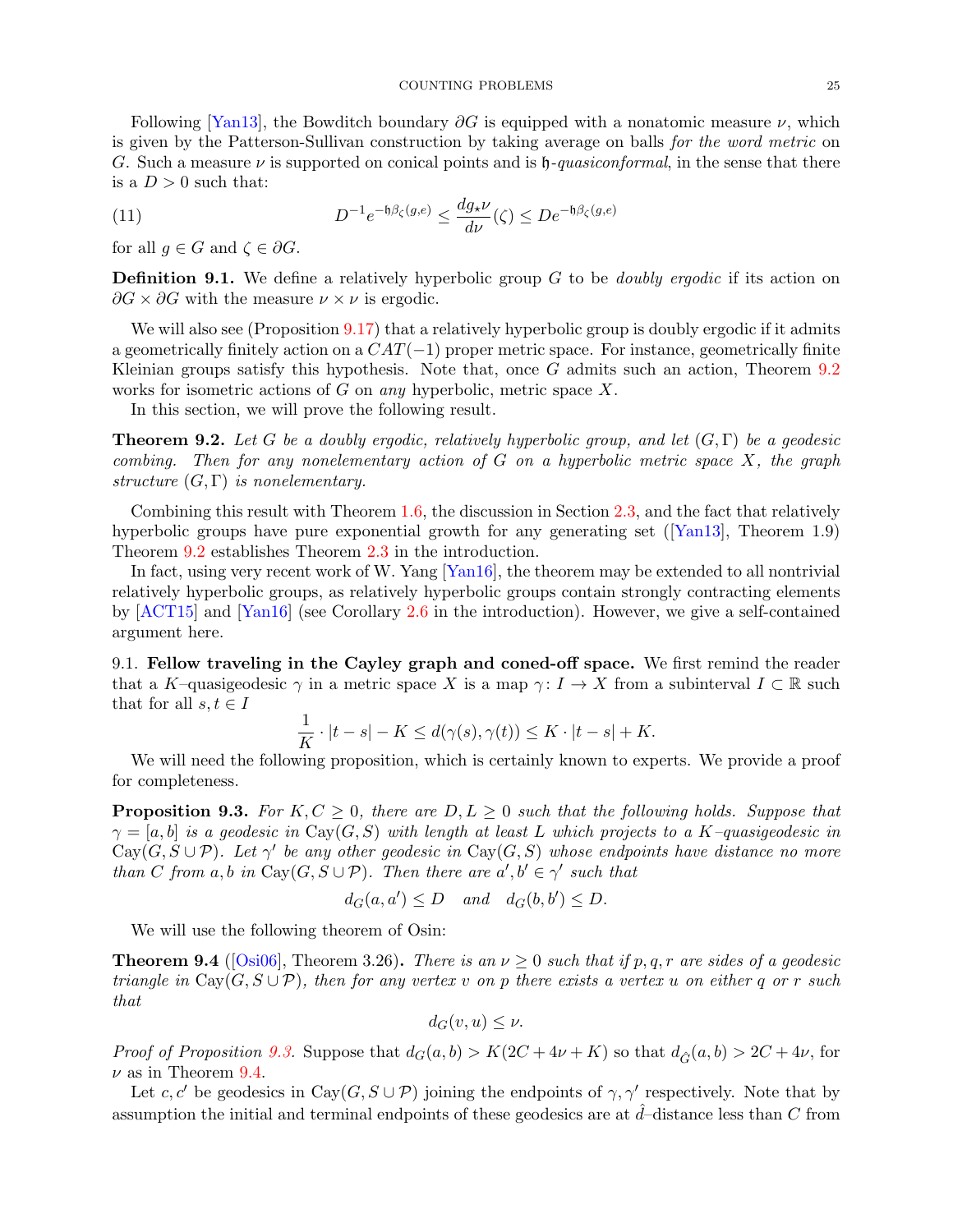one another. Pick vertices  $c_a, c_b$  on c (ordered  $a, c_a, c_b, b$ ) so that  $d_{\hat{G}}(a, c_a) = d_{\hat{G}}(b, c_b) = C + 2\nu$ . (This is possible since  $d_{\hat{G}}(a, b) > 2C + 4\nu$ .) Consider a geodesic quadrilateral with opposite sides c, c'. Applying Theorem [9.4](#page-24-2) twice, we may find vertices  $c'_a, c'_b \in c'$  such that  $d_G(c_a, c'_a) \leq 2\nu$  and  $d_G(c_b, c'_b) \leq 2\nu$ .

Nowusing, for example, ([\[Hru10\]](#page-35-23), Lemma 8.8), we can find vertices  $\gamma_a, \gamma_b \in \gamma$  and  $\gamma'_a, \gamma'_b \in \gamma'$ which have  $d_G$ -distance at most L from  $c_a, c_b, c'_a, c'_b$ , respectively, where  $L \geq 0$  depends only on  $(G,\mathcal{P})$  and S. Note that  $d_G(\gamma_a, \gamma'_a) \leq 2(L+\nu)$  and  $d_G(\gamma_b, \gamma'_b) \leq 2(L+\nu)$ . Moreover,

$$
d_{\hat{G}}(a,\gamma_a) \le d_{\hat{G}}(a,c_a) + d_{\hat{G}}(c_a,\gamma_a) \le C + 2\nu + L,
$$

and so  $d_G(a, \gamma_a) \leq K(C + 2\nu + L + 1)$  since both a and  $\gamma_a$  occur along  $\gamma$ . Similarly,  $d_G(b, \gamma_b) \leq$  $K(C + 2\nu + L + 1).$ 

Putting everything together, after setting  $a' = \gamma_a'$  and  $b' = \gamma_b'$ , we see that each of  $d_G(a, a')$  and  $d_G(b, b')$  are less than  $2(L + \nu) + K(C + 2\nu + L + 1)$  and this completes the proof.

<span id="page-25-0"></span>9.2. Patterson-Sullivan measures and sphere averages. Continuing with the notation from the previous section, let h be the exponent of convergence for  $Cay(G, S)$ .

**Definition 9.5.** For  $q \in G$ , we define the *large shadow*  $\Pi_r(q)$  at g to be the set of  $\zeta \in \partial G$  such that there exists some geodesic in Cay(G, S) from 1 converging to  $\zeta$  intersecting  $B_r(g)$ . Similarly, the small shadow  $\pi_r(g)$  is the set of  $\zeta \in \partial G$  such that every geodesic in Cay(G, S) from 1 converging to  $\zeta$  intersects  $B_r(g)$ .

In Theorem 1.7 and Proposition A4 of [\[Yan13\]](#page-36-14) Yang constructs an h-quasiconformal ergodic density  $\nu$  without atoms for the word metric on the Bowditch boundary ∂G. In Lemma 4.3 of [\[Yan13\]](#page-36-14) he shows that this satisfies the shadow lemma: for large enough  $r$ :

(12) 
$$
\nu(\pi_r(g)) \simeq \nu(\Pi_r(g)) \simeq e^{-\mathfrak{h} \cdot d_G(1,g)}
$$

(up to a uniform multiplicative constant). In particular,  $\nu$  has full support on  $\partial G$ . In what follows,  $S_n$  denotes the set of elements  $g \in G$  with  $d_S(1, g) = n$ .

<span id="page-25-2"></span>**Lemma 9.6.** There is a  $C > 0$  such that for any Borel set  $A \subset G \cup \partial G$  one has

<span id="page-25-1"></span>
$$
\limsup_{n \to \infty} \frac{|A \cap S_n|}{|S_n|} \le C\nu(\overline{A}),
$$

where  $\overline{A}$  denote the closure of A in  $G \cup \partial G$ .

*Proof.* Let  $A \subset G \cup \partial G$  be a Borel set. Since the number of elements in a ball of radius r in Cay(G, S) is universally bounded, a point of  $\partial G$  lies in at most D small shadows  $\pi_r(g)$ ,  $g \in S_n$ where  $D$  depends only on  $r$ . Thus,

$$
\sum_{g \in S_n \cap A} \nu (\pi_r(g)) \le D\nu \left( \bigcup_{g \in S_n \cap A} \pi_r(g) \right)
$$

Moreover, if we denote  $A_n := A \setminus B_{n-1}$  then  $A_{n+1} \subseteq A_n$  and

$$
\bigcap_{n\in\mathbb{N}}\bigcup_{g\in A_n}\pi_r(g)\subset\overline{A}.
$$

Indeed, if  $\zeta \in \bigcap_{n\in\mathbb{N}}\bigcup_{g\in A_n}\pi_r(g)$ , then there are  $g_n\in A$  with  $|g_n|\geq n$  such that some (any) geodesic from the identity to  $\zeta$  meets  $B_r(g_n)$ . Hence,  $g_n \to \zeta$  and so  $\zeta \in \overline{A}$ .

Thus, since  $S_n \cap A \subseteq A_n$  we have for large enough n

$$
\nu\left(\bigcup_{g\in S_n\cap A}\pi_r(g)\right)\leq \nu\left(\bigcup_{g\in A_n}\pi_r(g)\right)\leq 2\nu(\overline{A})
$$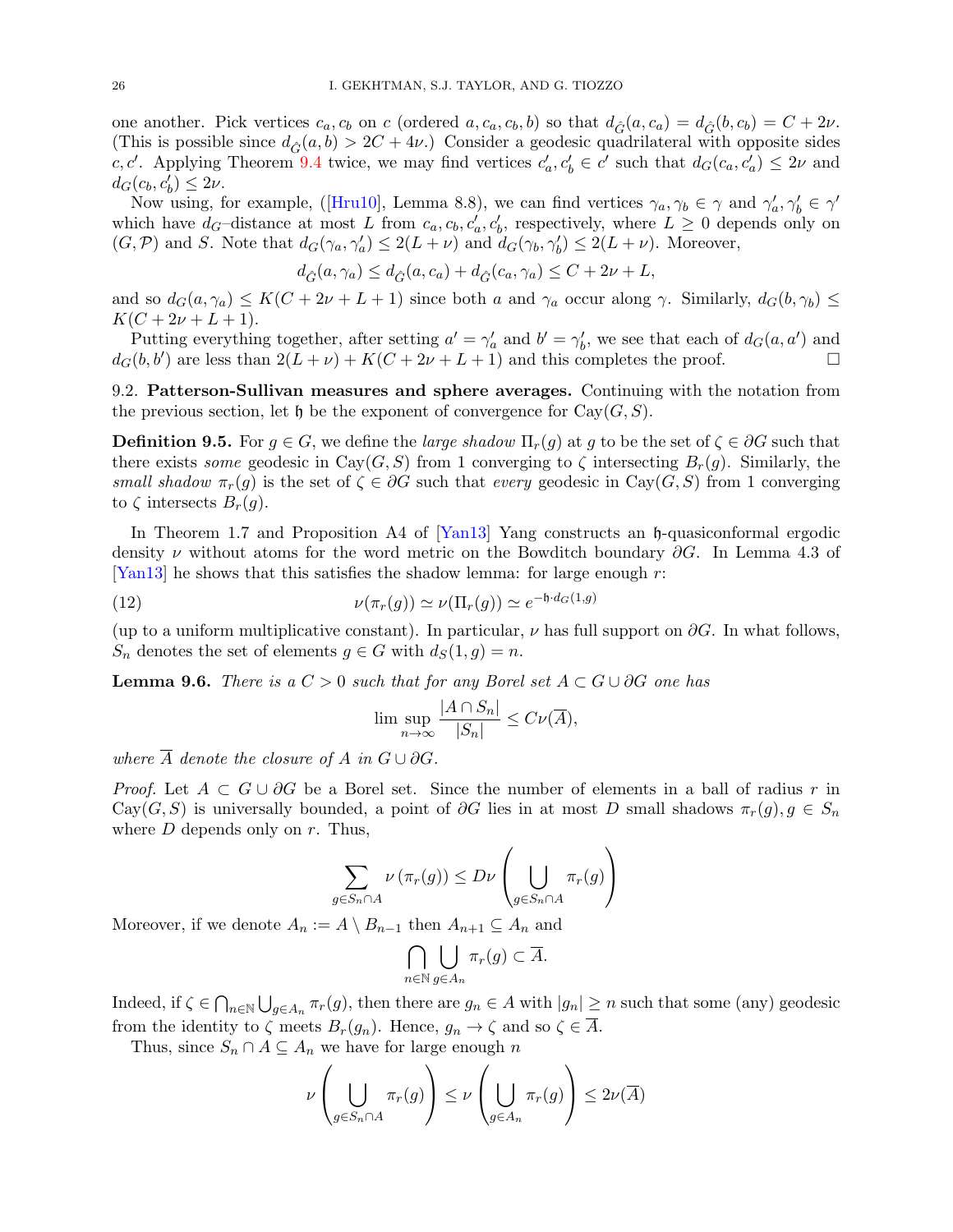so by exponential growth and the shadow lemma [\(12\)](#page-25-1)

$$
\frac{|S_n \cap A|}{|S_n|} \simeq e^{-\mathfrak{h}n} |S_n \cap A| \simeq \sum_{g \in S_n \cap A} \nu(\pi_r(g)) \lesssim 2D\nu(\overline{A}).
$$

9.3. Growth quasitightness for relatively hyperbolic groups. We will now establish a form of relative growth quasitightness for a relatively hyperbolic group G.

Let w be an element of G. A w-path is an infinite path of the form  $l_w = \bigcup_{i \in \mathbb{Z}} w^i \gamma_w$  in the Cayley graph Cay(G, S), where  $\gamma_w = [1, w]$  is a geodesic segment joining the identity and w. Of course there may be finitely many choices of  $l_w$  for each w.

**Definition 9.7.** The element w is called K-bounded if some w-path  $l_w$  (with the arc length parameterization) in the Cayley graph  $Cay(G, S)$  projects to a K-quasigeodesic in the electrified graph  $Cay(G, S \cup P)$ .

The following lemma is well-known. See for example [\[DMS10,](#page-35-24) [ADT\]](#page-34-19).

<span id="page-26-0"></span>**Lemma 9.8.** For each K, there is a function  $f: \mathbb{N} \to \mathbb{N}$  such that if w is K-bounded, then every w-path  $l_w$  is an f-stable quasigeodesic in the Cayley graph  $Cay(G, S)$ .

Recall that  $l_w$  being f-stable means that any K-quasigeodesic with endpoints on  $l_w$  has Hausdorff distance at most  $f(K)$  from the subpath of  $l_w$  its endpoints span.

Given  $w \in G$  and  $c \geq 0$ , we say that a (finite or infinite) geodesic  $\gamma$  c-almost contains w if there exists  $g \in G$  such that  $d_G(g, \gamma) \leq c$  and  $d_G(gw, \gamma) \leq c$ . Let  $X_{w,c}$  be the set of  $h \in G$  such that there exists a geodesic  $\gamma$  from identity to h which does not c-almost contain w. That is, for every  $g \in N_c(\gamma)$ ,  $\gamma$  does NOT pass within distance c of gw.

<span id="page-26-2"></span>**Proposition 9.9.** For each  $K \geq 1$ , there is  $c \geq 0$  such that for every K-bounded  $w \in G$  we have

$$
\frac{|S_n \cap X_{w,c}|}{e^{\mathfrak{h}n}} \to 0
$$

as  $n \to \infty$ .

We remark that, for fixed c, it suffices to prove the proposition for sufficiently long  $w$ , that is, where  $|w|_S$  is sufficiently large. We will prove this proposition by using the ergodicity of the double boundary (Proposition [9.17\)](#page-28-0). To do this, we will apply Proposition [9.3](#page-24-1) several times, for K the boundedness constant. Hence, we fix  $K$  once and for all, and consider the constant  $D$  produced by that proposition as a function of C alone and write  $D = D(C)$ .

Let  $Z_{w,c}$  be the set of pairs  $(\alpha, \beta)$  in  $\partial G \times \partial G$  such that for every bi-infinite geodesic  $\gamma$  in  $Cay(G, S)$  joining  $\alpha$  and  $\beta$  there exist infinitely many  $x \in N_c(\gamma)$  such that  $\gamma$  passes within c of xw. Let  $Z_{w,c}^n$  be the set of pairs  $(\alpha,\beta)$  in  $\partial G \times \partial G$  such that for every bi-infinite geodesic  $\gamma$  joining  $\alpha$ and  $\beta$  there are at least n elements  $x \in N_c(\gamma)$  such that  $\gamma$  passes within c of xw. By definition,  $Z_{w,c} = \bigcap_{n \in \mathbb{N}} Z_{w,c}^n$ . Moreover, for each  $n, w, c$ , the sets  $Z_{w,c}$  and  $Z_{w,c}^n$  are G-invariant subsets of  $\partial G \times \partial G$ .

Furthermore we have

<span id="page-26-1"></span>**Lemma 9.10.** For each  $K \geq 0$  there is a constant  $c_0 = c_0(K)$  such that for all  $c \geq c_0$ ,  $Z_{w,c}$ contains a pair of conical points for every K–bounded  $w \in G$ .

*Proof.* Let f be the function given by Lemma [9.8.](#page-26-0) By definition, the w-path  $l_w$  projects to a Kquasigeodesic in Cay $(G, S \cup P)$ , hence it has two distinct limit points  $(w^{-\infty}, w^{\infty})$  in the Bowditch boundary ∂G. Then, by connecting further and further points on  $l_w$  by a geodesic in the Cay( $G, S$ ), using f-stability and the Ascoli-Arzelá theorem, one constructs a geodesic in  $Cay(G, S)$  which connects  $w^{\infty}$  to  $w^{-\infty}$  and c-fellow travels  $l_w$ , once  $c \geq 2f(1)$ . Hence,  $(w^{-\infty}, w^{\infty}) \in Z_{w,c}$ .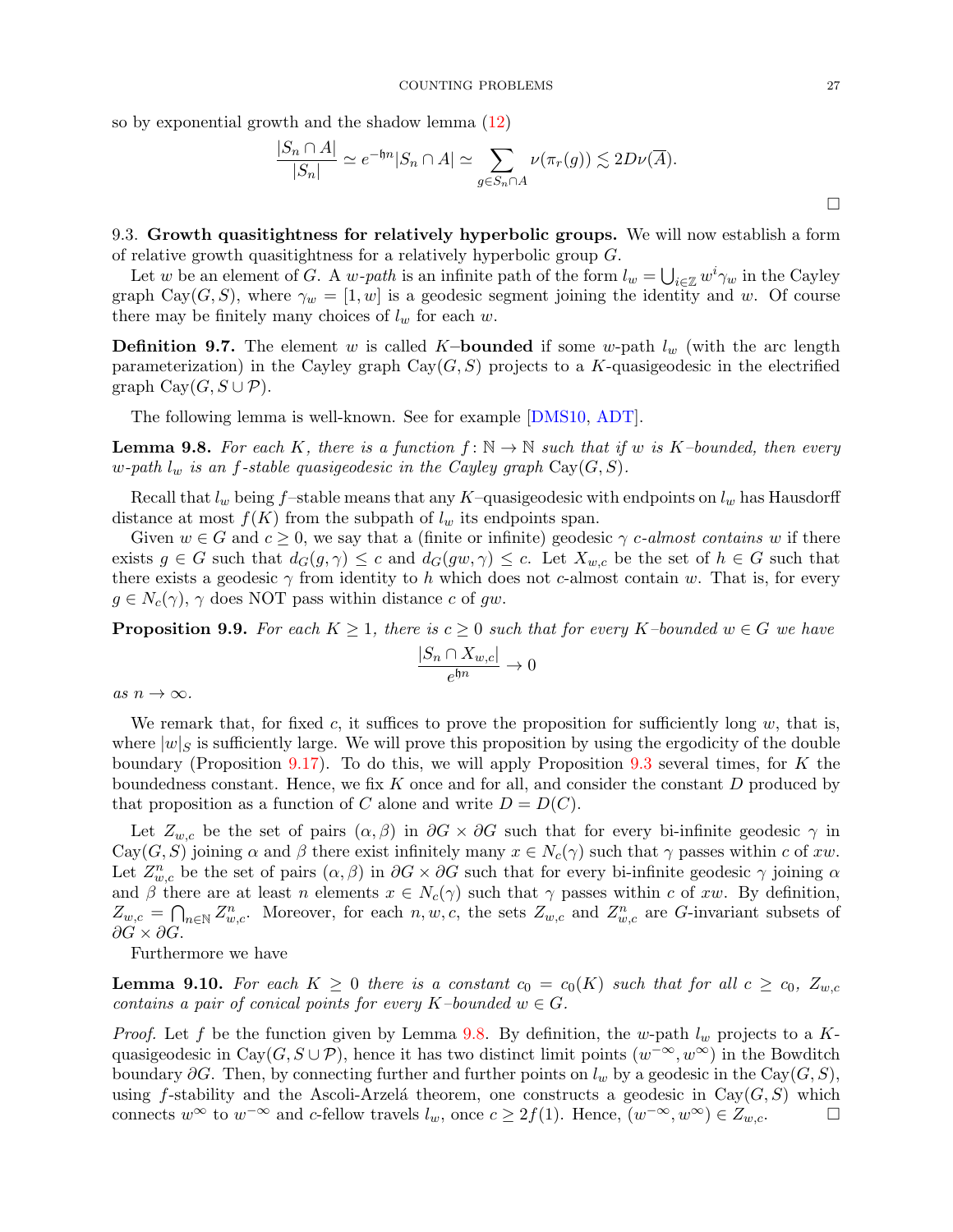<span id="page-27-0"></span>**Lemma 9.11.** For each K, there is a  $c_1 = c_1(K)$  and  $L_1 = L_1(K)$  such that for  $c \geq c_1$  and for any  $K$ -bounded  $w \in G$  with  $|w| \ge L_1$ , the set  $Z_{w,c}^n$  has nonempty interior. More precisely, the interior of  $Z_{w,c}^n$  contains every pair of conical points in  $Z_{w,c_0}^n$  where  $c_0$  is as in Lemma [9.10.](#page-26-1)

*Proof.* Suppose that  $(\alpha, \beta) \in Z_{w,c_0}^n$  is a pair of conical points, and pick a geodesic  $\gamma$  joining  $\alpha$  and β. Then by definition there are segments  $[x_j, x'_j] \subseteq [\alpha, \beta]$  for  $1 \leq j \leq n$  and points  $z_j$  such that  $d_G(x_j, z_j), d_G(x'_j, z_jw) \le c_0$  (for  $1 \le j \le n$ ).

Now, let  $\alpha_i, \beta_i \in \partial G$  such that  $\alpha_i \to \alpha$  and  $\beta_i \to \beta$ . In particular, for some uniform R, the projections of the geodesics  $[\alpha_i, \beta_i]$  to  $\text{Cay}(G, S \cup \mathcal{P})$  R-fellow travel the projection of  $[\alpha, \beta]$  for longer and longer intervals. Hence, there is an  $N \geq 0$  so that for  $i \geq N$ , each  $[\alpha_i, \beta_i]$  passes with  $\hat{d}$ -distance R from  $[x_j, x'_j] \subset [\alpha, \beta]$ .

Since w is K–bounded, the geodesic segment  $z_i \cdot [1, w] = [z_i, z_i w]$  projects to a K–quasigeodesic, so we may apply Proposition [9.3](#page-24-1) (with  $C = R + c_0$ ) to find constants D, L such that if  $|w| \geq L$ there exist points  $y_j, y'_j \in [\alpha_i, \beta_i]$  such that  $d_G(y_j, z_j), d_G(y'_j, z_j w) \le D$ .

Setting  $c_1 = D, L_1 = L$  we see that for sufficiently large  $i \geq 0$ ,  $(\alpha_i, \beta_i) \in Z_{w,c_1}^n$  and this completes the proof.  $\Box$ 

Since G is doubly ergodic, the action of G on  $\partial G \times \partial G$  is ergodic, hence Lemma [9.11](#page-27-0) implies

**Lemma 9.12.** For  $c \geq c_1(K)$  and for any K-bounded  $w \in G$  with  $|w| \geq L_1(K)$ , the set  $Z_{w,c}^n$  has full  $\nu \times \nu$  measure. Hence, under the same hypotheses the set  $Z_{w,c}$  has full  $\nu \times \nu$  measure.

*Proof.* For each n, the set  $Z_{w,c}^n$  is G-invariant, hence by ergodicity its measure is either 0 or 1. Since it has nonempty interior and the measure  $\nu \times \nu$  has full support, then it must have full measure. The second claim follows since  $Z_{w,c} = \cap_n Z_w^n$  $\sum_{w,c}$ .

Let  $\Lambda_{w,c} \subset \partial G$  be the set of conical points  $\alpha \in \partial G$  such that for every geodesic ray  $\gamma$  from the identity converging to  $\alpha$  there are infinitely many points  $g \in N_c(\gamma)$  such that  $\gamma$  passes within distance c of gw. Using Proposition  $9.3$  just as in Lemma  $9.11$  we have:

**Lemma 9.13.** For each  $K \geq 0$  there is a  $c_2 = c_2(K)$  and  $L_2 = L_2(K)$  such that for  $c \geq c_2$ , and for any K-bounded  $w \in G$  with  $|w| \ge L_2$ , if  $(\alpha, \beta) \in Z_{w,c_1}$ , then either  $\alpha$  or  $\beta$  is in  $\Lambda_{w,c}$ .

This, together with the fact that conical limit points have full  $\nu$ -measure, implies

<span id="page-27-2"></span>Corollary 9.14. For each  $c \ge c_2$  and for any K-bounded  $w \in G$  with  $|w| \ge L_2$ , the set  $\Lambda_{w,c}$  has full  $\nu$  measure.

<span id="page-27-1"></span>**Lemma 9.15.** For each  $K \geq 0$  there is a  $c_3 = c_3(K)$  and  $L_3 = L_3(K)$  such that for each  $c \geq c_3$ and for any K–bounded  $w \in G$  with  $|w| \ge L_3$ , the closure of  $X_{w,c}$  is contained in  $\partial G \setminus \Lambda_{w,c_2}$ .

*Proof.* If this were false, then for all large  $c \geq 0$  there would be a sequence  $(y_i) \subseteq X_{w,c}$  converging to  $\eta \in \Lambda_{w,c_2}$ . Since  $\eta$  is not a parabolic fixed point, then one can view  $\eta$  as belonging to the boundary of Cay( $G, S \cup P$ ). Then the projections to Cay( $G, S \cup P$ ) of any geodesics  $\gamma_i = [1, y_i]$ must R–fellow travel the projection to  $Cay(G, S \cup P)$  of  $[1, \eta]$  for longer and longer intervals, where R is independent of w. If  $\eta$  were in  $\Lambda_{w,c_2}$ , then just as in the proof of Lemma [9.11,](#page-27-0) we would obtain by applying Proposition [9.3](#page-24-1) (with  $C = c_2 + R$ ) two constants  $L_3, c_3$  such that for  $|w| \geq L$  and for large i, the geodesic  $\gamma_i$  c<sub>3</sub>–almost contains w. Hence, for  $c \geq c_3$  we obtain a contradiction to  $y_i \in X_{w,c}$  for all i. This completes the proof.

We are now in position to prove Proposition [9.9.](#page-26-2)

*Proof of Proposition [9.9.](#page-26-2)* By Lemma [9.15](#page-27-1) and Corollary [9.14,](#page-27-2) for  $c \geq c_3$ 

$$
\nu(\overline{X_{w,c}}) \leq \nu(\partial G \setminus \Lambda_{w,c_2}) = 0
$$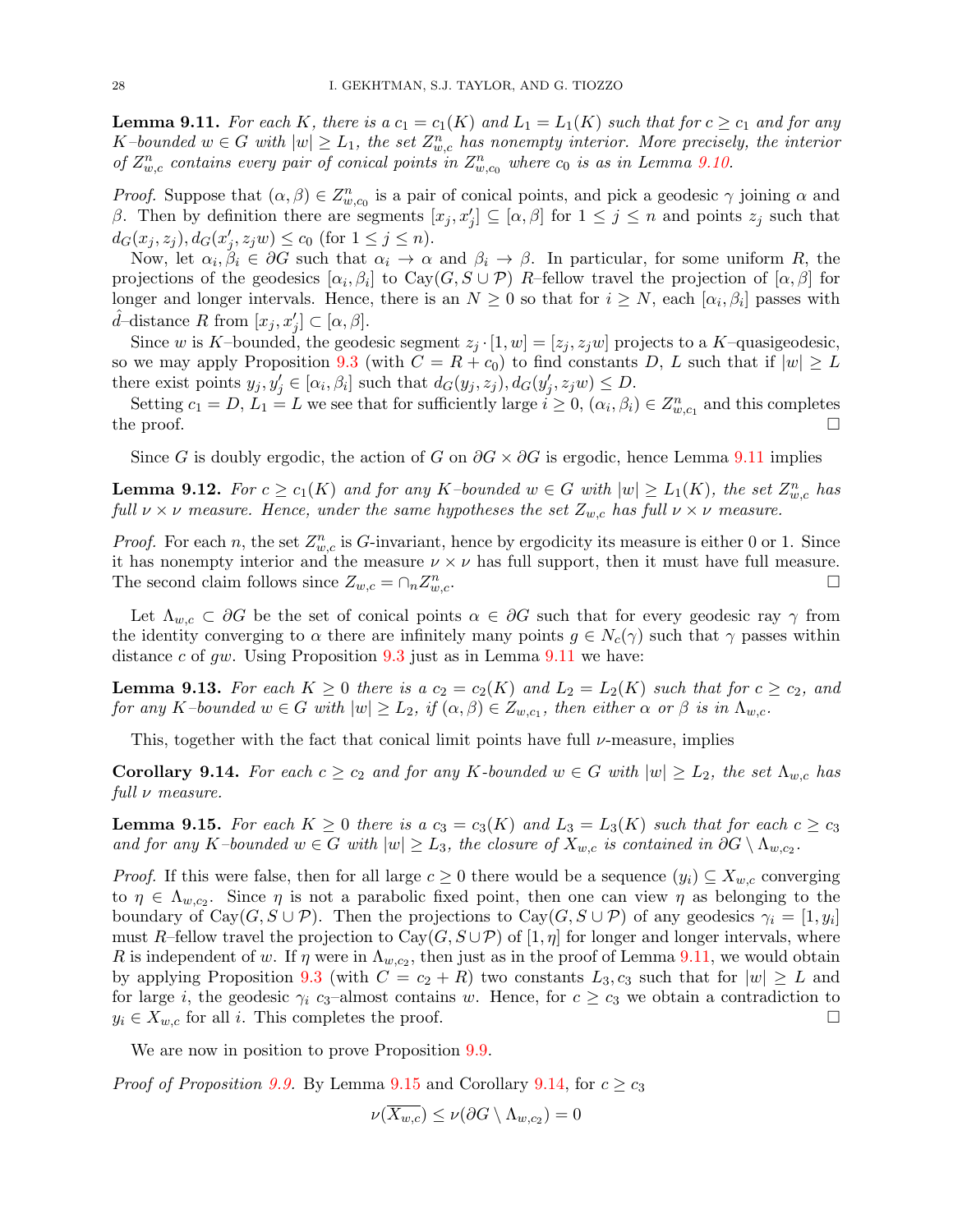Hence, applying Lemma [9.6,](#page-25-2) for large enough  $c > 0$  we have

$$
\limsup_{n} e^{-\mathfrak{h}n} |S_n \cap X_{w,c}| \leq C\nu(\overline{X_{w,c}}) = 0.
$$

9.4. The loop semigroup is nonelementary. We will now assume that  $(G, \mathcal{P})$  is a doubly ergodic relatively hyperbolic group which admits a geodesic combing for the generating set S.

Recall that a finitely generated group G is geodesically completable if any finite generating set S of G can be extended to a finite generating set  $S' \supseteq S$  for which there exists a geodesic biautomatic structure. Moreover, by work of Antolín-Ciobanu  $[AC16]$ , if the parabolic subgroups are geodesically completable, then every generating set for  $G$  can be extended to a generating set for which  $G$  has a geodesic combing. From here on, we will use such a generating set S.

Then for each  $w \in G$  and constant c, let us recall that  $Y_{w,c}$  is the set of paths  $\gamma$  in the directing graph from the initial vertex which do not c-almost contain  $w$ , i.e. such that one cannot write  $ev(\gamma) = a_1wa_2$  in G, with  $|a_i| \leq c$  for  $i = 1, 2$ . By identifying paths from the identity with group elements, it is immediate from the definition that  $Y_{w,c} \subseteq X_{w,c}$ . Hence, by Proposition [9.9,](#page-26-2) also  $Y_{w,c}$ has zero density if  $w$  is  $K$ -bounded.

**Proposition 9.16.** Let  $(G, \Gamma)$  be a geodesic combing for a doubly ergodic, relatively hyperbolic group. Then  $(G, \Gamma)$  is nonelementary.

Proof. We are going to prove that the graph structure is thick relative to a nonelementary, free subgroup  $F < G$ , which yields the claim by Proposition [6.3.](#page-20-0) Let v be a vertex of maximal growth and w be any K–bounded word. Let  $d = \text{diam } \Gamma$ . Let c be the constant from Proposition [9.9.](#page-26-2) Let  $h_1$  be a group element representing a path from the initial vertex to v, and consider the set

$$
\Sigma = \{h_1 h_2 : h_2 \in \Gamma_v\}
$$

Since v has maximal growth and  $Y_{w,c}$  has zero density, the set  $\Sigma$  contains a path h which does not belong to  $Y_{w,c}$ . Then there is a path  $h = h_1 h_2$  such that  $h_1$  has length  $\leq d$ ,  $h_2$  is entirely contained in the component  $C_v$  containing v, and  $h_2$  contains a subpath of the form  $w' = awb$  where a and b have length less than  $c + d$ . Let s be a path from v to the start of w' and t be a path from the end of w' to v, each of length at most D. Then  $sw't$  is in  $\Gamma_v$  and  $w = as^{-1}(swt)t^{-1}b \subset B\Gamma_vB$  where B is a finite set.

To complete the proof, it suffices to show that  $B\Gamma_vB$  contains a nonelementary subgroup (Propo-sition [6.3\)](#page-20-0). Using a standard ping-pong argument, construct a free subgroup  $H = \langle f, g \rangle \leq G$  which K–quasi-isometrically embeds in Cay( $G, S \cup P$ ) and which K–quasi-isometrically embeds into X for some  $K \geq 0$ . (Indeed, by TT15), a random 2-generator subgroup of G will have this property.) For this K, let B be the finite subset produced above enlarged to contain  $f^{\pm}, g^{\pm}$ . Then for any  $w \in H$ , at least one of w, wf, or wq is cyclically reduced in H and hence K–bounded in G. Hence  $w \in B\Gamma_v B$  and so  $H \leq B\Gamma_v B$ , as required.

9.5. Double Ergodicity. We conclude this section by proving that a group  $G$  which admits a geometrically finite action on a  $CAT(-1)$  space is doubly ergodic.

Let us assume that G acts geometrically finitely on a  $CAT(-1)$  space Y. Recall that an orbit map  $G \to Y$  induces an embedding  $\partial G \to \partial Y$  [\[Bow12,](#page-34-0) Theorem 9.4]. We continue to denote the pushforward of the measure  $\nu$  to  $\partial Y$  by  $\nu$ .

<span id="page-28-0"></span>**Proposition 9.17.** Suppose G acts geometrically finitely on a  $CAT(-1)$  space Y. Then the action of G on  $\partial Y \times \partial Y$  is ergodic with respect to  $\nu \times \nu$ .

We remind the reader that  $\nu$  is quasiconformal with respect to the word metric rather than the metric on Y.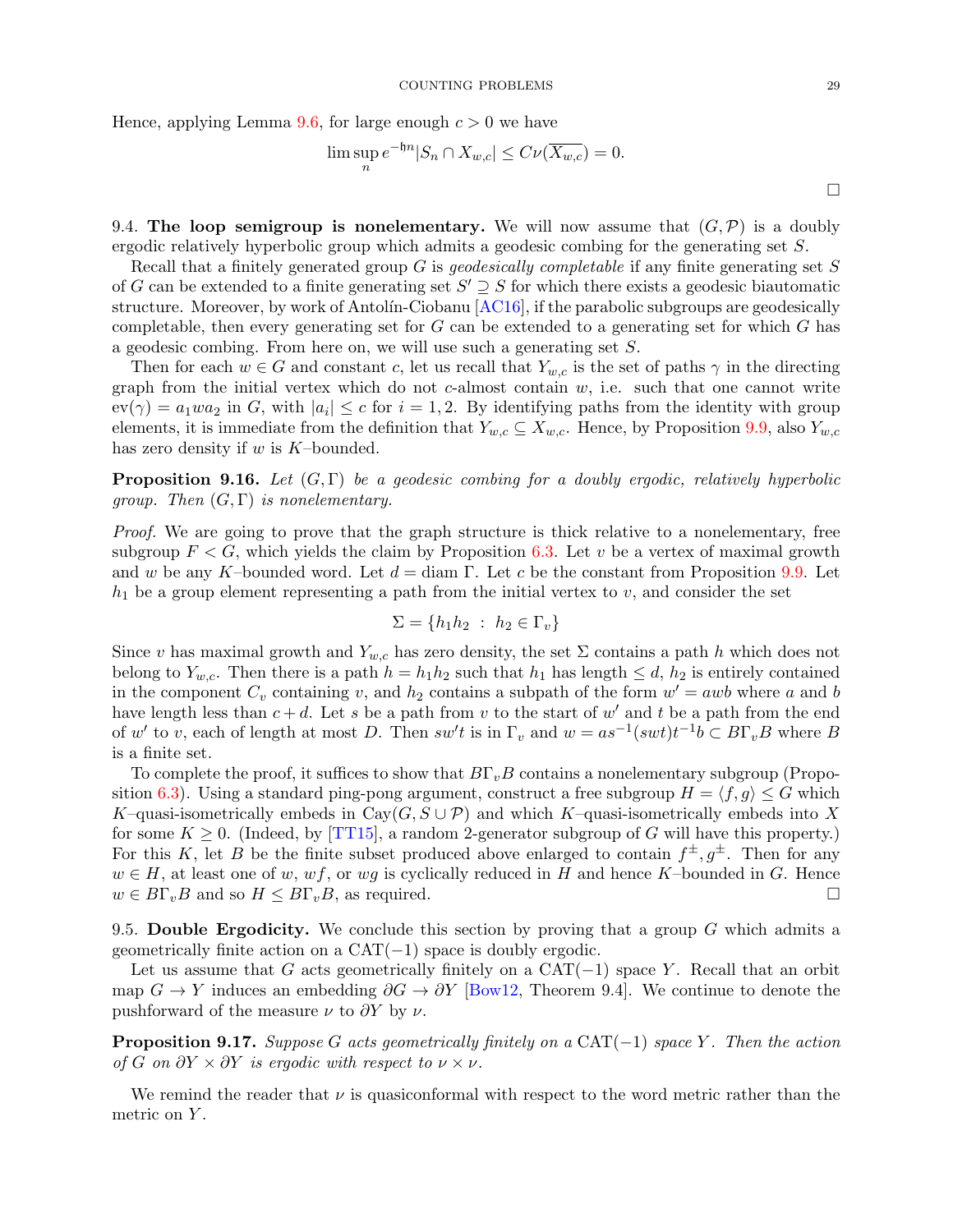*Proof.* Assume G acts geometrically finitely on a CAT(-1) space Y, with elements of P being the parabolic subgroups. As above, the Bowditch boundary  $\partial G$  is identified with a closed subspace of the Gromov boundary of Y. Let  $d = d_G$  still denote the word metric on G. For  $\zeta \in \partial G$  and  $g, h \in G$  let  $\beta_{\zeta}(g, h)$  be the Busemann function for the word metric on G. By W. Yang's Lemma 2.20 in [\[Yan13\]](#page-36-14) there is a  $C > 0$  such that for every conical  $\zeta \in \partial G$  we have

<span id="page-29-1"></span>(13) 
$$
|\limsup_{z \to \zeta} [d(g, z) - d(h, z)] - \liminf_{z \to \zeta} [d(g, z) - d(h, z)]| < C
$$

Recall that the Patterson-Sullivan measure  $\nu$  (for the word metric) gives full measure to conical points and is  $\mathfrak h$ -quasiconformal, i.e. there is a  $D > 0$  such that:

(14) 
$$
D^{-1}e^{-\mathfrak{h}\beta_{\zeta}(g,e)} \leq \frac{dg_{\star}\nu}{d\nu}(\zeta) \leq De^{-\mathfrak{h}\beta_{\zeta}(g,e)}
$$

for all  $g \in G$  and  $\zeta \in \partial G$ . We claim there is a G-invariant measure in the measure class of  $\nu \times \nu$ . Indeed, let

<span id="page-29-2"></span>
$$
\rho_e(\zeta, \xi) = \lim \sup_{z \to \zeta, y \to \xi} \left( \frac{d(e, y) + d(e, z) - d(y, z)}{2} \right).
$$

Define a locally finite measure m' on  $(\partial G \times \partial G) \setminus Diag$  by

$$
dm'(\zeta,\xi) = e^{2\mathfrak{h}\rho_e(\zeta,\xi)} d\nu(\zeta) d\nu(\xi)
$$

The measure  $m'$  is G quasi-invariant with a uniformly bounded derivative. Indeed, we can compute

$$
2\rho_e(g^{-1}\zeta, g^{-1}\xi) - 2\rho_e(\zeta, \xi) =
$$
  
= 
$$
\limsup_{z \to \zeta, y \to \xi} \left[ d(e, g^{-1}y) + d(e, g^{-1}z) - d(g^{-1}y, g^{-1}z) \right] - \limsup_{z \to \zeta, y \to \xi} \left[ d(e, y) + d(e, z) - d(y, z) \right] =
$$
  
= 
$$
\limsup_{y \to \xi} \left[ d(g, y) - d(e, y) \right] + \limsup_{z \to \zeta} \left[ d(g, z) - d(e, z) \right] + O(1) = \beta_{\xi}(g, e) + \beta_{\zeta}(g, e) + O(1)
$$

(where we could distribute the limsup since the limsup and liminf are within bounded difference as in  $(13)$ ). Hence, combining this with  $(14)$  one gets that the Radon-Nykodym cocycle is uniformly bounded, i.e.

$$
\frac{dg_{\star}m'}{dm'}(\zeta,\xi)=e^{2\mathfrak{h}\rho_e(g^{-1}\zeta,g^{-1}\xi)-2\mathfrak{h}\rho_e(\zeta,\xi)}\,\,\frac{dg_{\star}\nu}{d\nu}(\zeta)\,\,\frac{dg_{\star}\nu}{d\nu}(\xi)\cong 1
$$

Hence, by a general fact in ergodic theory the Radon-Nykodym cocycle is also a coboundary (see [\[Fur02\]](#page-35-25), Proposition 1). Thus, there exists a G-invariant measure m on  $(\partial G \times \partial G) \setminus Diag$  in the same measure class as m', hence also in the same measure class as  $\nu \times \nu$ . By [\[Yan13\]](#page-36-14), the Patterson-Sullivan measure is supported on conical limit points. Thus,  $m$  is also supported on pairs of conical limit points. By Theorem 2.6 of [\[Kai94\]](#page-35-26), any quasi-product G-invariant Radon measure on the double boundary of a  $CAT(-1)$  space which gives full measure to pairs of conical limit points of G is ergodic. Thus,  $\nu \times \nu$  is ergodic.

### 10. RAAGs, RACGs and graph products

<span id="page-29-0"></span>Let  $\Lambda$  be a finite simplicial (undirected) graph. Recall that the corresponding right-angled Artin group (RAAG)  $A(\Lambda)$  is the group given by the presentation

$$
A(\Lambda) := \langle v \in V(\Lambda) : [v, w] = 1 \iff (v, w) \in E(\Lambda) \rangle.
$$

The corresponding right-angled Coxeter group (RACG)  $C(\Lambda)$  is the group obtained from  $A(\Lambda)$  by adding the relators  $v^2 = 1$  for each  $v \in V(\Lambda)$ . In each case,  $S = \{v^{\pm 1} : v \in V(\Lambda)\}\$ is called the set of *standard* (or *vertex*) generators of the group.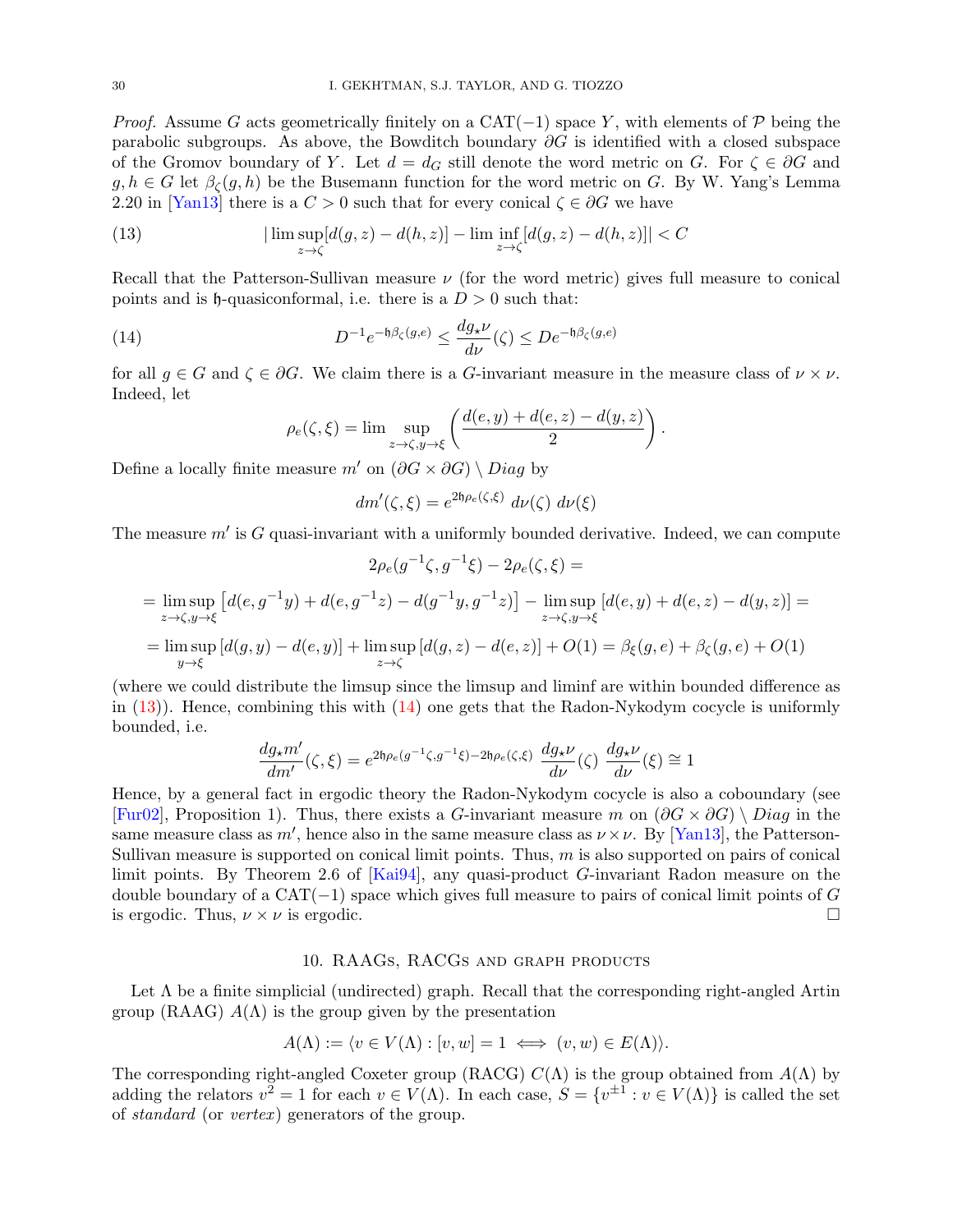In greater generality, let  $\Lambda$  be a finite simplicial graph, and for each vertex v of  $\Lambda$  let us pick a finitely generated group  $G_v$ , which we call vertex group. Then we define the graph product from the relative presentation

$$
G(\Lambda) := \langle g \in G_v : [g, h] = 1 \iff g \in G_v, h \in G_w \text{ and } (v, w) \in E(\Lambda) \rangle
$$

as the group generated by the vertex groups  $G_v$  with the relation that two vertex groups commute if and only if the corresponding vertices are joined by an edge. Clearly, RAAGs are special cases of graph products when  $G_x = \mathbb{Z}$  for all x, and RACGs are graph products with  $G_x = \mathbb{Z}/2\mathbb{Z}$ . Graph products were first introduced by Green [\[Gre90\]](#page-35-27) and have received much attention, see for example [\[BHP93,](#page-34-20) [Chi94,](#page-34-7) [Gre90,](#page-35-27) [Hag08,](#page-35-28) [HM95,](#page-35-8) [HW](#page-35-29)+99, [Mei96,](#page-36-15) [Mei95,](#page-36-16) [Rad03\]](#page-36-17).

In this section, we are going to apply our counting techniques to graph products.

10.1. Geodesic combing for graph products. Let us call a group *admissible* if it has a geodesic combing with respect to some finite generating set (i.e., in the language of the previous sections, if it has an admissible generating set). Recall that a recurrent component of a directed graph Γ is nontrivial if it contains at least one closed path. A component is terminal if there is no path exiting it. Finally, a graph structure  $(G, \Gamma)$  is *recurrent* if every vertex admits a directed path to every vertex other than the initial one.

Recall that, given a graph  $\Lambda$ , the *opposite graph* is the graph  $\Lambda^{op}$  with the same vertex set as  $\Lambda$ and such that  $(v, w) \in E(\Lambda^{op})$  if and only if  $(v, w) \notin E(\Lambda)$ . We will assume that  $\Lambda$  is anticonnected. i.e. that the opposite graph  $\Lambda^{op}$  is connected. This implies that  $G(\Lambda)$  is not a direct product of graph products associated to subgraphs of  $\Lambda$ . As an example, if  $\Lambda$  is a square, then the opposite graph is the disjoint union of two segments, hence  $\Lambda$  is not anticonnected, while if  $\Lambda$  is a pentagon, then its opposite graph is also a pentagon, hence  $\Lambda$  is anticonnected.

<span id="page-30-0"></span>**Proposition 10.1.** Let  $\Lambda$  be anticonnected, and choose for each vertex x a group  $G_x$  with a geodesic combing  $(G_x, \Gamma_x)$  for the generating set  $S_x$ . Then the graph product  $G(\Lambda)$  with the generating set  $S = \bigcup_{x} S_x$  admits a geodesic combing which is recurrent.

We call the generating set S in Proposition [10.1,](#page-30-0) the *standard* generating set for  $G(\Lambda)$ . Note that this agrees with the standard vertex generators for the special case of right-angled Artin and Coxeter groups.

The proof of Proposition [10.1](#page-30-0) will be an explicit construction of a recurrent graph structure for  $G(\Lambda)$  with the standard generators. First, Hermiller-Meier [\[HM95\]](#page-35-8) produce a geodesic combing for  $G(\Lambda)$  which is not recurrent. In the next few lemmas, we will show that if  $\Lambda$  is anticonnected we can modify their construction in order to produce a new graph structure which is reccurent. Of course it is necessary to assume that  $\Lambda$  is anticonnected, as the counting theorems fail for RAAGs which decompose as direct products (Example [1\)](#page-4-0).

We begin by reviewing the construction of [\[HM95\]](#page-35-8). First introduce a total ordering on the vertices of  $\Lambda$  such that the first two vertices in the ordering are not adjacent in  $\Lambda$ . Each vertex of  $\Lambda$  will be labeled by a capital letter  $A, B, \ldots$ .

Then for each pair of vertices  $(I, J)$  such that I and J are not adjacent in  $\Lambda$  and with  $I > J$ one constructs the  $(I, J)$ -admissible tree in the following way. An  $(I, J)$ -admissible word is a finite sequence  $IJK_1K_2...K_r$  (with  $r \geq 0$ ) such that:

(1)

$$
J < K_1 < K_2 < \cdots < K_r
$$

and

(2) if  $K_i \leq I$  for some  $i \leq r$ , then  $K_i$  is not adjacent to at least one vertex among  $I, J, K_1, \ldots, K_{i-1}$ . Given  $(I, J)$ , the  $(I, J)$ -admissible tree is the finite directed tree, whose vertices are labeled by letters and whose paths spell exactly the  $(I, J)$ -admissible words. In particular, such a tree will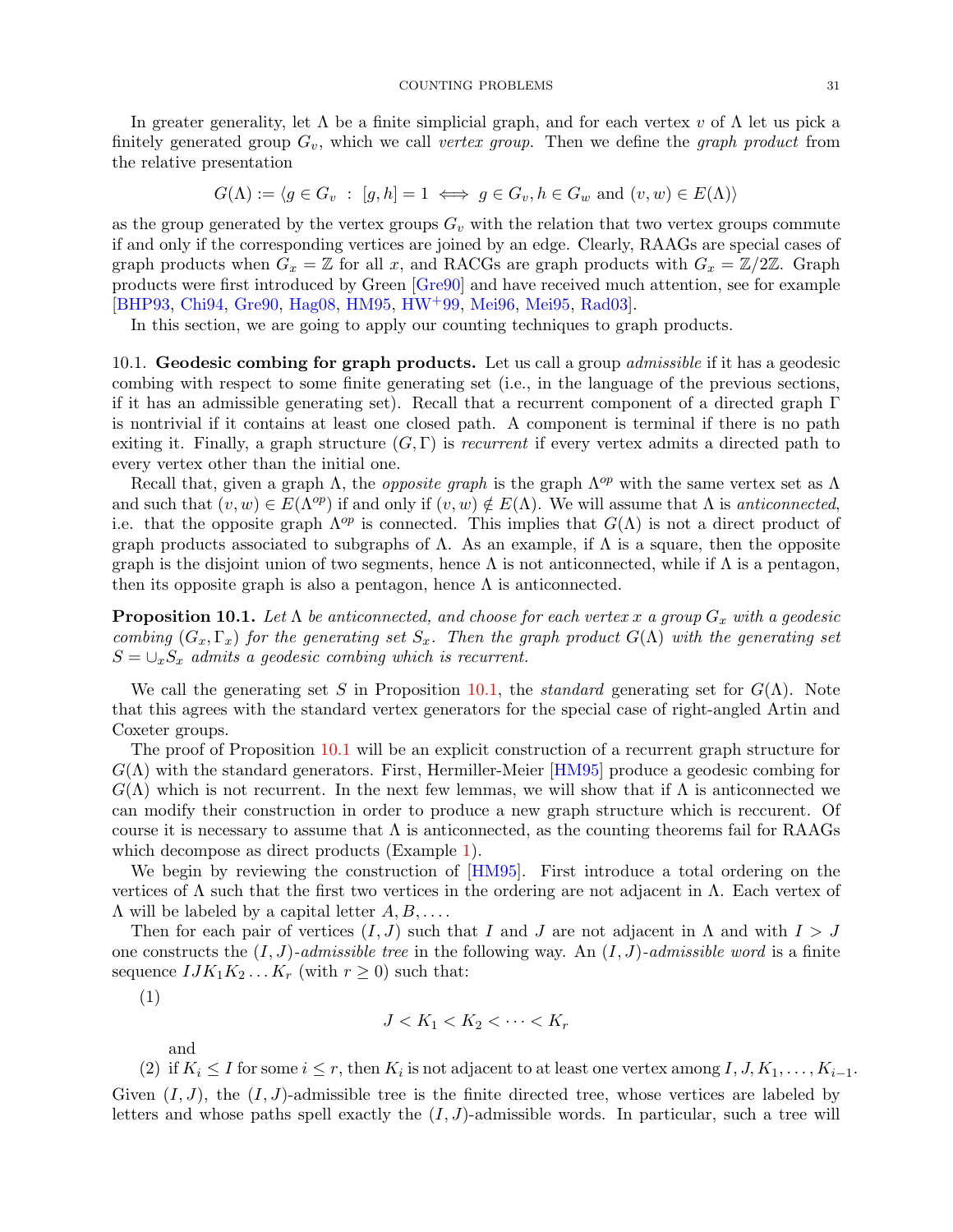have I as a root and there is only one edge coming out of this vertex, with endpoint J. Here, and in what follows, a directed edge always has the same label as its terminal vertex.

Moreover, [\[HM95\]](#page-35-8) define the *header graph* (the terminology is ours) as the graph with one vertex for each letter, and an edge  $A \rightarrow B$  if and only if  $A < B$ .

Finally, they construct the graph structure for  $C(\Lambda)$  (the corresponding RACG) as follows. Consider the union of an initial vertex  $v_0$ , the header graph and all  $(I, J)$ -admissible trees. First, one identifies the vertex I of the header graph with the root of the  $(I, J)$ -admissible tree for each possible J. Then, one adds one edge from  $v_0$  to each vertex of the header graph, and if  $K > L$ and K, L are not adjacent in  $\Lambda$ , one joins by a directed edge each vertex labeled K in the union of the  $(I, J)$ -admissible trees with the L vertex in the  $(K, L)$ -admissible tree. As shown by Hermiller-Meier, this graph  $\mathfrak G$  gives a bijective, geodesic graph structure for  $C(\Lambda)$  [\[HM95,](#page-35-8) Section 5 and Proposition 3.3. In fact, they show that  $\mathfrak G$  recognizes the geodesic language of normal forms with respect to the ordering of the vertices of  $\Lambda$ , but we will not need this stronger fact.

Let C be the subgraph of  $\mathfrak G$  obtained by removing all vertices in the header graph and the initial vertex. That is, C is the subgraph induced on the vertices on all  $(I, J)$ –admissible trees, excluding the initial vertex of the tree (which is labeled  $I$ ). The next lemma is key to our modification.

# **Lemma 10.2.** If  $\Lambda$  is anticonnected, then the graph C is irreducible, i.e. there is one directed path from each vertex to any other vertex. Hence,  $\mathfrak{G}$  has a unique nontrivial recurrent component C and this component is terminal.

*Proof.* We will show that C is indeed irreducible. This will suffice since the header graph has no directed loops (it only has directed edges which increase in the ordering) and there are no edges leaving C by construction.

Since the (unique) type J vertex in the  $(I, J)$ –admissible tree has a directed path to each of its vertices and each vertex is in some  $(I, J)$ –admissible tree, it suffices to show that from any vertex of C we can reach the type J vertex of any  $(I, J)$ –admissible tree. Hence, fix some vertex v of  $\mathfrak{G}$ and I, J, which are vertices of  $\Lambda$ .

Here is a main point: Any type I vertex of any admissible tree is joined to the type I vertex of the  $(I, J)$ –admissible tree. Hence, it suffices to get from v to any type I vertex of any admissible tree. To do this let  $X$  be the type of  $v$ .

Fix a path  $X = X_0, X_1, \ldots X_n = I$  in the complement graph of  $\Lambda$ . (Here we use that  $\Lambda$  is anticonnected.) That is,  $X_i$  and  $X_{i+1}$  are not adjacent in  $\Lambda$ . We have to get from v to any type I vertex. We do this inductively as follows: We have either  $X < X_1$  or  $X > X_1$ . In the first case, there is a type  $X_1$  vertex  $v_1$  in the admissible tree containing v along with a directed path  $v \to v_1$ . (Since no consecutive pair in our fixed path are adjacent in  $\Lambda$ , condition (2) above holds automatically.) In the second case, there is an edge from v to the unique  $X_1$  vertex of the  $(X, X_1)$ admissible tree, call this vertex  $v_1$ . In either case we get a directed path  $v \to v_1$ , were  $v_1$  is a type  $X_1$  vertex.

We now repeat this argument to produce a path from  $v_1 \rightarrow v_2$ , where  $v_2$  is a type  $X_2$  vertex. Continuing in this manner, we produce  $v \to v_1 \to \ldots \to v_n$ , were  $v_n$  has type I. Since  $v_n$  then has a directed edge to the type J vertex of the  $(I, J)$ –admissible tree (as discussed above), this completes the proof,  $\square$ 

We now know that the union of the admissible trees (excluding the initial vertices) is an irreducible graph. However, the header graph by construction is not irreducible. However, in the following lemma we observe that all words we can spell in the header graph can also be spelled in one of the admissible trees. Hence, we can modify  $\mathfrak G$  (essentially, by removing the header graph) in order to get a recurrent graph  $\mathfrak{G}^r$  which recognizes the same language as  $\mathfrak{G}$ .

<span id="page-31-0"></span>**Lemma 10.3.** If  $\Lambda$  is anticonnected, there exists a recurrent graph  $\mathfrak{G}^r$  which recognizes the same language as  $\mathfrak{G}.$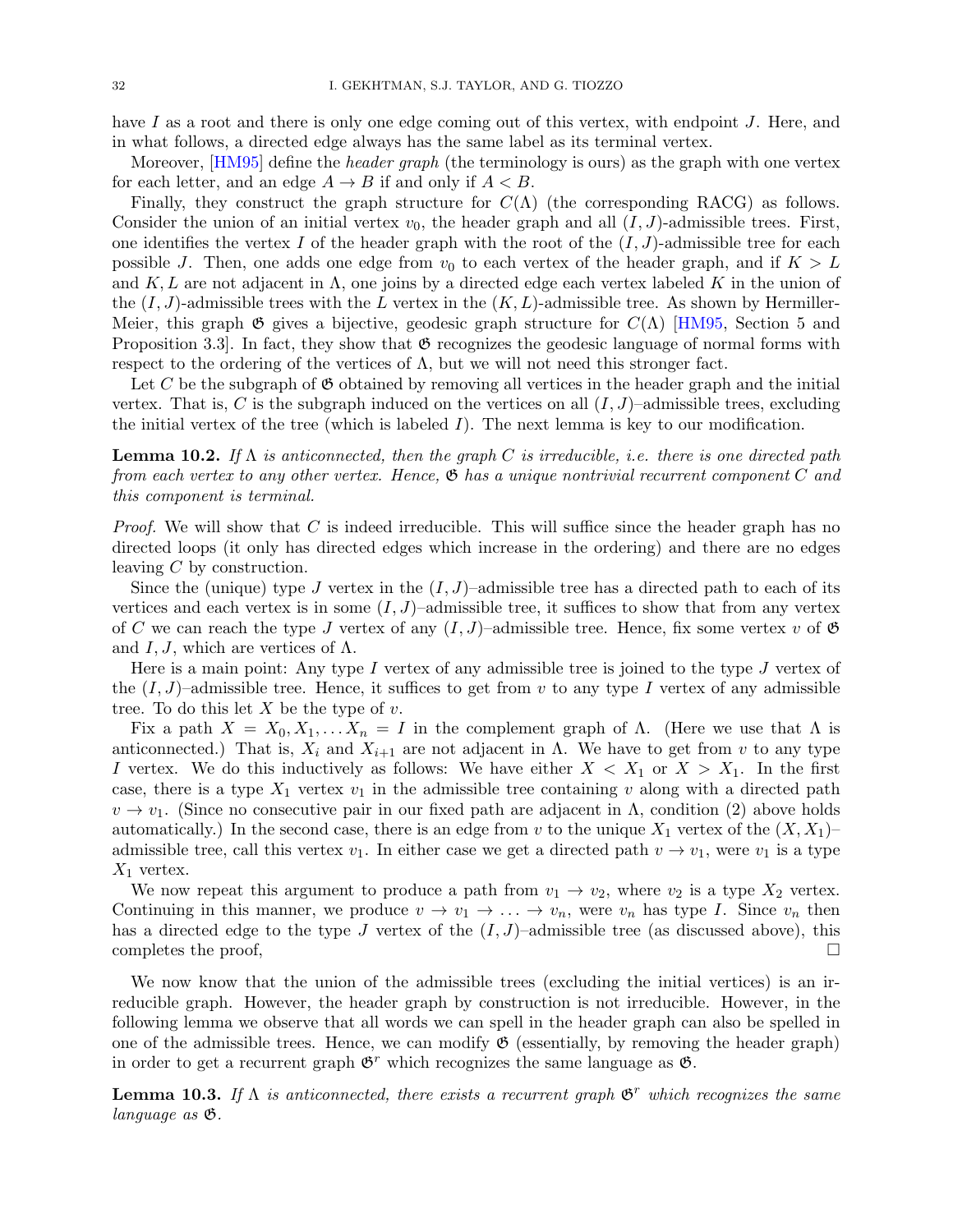*Proof.* Assume that  $\Lambda$  is anticonnected and that its vertices are ordered so that the first two vertices A, B do not commute (i.e. they are not adjacent). We modify  $\mathfrak{G}$  so that the resulting graph  $\mathfrak{G}^r$ 

still recognizes the same language as  $\mathfrak{G}$ , and it is recurrent. The modification is simple and requires only one observation: we note that any strictly increasing sequence  $X_1 \ldots X_r$  can be spelled in the  $(B, A)$ –admissible tree, starting from some vertex. In fact, if  $X_1 = A$  then  $BX_1 \ldots X_r$  is  $(B, A)$ -admissible, since the only required condition is that whenever  $X_i \leq B$  the vertex  $X_i$  is not adjacent to some  $X_l$  with  $l < i$ . However, the only two letters not greater than B are A, B, and A and B are not adjacent by construction. Similarly, if  $X_1 \neq A$  then  $BAX_1 \ldots X_r$  is  $(B, A)$ -admissible.

Thus, the new graph  $\mathfrak{G}^r$  is given by removing the header graph and joining the initial vertex  $v_0$  to each vertex of the  $(B, A)$ -admissible tree. Any word which is recognized by  $\mathfrak{G}$  is made of an increasing word followed by a word spelled in the union of the admissible trees. In  $\mathfrak{G}^r$ , such a word is spelled by spelling the increasing sequence in the  $(B, A)$ -admissible tree, and the second part as before. This proves the claim.

The graph  $\mathfrak{G}^r$  is a recurrent graph which by Lemma [10.3](#page-31-0) gives a bijective, geodesic graph structure for the right-angled Coxeter group  $C(\Lambda)$ . We now modify the construction to produce a geodesic combing for each graph product  $G(\Lambda)$ .

Let  $\Gamma_I$  be the graph structure of the vertex group  $G_I$ , let  $v_{0,I}$  be the initial vertex of  $G_I$ , let  $s_{1,I},\ldots,s_{k,I}$  be the labels of the edges going out of  $v_{0,I}$ , and let  $v_{1,I},\ldots,v_{I,k}$  be the targets of these edges, respectively. Moreover, let  $\Gamma'_I$  be the subgraph of  $\Gamma_I$  given by removing the initial vertex.

To construct the graph structure for  $G(\Lambda)$ , let us consider the disjoint union of a vertex  $\tilde{v}_0$ , which will serve as initial vertex, and a copy of  $\Gamma'_I$  for each vertex v of type I in  $\mathfrak{G}^r$ . Moreover, for any edge in  $\mathfrak{G}^r$  of type  $I \to J$  let us connect each vertex of the corresponding  $\Gamma'_I$  with the vertices  $v_{1,J},\ldots,v_{k,J}$  of the corresponding  $\Gamma'_J$  with edges labeled, respectively,  $s_{1,J},\ldots,s_{k,J}$ . Finally, for each edge from  $v_0$  in  $\mathfrak{G}^r$  to some other vertex of type I, let us connect the new initial vertex  $\widetilde{v}_0$ <br>with vertices  $v_0$ ,  $v_0$  of  $\Gamma'$  with edges labeled respectively  $v_0$ ,  $v_0$ ,  $v_0$ with vertices  $v_{1,J}, \ldots, v_{k,J}$  of  $\Gamma'_J$  with edges labeled, respectively,  $s_{1,J}, \ldots, s_{k,J}$ .

This new graph  $\Gamma_G$  gives a bijective, geodesic structure for  $G(\Lambda)$  with respect to the standard generators. This follows since, by construction,  $\Gamma_G$  parameterizes the same language of geodesic normal forms for  $G(\Lambda)$  given in [\[HM95\]](#page-35-8). Moreover, since  $\Gamma_G$  is modeled on the recurrent graph  $\mathfrak{G}^r$ one easily sees that  $\Gamma_G$  is itself recurrent. This completes the proof of Proposition [10.1.](#page-30-0)

<span id="page-32-1"></span>**Corollary 10.4.** Let  $G(\Lambda)$  be a graph product of admissible groups, which does not decompose as a direct product. Then there exists a thick graph structure for its standard generating set.

*Proof.* From Proposition [6.2,](#page-20-1) the graph structure given by the above proposition is thick since  $\Gamma_G$ is recurrent.  $\Box$ 

As a consequence of thickness, we are ready to establish the following counting result for loxodromics.

<span id="page-32-0"></span>**Theorem 10.5.** Let G be a graph product of admissible groups which is not a nontrivial direct product, and let S be its set of standard (vertex) generators. Then for any nonelementary action  $G \cap X$  on a hyperbolic space X, the set of loxodromics for the action is generic with respect to S, i.e.

$$
\frac{\#\{g \in G : |g|_S \le n \text{ and } g \text{ is } X - \text{locodromic}\}}{\#\{g \in G : |g|_S \le n\}} \longrightarrow 1,
$$

as  $n \to \infty$ .

*Proof.* The pair  $(G, S)$  admits a thick graph structure by Corollary [10.4,](#page-32-1) hence the claim follows from Theorem [6.4.](#page-21-1)  $\Box$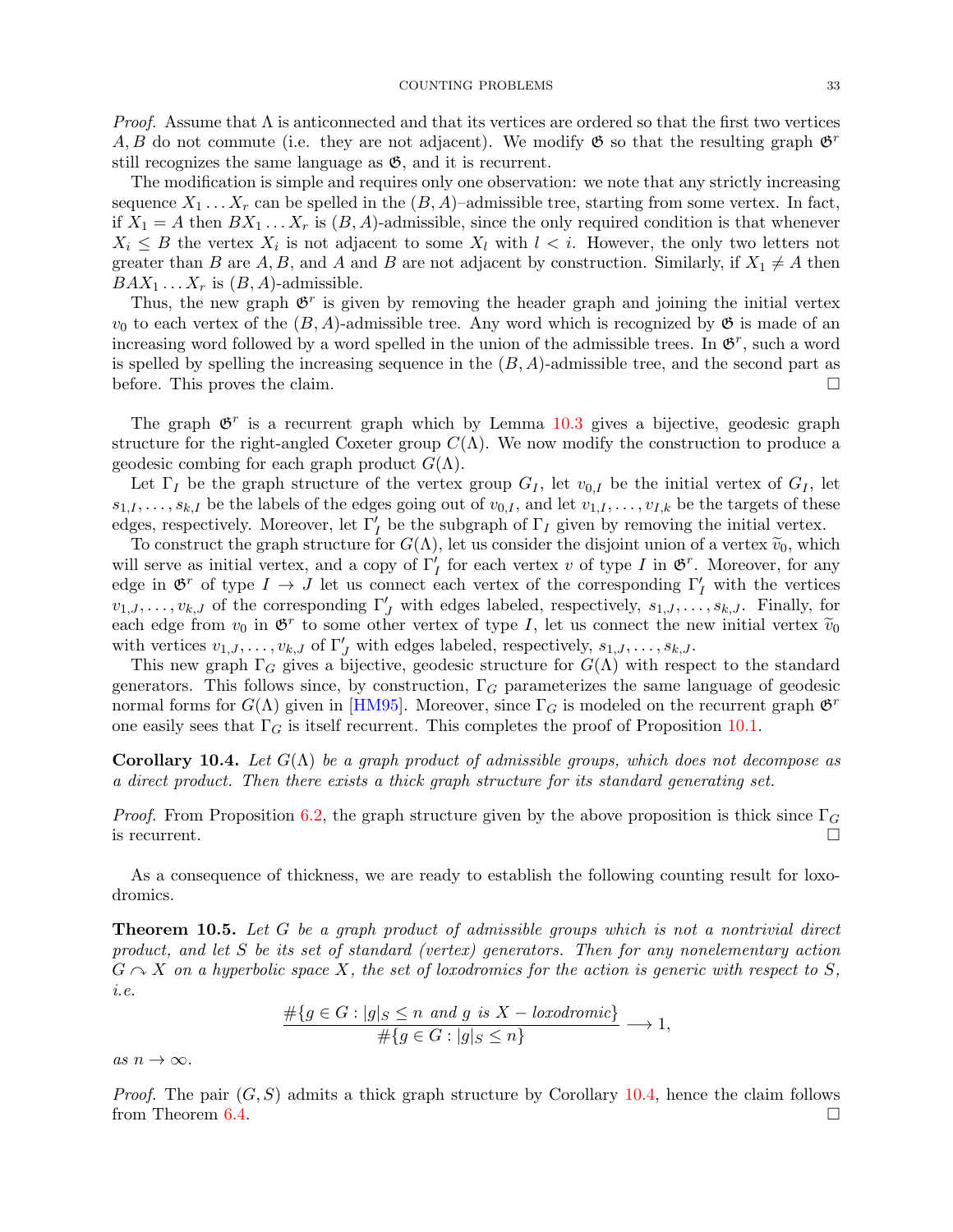### <span id="page-33-1"></span>11. Exact exponential growth for RAAGs and RACGs

We conclude by proving a fine estimate on the number of elements in a ball for RAAGs and RACGs.

<span id="page-33-0"></span>**Theorem 11.1.** Let G be a right-angled Artin or Coxeter group which is not virtually cyclic and does not decompose as a nontrivial direct product, and let us consider S its standard generating set. Then there exists constants  $\lambda > 1$ ,  $c > 0$  such that the following limit exists:

(15) 
$$
\lim_{n \to \infty} \frac{\#\{g \in G \ : \ |g|_S = n\}}{\lambda^n} = c.
$$

We say that a group which satisfies [\(15\)](#page-33-1) has *exact exponential growth*. Let us remark that such a property is not invariant with respect to quasi-isometries of the metric, and hence it depends very carefully on the generating set. Moreover, the proof shows that  $\lambda$  is a Perron number, which is one of properties conjectured by [\[KP11\]](#page-35-30) for cocompact Coxeter groups acting on  $\mathbb{H}^n$ .

In fact, Theorem [11.1](#page-33-0) will follow immediately from the following theorem for general graph products.

<span id="page-33-2"></span>**Theorem 11.2.** Let  $G(\Lambda)$  be a graph product of admissible groups, and assume that  $\Lambda$  is anticonnected (so that the group does not split trivially as a product) and has at least 3 vertices. Then  $G(\Lambda)$  has exact exponential growth.

Note that it makes sense to assume that the number of vertices is at least 3. In fact, if  $n = 1$ then  $G(\Lambda)$  can be any group with a geodesic combing, while if  $n = 2$  then  $G(\Lambda)$  can be the free product of any two admissible groups. In particular, if it is a RAAG then it must be the free group on 2 generators, which has exact exponential growth, and if it is a RACG it must be  $\mathbb{Z}/2\mathbb{Z} \star \mathbb{Z}/2\mathbb{Z}$ , which is virtually cyclic.

Let us remark that the growth function for graph products has been worked out by Chiswell [\[Chi94\]](#page-34-7) (see also [\[AP14\]](#page-34-8)); however, it does not seem obvious how to prove exact exponential growth by this method.

Let us consider the recurrent graph  $\mathfrak{G}^r$  defined in the previous section, and denote as  $\mathfrak{G}^r_0$  =  $\mathfrak{G}^r \setminus \{v_0\}$ . By the previous section, we know that  $\mathfrak{G}^r_0$  is irreducible. The final step in the proof of Theorem [11.2](#page-33-2) is the following lemma.

# **Lemma 11.3.** If  $\Lambda$  is anticonnected and has at least 3 vertices, then the graph  $\mathfrak{G}_0^r$  is aperiodic.

*Proof.* Let us assume, consistently with the previous section, that the vertices of  $\Lambda$  are ordered. Let us call  $A, B$  the two smallest vertices, with  $A < B$ , and assume that A, B are not adjacent. Moreover, let  $C$  be the largest vertex in the ordering. Then let us observe that the sequences BAC and BABC are  $(B, A)$  admissible, hence in the  $(B, A)$ -admissible tree there is a Y-shaped subtree with five vertices: one labeled A, two labeled B (let us denote them  $B_1, B_2$ ) and two labeled C (let us denote them  $C_1, C_2$ ) so that the paths in this subtree are  $B_1 \rightarrow A \rightarrow C_1$  and  $B_1 \rightarrow A \rightarrow B_2 \rightarrow C_2$ . Now, since the graph is irreducible, there exists a path from  $C_1$  to A; let us denote its vertices as  $C_1 \rightarrow v_1 \rightarrow v_2 \cdots \rightarrow v_k \rightarrow A$ . Then by definition, the type of  $v_1$  is smaller than C, and is not adjacent to C. Thus, by construction, there is also an edge from  $C_2$  to  $v_1$ ; hence, in the graph there are two loops: one loop is given by  $A \to C_1 \to v_1 \to \cdots \to v_k \to A$  and the other is  $A \to B \to C_2 \to v_1 \to \cdots \to v_k \to A$ . Since the lengths of these two closed paths differ by one, the greatest common divisor of the lengths of all paths is 1, hence  $\mathfrak{G}^r_0$  is aperiodic.

Note that the statement is false if the number of vertices is 2: indeed, then there is only one loop of length 2, hence the period is 2.

Now, let us consider a general graph product  $G(\Lambda)$ . By the previous section, by replacing vertices of  $\mathfrak{G}^r$  with graphs which recognize the geodesic combings of vertex group, we get a new graph  $\Gamma_G$ which gives a geodesic combing for  $G(\Lambda)$ . By the previous lemma we get: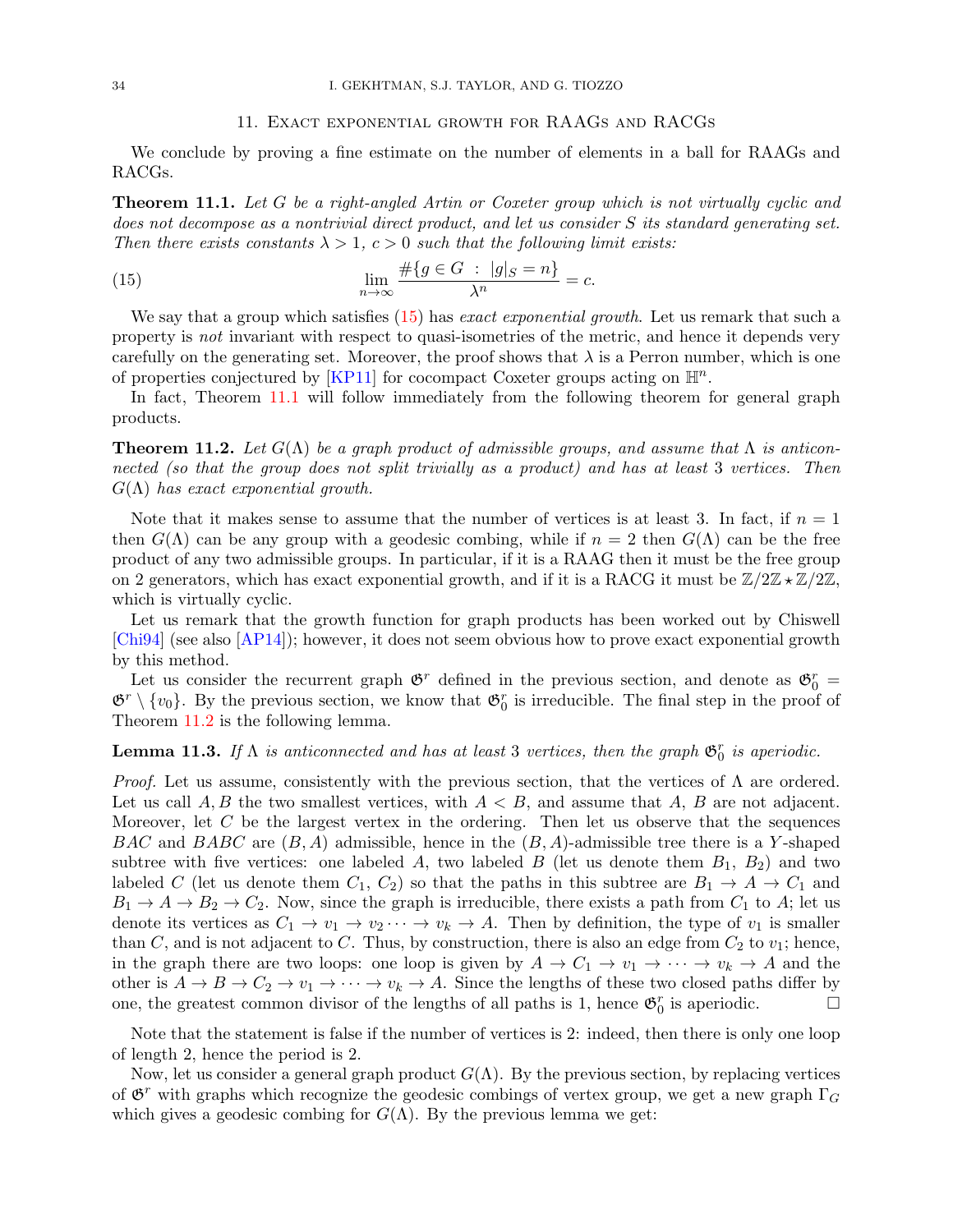**Corollary 11.4.** If  $\Lambda$  is anticonnected and has at least three vertices, then the graph  $\Gamma'_G = \Gamma_G \setminus \{v_0\}$ is irreducible and aperiodic.

*Proof of Theorem [11.2.](#page-33-2)* Since the graph  $\Gamma'_G$  is irreducible and aperiodic, then by the Perron-Frobenius theorem its adjacency matrix A has a unique eigenvalue  $\lambda > 1$  of maximum modulus, and that eigenvalue is real, positive, and simple. Moreover, the coordinates of the corresponding eigenvector are all positive. Finally, the sequence  $\frac{A^n}{\lambda^n}$  converges to the projection to the eigenspace. In particular, none of the basis vectors is orthogonal to the eigenvector, hence for any  $i, j$  there exists  $c_{ij} > 0$  such that

$$
\lim_{n \to \infty} \frac{(A^n)_{ij}}{\lambda^n} = c_{ij}.
$$

Now, each path of length  $n$  from the initial vertex starts with an edge to the irreducible graph, hence

$$
\frac{\#S_n}{\lambda^n} = \sum_{v_0 \to v_i} \frac{\#S_{n-1}(v_i)}{\lambda^n} \to \sum_{v_0 \to v_i} \sum_j \frac{(A^{n-1})_{ij}}{\lambda^n} \to \sum_{v_0 \to v_i} \sum_j \frac{c_{ij}}{\lambda} = c > 0
$$

which establishes exact exponential growth.

### **REFERENCES**

- <span id="page-34-9"></span>[AC16] Yago Antolin and Laura Ciobanu, Finite generating sets of relatively hyperbolic groups and applications to geodesic languages, Trans. Amer. Math. Soc. 368 (2016), no. 11, 7965–8010.
- <span id="page-34-10"></span>[ACT15] G.N. Arzhantseva, C. Cashen, and J. Tao, Growth tight actions, Pacific J. Math. 278 (2015), no. 1, 1–49.
- <span id="page-34-19"></span>[ADT] Tarik Aougab, Matthew Gentry Durham, and Samuel J. Taylor, Pulling back stability with applications to  $Out(F)$  and relatively hyperbolic groups, J. Lond. Math. Soc.
- <span id="page-34-4"></span>[AL02] Goulnara N Arzhantseva and IG Lysenok, Growth tightness for word hyperbolic groups, Mathematische Zeitschrift 241 (2002), no. 3, 597–611.
- <span id="page-34-11"></span>[AO96] G. Arzhantseva and A. Olshanskii, Generality of the class of groups in which subgroups with a lesser number of generators are free, Mat. Zametki 59 (1996), 489–496.
- <span id="page-34-8"></span>[AP14] J. Athreya and A. Prasad, Growth in right-angled groups and monoids, available at arXiv:1409.4142, 2014.
- <span id="page-34-12"></span>[Arz98] GN Arzhantseva, Generic properties of finitely presented groups and Howson's theorem, Communications in Algebra 26 (1998), no. 11, 3783–3792.
- <span id="page-34-6"></span>[BC12] Jason Behrstock and Ruth Charney, Divergence and quasimorphisms of right-angled Artin groups, Mathematische Annalen 352 (2012), no. 2, 339–356.
- <span id="page-34-2"></span>[BF14] Mladen Bestvina and Mark Feighn, Hyperbolicity of the complex of free factors, Adv. Math. 256 (2014), 104–155. MR 3177291
- <span id="page-34-18"></span>[BH09] Martin R. Bridson and Aandre Haefliger, Metric spaces of non-positive curvature, vol. 319, Springer, 2009.
- <span id="page-34-20"></span>[BHP93] Young-Gheel Baik, Jim Howie, and SJ Pride, The identity problem for graph products of groups, Journal of Algebra 162 (1993), no. 1, 168–177.
- <span id="page-34-13"></span>[BMR03] Alexandre V Borovik, Alexei G Myasnikov, and Vladimir N Remeslennikov, Multiplicative measures on free groups, Internat. J. Algebra Comput. **13** (2003), no. 06, 705–731.
- <span id="page-34-1"></span>[Bow08] Brian H. Bowditch, Tight geodesics in the curve complex, Invent. Math. 171 (2008), no. 2, 281–300.
- <span id="page-34-0"></span>[Bow12] Brian H Bowditch, Relatively hyperbolic groups, International Journal of Algebra and Computation 22 (2012), no. 03, 1250016.
- <span id="page-34-17"></span>[Cal13] Danny Calegari, The ergodic theory of hyperbolic groups, Geometry and topology down under, Contemp. Math **597** (2013), 15–52.
- <span id="page-34-5"></span>[Can84] James W Cannon, The combinatorial structure of cocompact discrete hyperbolic groups, Geometriae Dedicata 16 (1984), no. 2, 123–148.
- <span id="page-34-16"></span>[CF10] Danny Calegari and Koji Fujiwara, Combable functions, quasimorphisms, and the central limit theorem, Ergodic Theory and Dynamical Systems 30 (2010), no. 05, 1343–1369.
- <span id="page-34-14"></span>[Cha95] Christophe Champetier, *Propriétés statistiques des groupes de présentation finie*, Adv. Math. 116 (1995), no. 2, 197–262.
- <span id="page-34-7"></span>[Chi94] Ian M Chiswell, The growth series of a graph product, Bulletin of the London Mathematical Society 26 (1994), no. 3, 268–272.
- <span id="page-34-15"></span>[CM07] Chris Connell and Roman Muchnik, Harmonicity of quasiconformal measures and Poisson boundaries of hyperbolic spaces, Geom. Funct. Anal. 17 (2007), no. 3, 707–769.
- <span id="page-34-3"></span>[CM15] Danny Calegari and Joseph Maher, Statistics and compression of scl, Ergodic Theory and Dynamical Systems 35 (2015), no. 01, 64–110.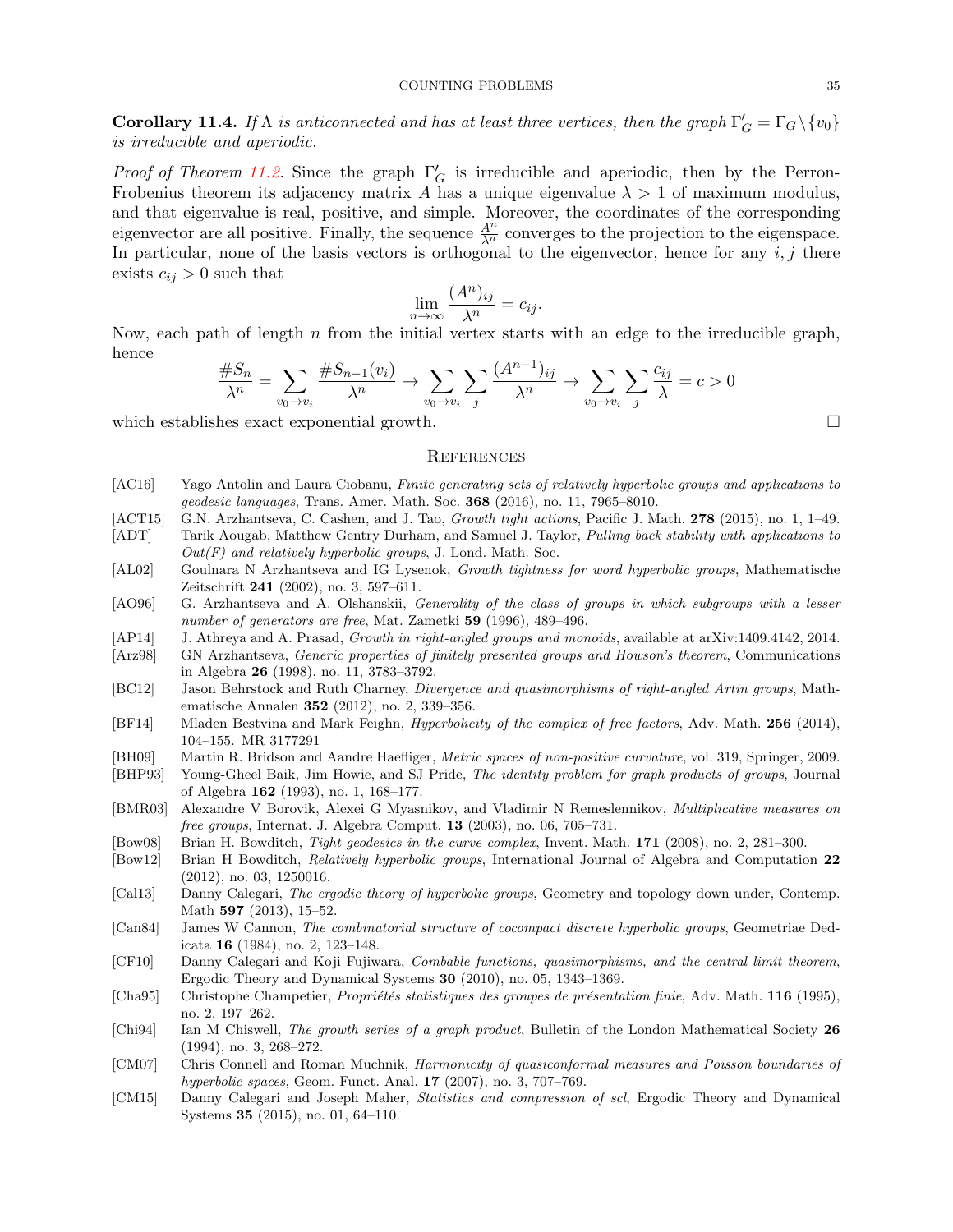- <span id="page-35-9"></span>[CS14] Ruth Charney and Harold Sultan, Contracting boundaries of cat (0) spaces, Journal of Topology 8 (2014), no. 1, 93–117.
- <span id="page-35-24"></span>[DMS10] Cornelia Drutyu, Shahar Mozes, and Mark Sapir, *Divergence in lattices in semisimple Lie groups and graphs* of groups, Transactions of the American Mathematical Society 362 (2010), no. 5, 2451–2505.
- <span id="page-35-20"></span>[DSU14] Tushar Das, David Simmons, and Mariusz Urbański, Geometry and dynamics in Gromov hyperbolic metric spaces: With an emphasis on non-proper settings, arXiv preprint arXiv:1409.2155 (2014).
- <span id="page-35-16"></span>[DT06] Nathan Dunfield and William P Thurston, Finite covers of random 3-manifolds, Invent. Math. 166 (2006), no. 3, 457–521.
- <span id="page-35-17"></span>[EPC<sup>+</sup>92] David Epstein, Mike S Paterson, James W Cannon, Derek F Holt, Silvio V Levy, and William P Thurston, Word processing in groups, AK Peters, Ltd., 1992.
- <span id="page-35-1"></span>[Far98] Benson Farb, Relatively hyperbolic groups, Geom. Funct. Anal. 8 (1998), no. 5, 810–840.
- <span id="page-35-25"></span>[Fur02] A. Furman, Coarse-geometric perspective on negatively curved manifolds and groups, Rigidity in Dynamics and Geometry (M. Burger and A. Iozzi, eds.), Springer, 2002, pp. 149–166.
- <span id="page-35-18"></span>[GdlH90] E. Ghys and P. de la Harpe (eds.), Sur les groupes hyperboliques d'après Mikhael Gromov, Progress in Mathematics, vol. 83, Birkhäuser Boston, Inc., Boston, MA, 1990, Papers from the Swiss Seminar on Hyperbolic Groups held in Bern, 1988. MR 1086648 (92f:53050)
- <span id="page-35-22"></span>[GM08] Daniel Groves and Jason Fox Manning, Dehn filling in relatively hyperbolic groups, Israel Journal of Mathematics 168 (2008), no. 1, 317–429.
- <span id="page-35-7"></span>[GMM15] Sébastien Gouëzel, Frédéric Mathéus, and François Maucourant, Entropy and drift in word hyperbolic groups, arXiv preprint arXiv:1501.05082 (2015).
- <span id="page-35-27"></span>[Gre90] Elisabeth Ruth Green, Graph products of groups, Ph.D. thesis, University of Leeds, 1990.
- <span id="page-35-0"></span>[Gro87] Mikhael Gromov, Hyperbolic groups, Springer, 1987.
- <span id="page-35-11"></span>[Gro93] M Gromov, Asymptotic invariants of infinite groups, Geometric group theory, vol. 2, vol. 182, Cambridge University Press, 1993.
- <span id="page-35-12"></span>[Gro03] Mikhail Gromov, Random walk in random groups, Geometric and Functional Analysis 13 (2003), no. 1, 73–146.
- <span id="page-35-21"></span>[GST17] Dominik Gruber, Alessandro Sisto, and Romain Tessera, Gromov's random monsters do not act nonelementarily on hyperbolic spaces, arXiv preprint arXiv:1705.10258 (2017).
- <span id="page-35-6"></span>[GTT16] I. Gekhtman, S. Taylor, and G. Tiozzo, Counting loxodromics for hyperbolic actions, available at arXiv:1605.02103, 2016.
- <span id="page-35-28"></span>[Hag08] F. Haglund, Finite index subgroups of graph products, Geometriae Dedicata 135 (2008), no. 1, 167–209.
- <span id="page-35-3"></span>[Hag14] Mark F Hagen, Weak hyperbolicity of cube complexes and quasi-arboreal groups, Journal of Topology 7 (2014), no. 2, 385–418.
- <span id="page-35-8"></span>[HM95] S. Hermiller and J. Meier, Algorithms and geometry for graph products of groups, Journal of Algebra 171 (1995), no. 1, 230–257.
- <span id="page-35-4"></span>[HM13] Michael Handel and Lee Mosher, The free splitting complex of a free group, i hyperbolicity, Geometry & Topology 17 (2013), no. 3, 1581–1670.
- <span id="page-35-10"></span>[HRR17] Derek F. Holt, Sarah Rees, and Claas E. Röver, Groups, languages and automata, London Mathematical Society Student Texts, vol. 88, Cambridge University Press, Cambridge, 2017.
- <span id="page-35-23"></span>[Hru10] G. Hruska, Relative hyperbolicity and relative quasiconvexity for countable groups, Algebr. Geom. Topol 10 (2010), 1807–1856.
- <span id="page-35-29"></span>[HW<sup>+</sup>99] Tim Hsu, Daniel T Wise, et al., On linear and residual properties of graph products., The Michigan Mathematical Journal 46 (1999), no. 2, 251–259.
- <span id="page-35-26"></span>[Kai94] Vadim Kaimanovich, Ergodicity of harmonic invariant measures for the geodesic flow on hyperbolic spaces, J. Reine Angew. Math. 455 (1994), 57–104.
- <span id="page-35-19"></span>[KB02] Ilya Kapovich and Nadia Benakli, Boundaries of hyperbolic groups, Combinatorial and geometric group theory (New York, 2000/Hoboken, NJ, 2001) 296 (2002), 39–93.
- <span id="page-35-2"></span>[KK14] Sang-Hyun Kim and Thomas Koberda, The geometry of the curve graph of a right-angled Artin group, International Journal of Algebra and Computation 24 (2014), no. 02, 121–169.
- <span id="page-35-13"></span>[KMSS03] Ilya Kapovich, Alexei Myasnikov, Paul Schupp, and Vladimir Shpilrain, Generic-case complexity, decision problems in group theory, and random walks, J. Algebra 264 (2003), no. 2, 665–694.
- <span id="page-35-30"></span>[KP11] Ruth Kellerhals and Geneviéve Perren, On the growth of cocompact hyperbolic Coxeter groups, European Journal of Combinatorics 32 (2011), no. 8, 1299–1316.
- <span id="page-35-15"></span>[KRSS07] Ilya Kapovich, Igor Rivin, Paul Schupp, and Vladimir Shpilrain, Densities in free groups and  $\mathbb{Z}^n$ , visible points and test elements, Math. Res. Lett 14 (2007), no. 2.
- <span id="page-35-14"></span>[KS05] Ilya Kapovich and Paul Schupp, Genericity, the Arzhantseva-Ol'shanskii method and the isomorphism problem for one-relator groups, Math. Ann.  $331$  (2005), no. 1, 1–19.
- <span id="page-35-5"></span>[Mah11] Joseph Maher, Random walks on the mapping class group, Duke Math. J. 156 (2011), no. 3, 429–468.